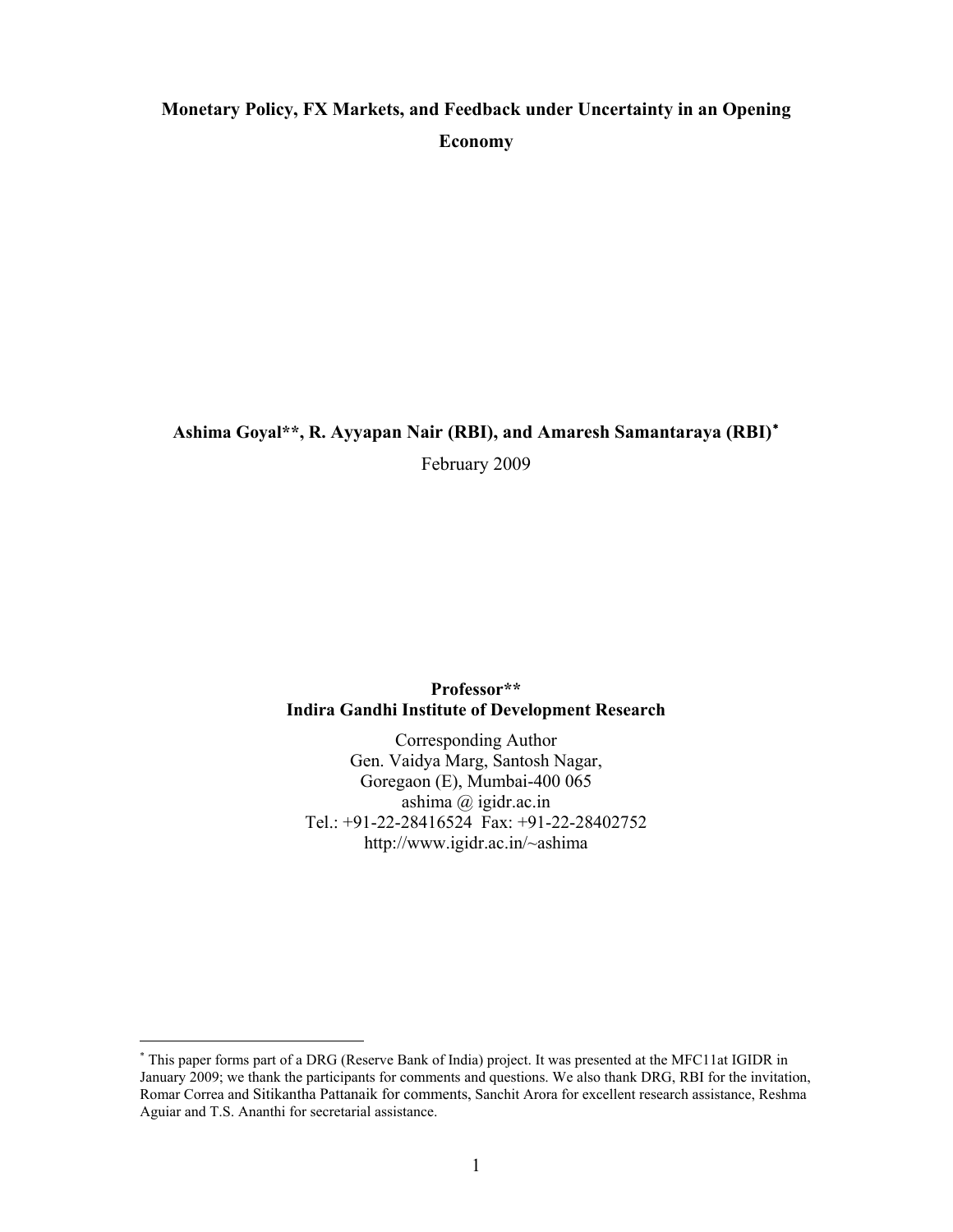#### **Abstract**

We focus on options for monetary policy from interactions between it and Indian foreign exchange (FX) markets. Since of recent rapid changes, a brief survey provides a snapshot of current microstructure, and of monetary policy institutions. Hourly, daily, and monthly data sets for FX markets and policy variables are used to empirically test (i) whether FX market intervention is able to influence levels, returns and volatility, (ii) the influence of microstructure variables, (iii) whether markets anticipate policy, and (iv) the slope of the speculative market demand curve. Intervention affects both the level of the exchange rate and its volatility. Macroeconomic fundamentals represented by interest rate differentials have weak effects on exchange rate levels and volatility but strong effects on FX market turnover. Microstructure variables are important. Merchant turnover is a driving force, perhaps because of the large inflows in the period as noted also in the survey of markets. Current intervention, volatility and expected volatility increase dealer turnover, but anticipated intervention decreases it, suggesting it is optimal to reveal information about future intervention. A theoretical derivation supports this result for greater uncertainty about fundamentals. The speculative demand curve is downward sloping; expectations are stabilizing and not perverse. The results imply intervention and signaling may be a more effective way of influencing exchange rates in the Indian context than interest rate changes. The latter should be targeted to the domestic cycle. An effective combination of signals and surprises can help the CB reduce speculative positions, while supporting the cycle.

*JEL codes*: E58, F31

*Key words*: FX markets, Market Microstructure, Central Bank, Intervention, Signals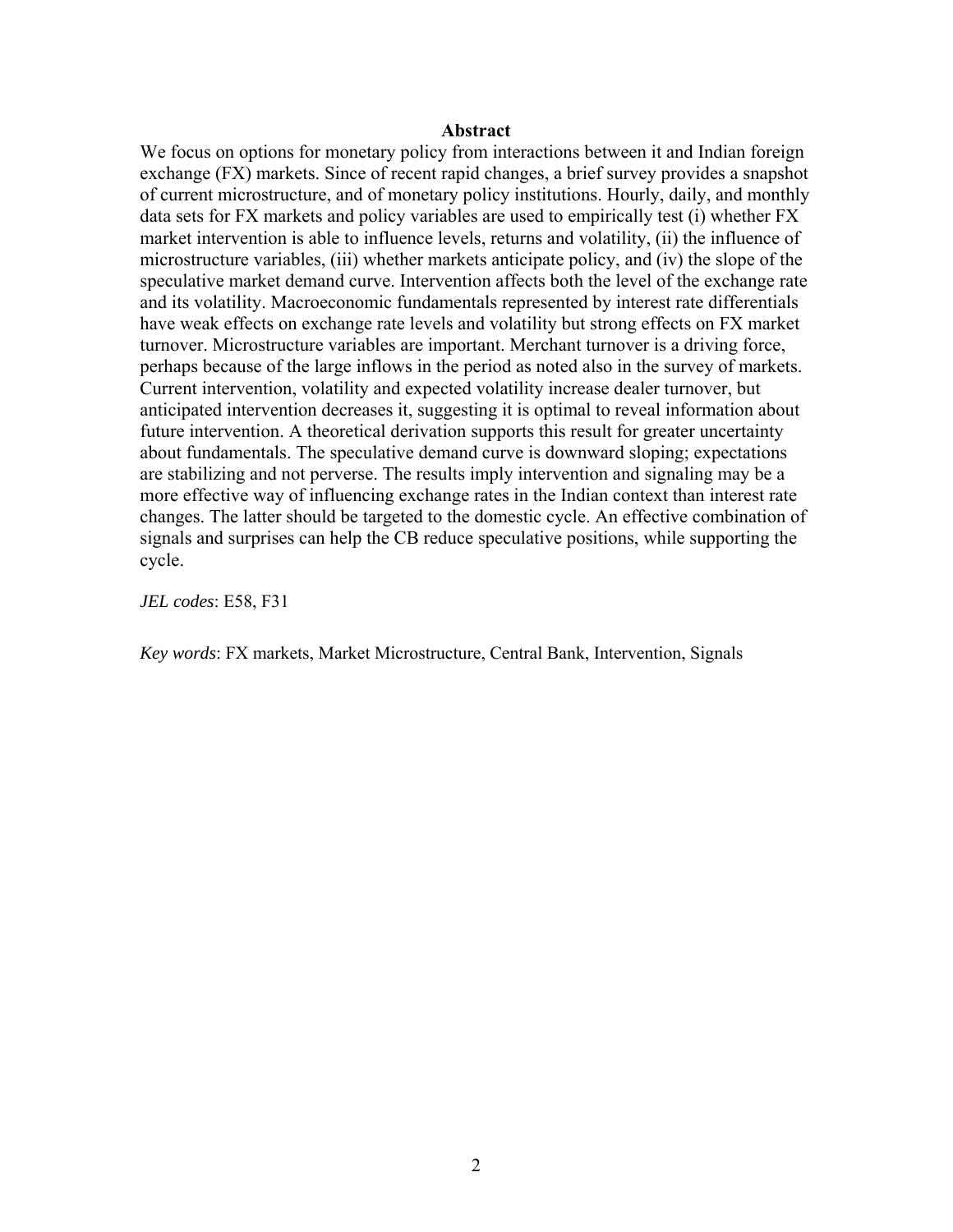#### **1. Introduction**

 $\overline{a}$ 

We focus on options for monetary policy arising from the interaction between monetary policy and the Indian foreign exchange (FX) market. Since both markets and the institutions of monetary policy have changed rapidly we survey these changes and provide a snapshot of current microstructure, and institutions. The survey brings out the growing links between money and FX markets, the sophistication and variety of participants and institutions, and policy trilemmas in dealing with large cross border flows in a rapidly growing emerging market, where fundamentals are uncertain.

The literature suggests, on the whole, that moderation of monetary interest rate response is called for under greater uncertainty<sup>[1](#page-2-0)</sup>. Therefore additional policy instruments maybe required for adequate response to the domestic cycle. The additional instrument we examine is intervention in FX markets, whether such intervention should be announced or secret, and if there is a role for signaling the exchange rate target?

Even if several instruments are used they can be aligned so the markets get a clear signal on the policy stance. For example, when inflation exceeds the target, if a more moderate rise in interest rates is required for the real cycle, intervention to appreciate the exchange rate will work to reduce demand, import costs and inflation and can allow the more moderate rate rise<sup>[2](#page-2-1)</sup>.

Limited volatility in nominal exchange rates around a competitive real exchange rate can contribute to policy objectives of moderating the business cycle while maintaining growth. It reduces the inflationary impact of external price shocks if the nominal exchange rate moves in the opposite direction, for example, an appreciation

<span id="page-2-0"></span> $1$  There are a number of papers in this field. Some key references are Weiland (2003) and Svensson and Williams (2005). If robust preferences are assumed, the objective becomes to prevent the worst-case scenario, and can imply a large monetary policy response. Onatski and Stock (2002) examine robust preferences. Goyal (2009) shows that shocks that reduce natural rates and therefore require a reduction in policy rates dominate in a small open emerging market economy with a dualistic labour market.

<span id="page-2-1"></span><sup>&</sup>lt;sup>2</sup> Even countries following inflation targeting such as the Czech Republic, reconcile it with managed floats by ensuring interest rates remain the primary tool of monetary policy, and any intervention works in the same direction as interest rate changes (Holub, 2004).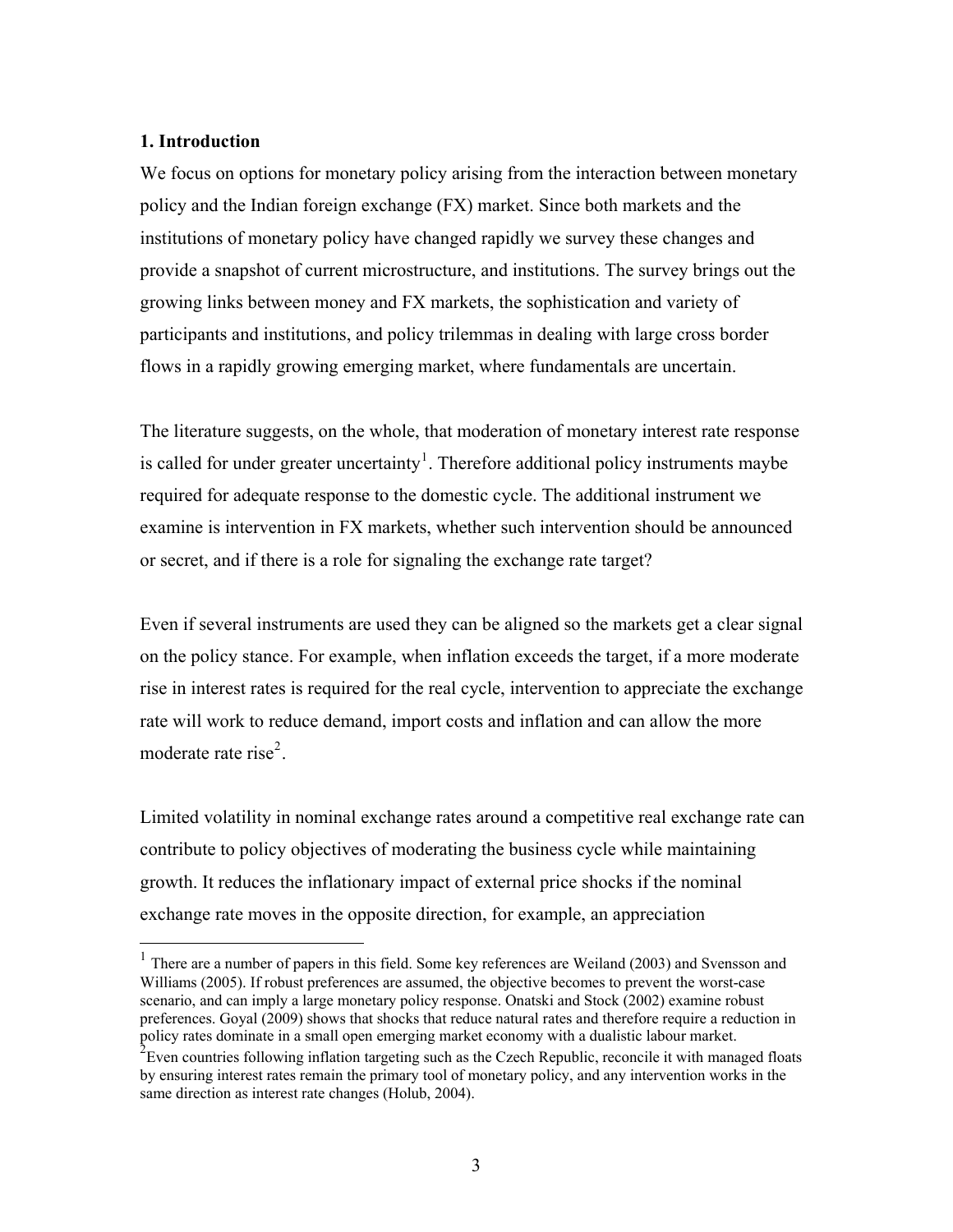accompanying a rise in world commodity prices. In addition, limiting volatility reduces entry of noise traders, but some volatility reduces currency risk by encouraging hedging and increasing risk for speculators, thus preventing episodes of high volatility<sup>[3](#page-3-0)</sup>. Currency risk, and reducing it, is especially important for an opening economy. If the policy is credible and markets respond to signals, intervention requirements are minimized and policy is freed to attend to the domestic cycle. Exchange rate fluctuations have hindered monetary policy response to domestic needs in the recent past.

But it needs to be researched whether such a transparent policy would be supported by the market or serve as an invitation to speculators. In this context we briefly survey the relevant market microstructure literature, and test hypotheses about the role of different participants in Indian FX markets<sup>[4](#page-3-1)</sup>. In addition, we also test for the degree of strategic action and impact of central bank (CB) intervention.

To the extent forward-looking behaviour dominates, taking markets into confidence, or strategic revelation of information, can sometimes help achieve policy objectives. But it is also necessary at times to surprise markets (i) since markets can get caught in a trap of self-fulfilling expectations around unsustainable positions (Woodford, 2003), (ii) to prevent the build-up of speculative positions. The surprise can be linked to random shocks to which the system is subject.

There are different types of communication possible so optimal information sharing or signaling is derived in a modified version of the Bhattacharya and Weller (1997) model of strategic interaction between differentially informed speculators and the CB, adapted to Indian conditions. It turns out that, in the model, greater uncertainty about fundamentals makes it more worthwhile for the CB to reveal some information about its target. The result is discussed in the context of the literature on signaling and credibility (Krugman, 1991, Vitale, 2003).

<span id="page-3-0"></span><sup>&</sup>lt;sup>3</sup> The RBI view is that since exchange volatility is rising more hedging tools are required, and volatility must be restricted until agents learn to manage. The point made here is that ensuring some volatility will improve incentives to hedge.

<span id="page-3-1"></span><sup>&</sup>lt;sup>4</sup> Equations of the type common in the FX market microstructure literature (Lyons 2001, Dominguez and Frankel 1993, Dominguez 2003), giving the response of the spot exchange rate to signed order flow, intervention, and other relevant variables, are estimated.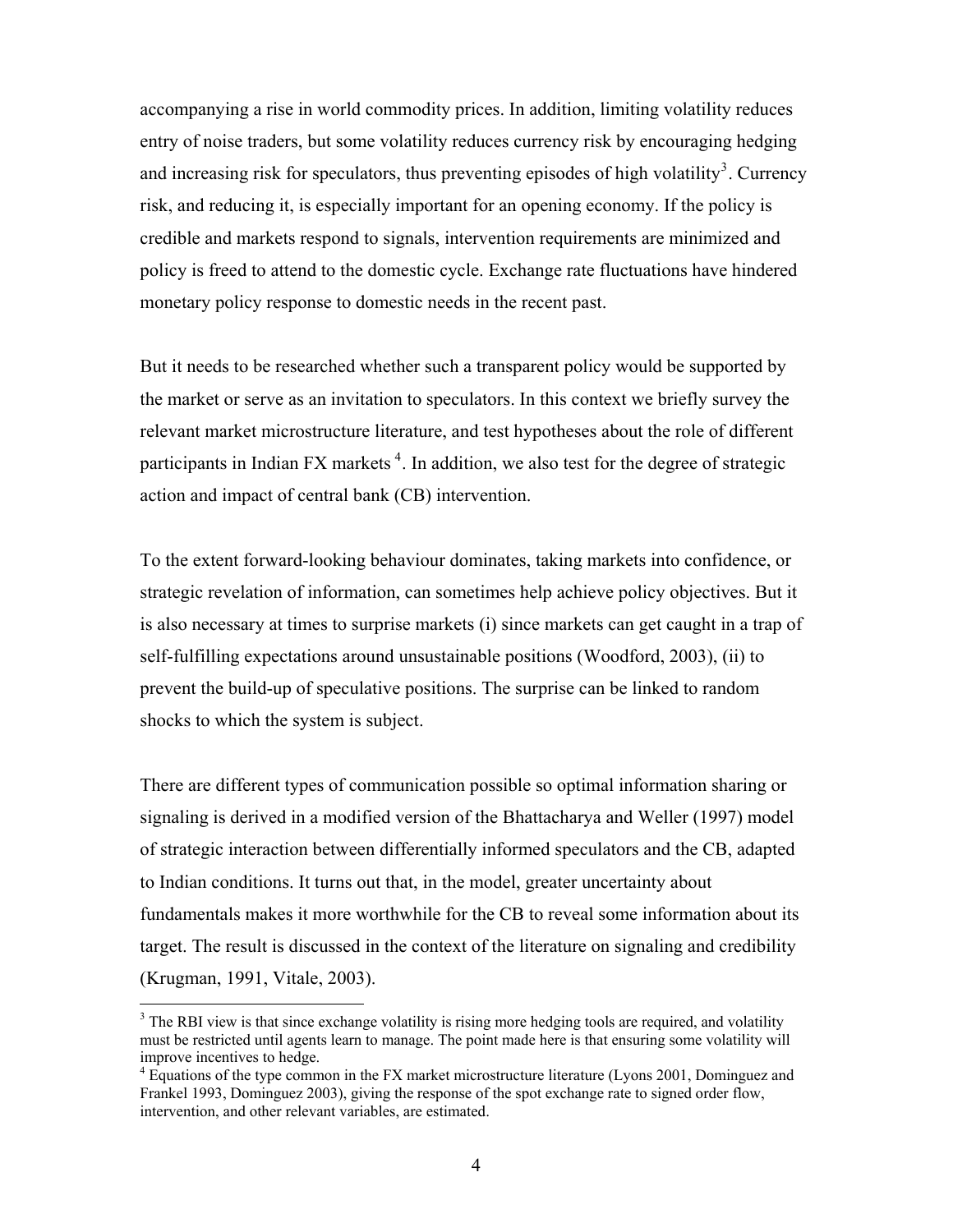Using hourly, daily, and monthly data sets on FX market rates and turnover, on policy rates and on liquidity provision, we empirically test (i) the extent to which FX market intervention is able to influence levels, returns and volatility, (ii) the influence of microstructure variables, (iii) the extent to which markets anticipate policy, and (iv) the slope of the speculative market demand curve.

We find that intervention affects both the level of the exchange rate and its volatility<sup>[5](#page-4-0)</sup>. Macroeconomic fundamentals represented by interest rate differentials have weak effects on exchange rate levels and volatility but strong effects on FX market turnover. Microstructure variables are important. Merchant turnover is a driving force, perhaps because of the large inflows in the period as noted also in the survey of markets. Current intervention, volatility and expected volatility increase dealer turnover, but anticipated intervention decreases it, suggesting it is optimal to reveal information about future intervention. The speculative demand curve is downward sloping; expectations are stabilizing and not perverse.

Given this evidence of the impact of policy on markets, intervention and signaling may be a more effective way of influencing exchange rates in the Indian context than interest rate changes. The latter should be targeted to the domestic cycle. Occasional surprise and two-way movement of short-term nominal exchange rates can reduce speculative positions, while guidance for longer-term real rates can help the real sector.

The structure of the study is as follows: Section 2 gives a brief outline of the development of Indian FX and money markets and consequences for the conduct of monetary policy, empirical tests are reported in Section 3, Section 4 adapts a model of strategic information revelation in FX to Indian conditions, and Section 5 concludes and draws out policy implications.

<span id="page-4-0"></span><sup>&</sup>lt;sup>5</sup> Intervention data are only available ex-post, at the monthly frequency. Past research with this data has found that intervention does not affect the level of the rupee, but it reduces volatility (Pattanaik and Sahoo, 2003, Edison, 2007). Although the studies control for endogeneity using two-stage least squares techniques, our use of GMM and instruments for expected variables is more robust. These studies have also not used market microstructure variables.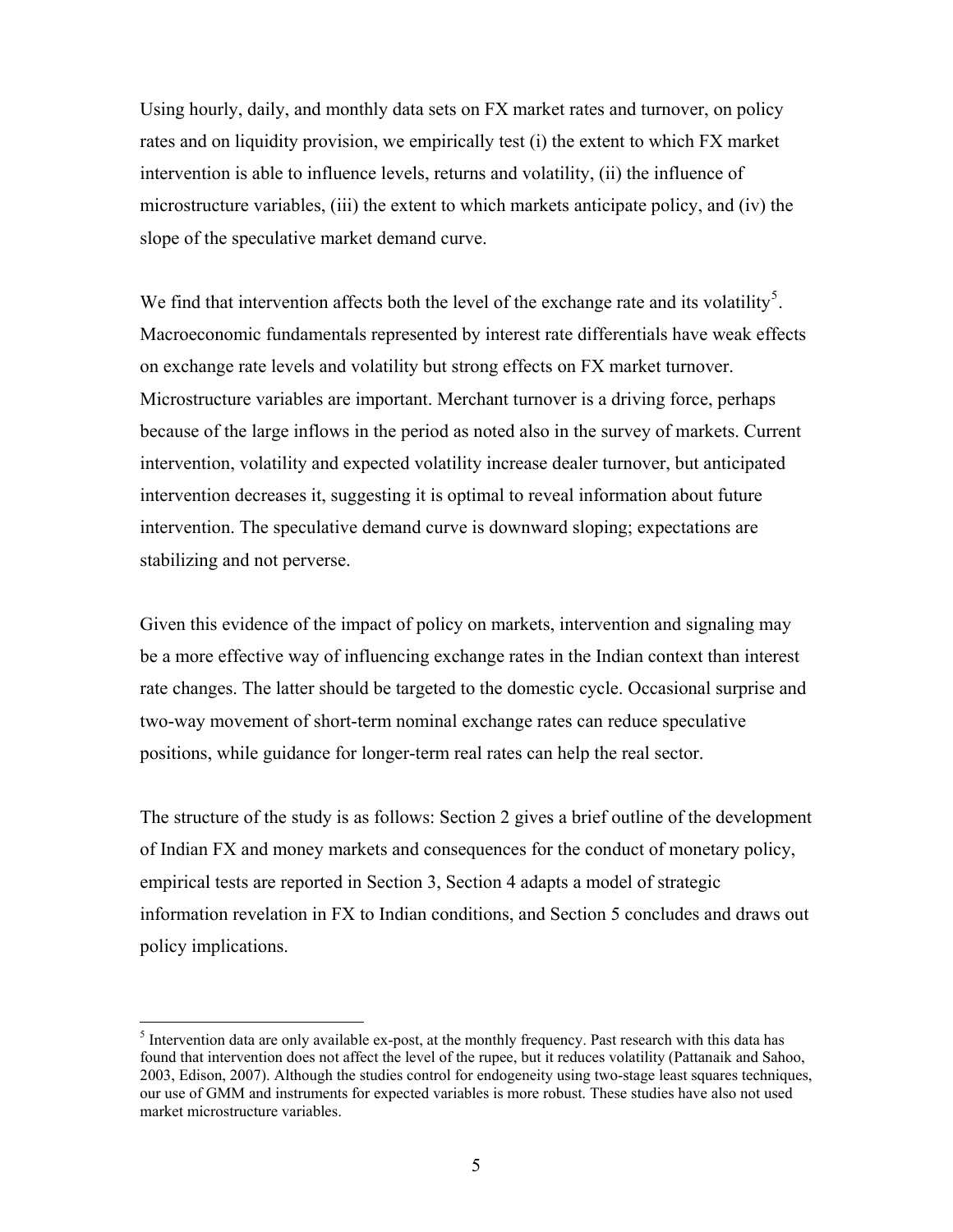#### **2. FX markets: Structure and International Developments**

FX markets have special features<sup>[6](#page-5-0)</sup>. They are the most liquid markets with daily market turnover at \$ 3.2 trillion (BIS 2007). But since they are decentralized they are fragmented and less transparent. There is no incentive to share information on order flows. The majority of transactions are bilateral and they occur in opaque markets without a physical market place. Although new technologies are causing change, these special features continue to dominate. Electronic systems such as Electronic Broking System (EBS) or Reuters D3000, established in 1993, account for 85 percent of interbank trading. They provide ex ante anonymous limit order bid ask pricing to dealers. Although voice trading dominates in customer trades, electronic portals are being introduced here also. Electronic systems allow netting, lower settlement and counterparty risk, have operational benefits such as reducing human error and have driven a large increase in liquidity. But they do not increase the transparency of the foreign exchange market since system governing boards treat electronic order flow as strictly confidential. Therefore information on order flow remains sectoral. Trades are initiated based on macro data and differential order flow information, with the aim of rebalancing portfolios.

Participants are heterogeneous with diverse information sets and reaction speeds, so that market efficiency does not hold, and profit opportunities persist for informed traders. Central banks have a dominant position. Although the interdealer market continues to account for the majority of transactions (59%) this share has decreased through the nineties because of the growth of large financial customer groups such as hedge funds. Corporate treasuries have also become sophisticated. Sudden shifts in positioning by large hedge funds that have the fastest reaction speeds and operate with high leverage can magnify shocks to FX markets. They implement currency programs to secure a notional capital value that may be a benchmark risk free rate. Despite such activity currency markets remained largely stable during the financial crisis of 2008, partly because risk management procedures had been improved after the LTCM crisis. Banks impose position limits for individual traders, and risk capital made available is a function of past

<span id="page-5-0"></span><sup>&</sup>lt;sup>6</sup> This section is largely based on material in Lyons (2001), Sarno and Taylor (2002), Sagar and Taylor (2007), largely the latter.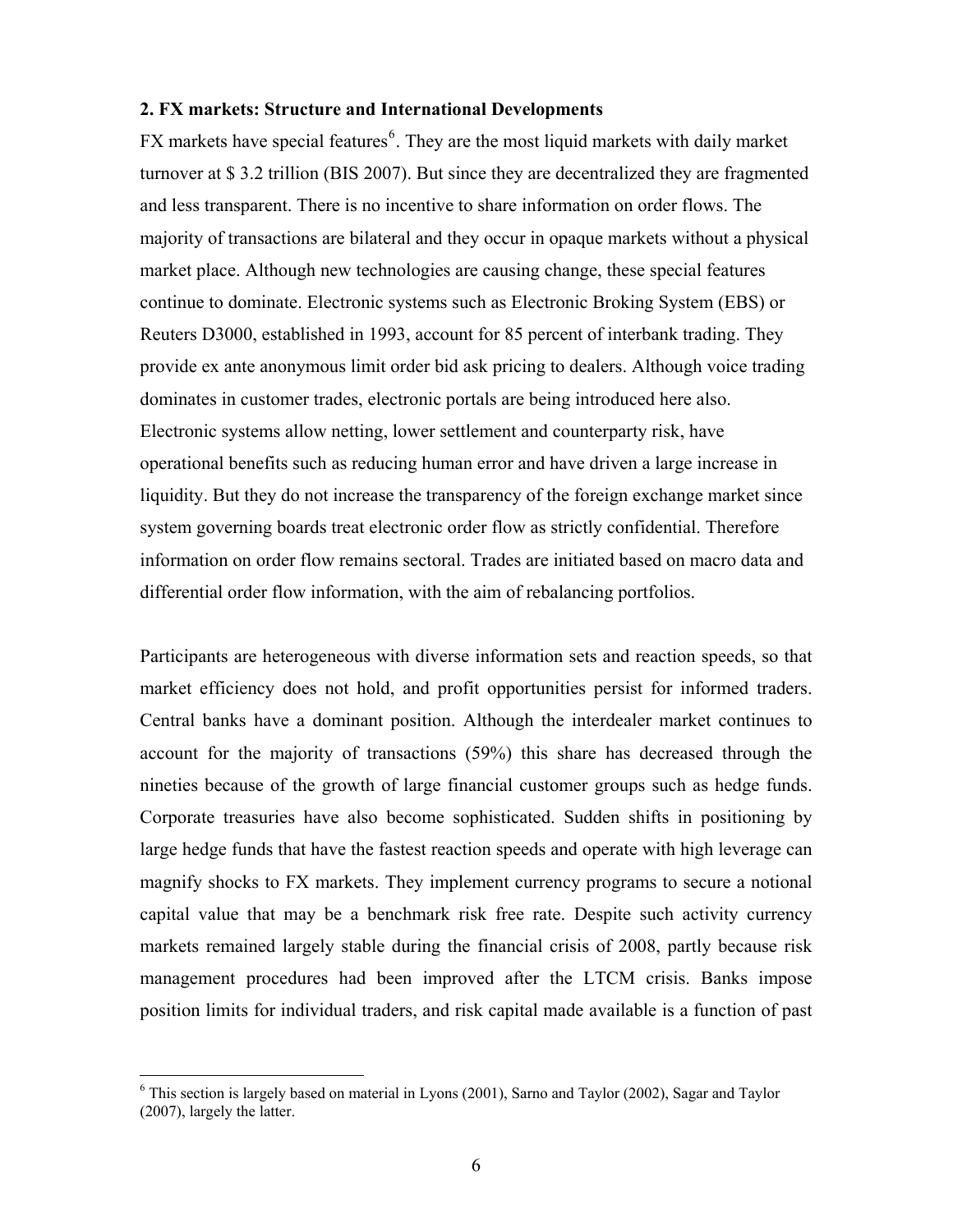performance. Incentives to take risk are reduced because losses reduce the trader's risk capital while profits are shared with the bank (Geithner, 2004).

#### *Indian FX markets*

 $\overline{a}$ 

Indian FX markets continue to be far behind international, but are changing rapidly. The major changes are in the expansion of turnover and of instruments available for hedging as exchange rate volatility rises with a more open capital account, the advent of electronic trading and communication platforms, which reduce transaction costs and risks, and in the profile of customers as capital flows have become the prime mover of exchange rate. Intra day trade was first permitted for banks in 1978, but the Indian FX market really grew after liberalization<sup>[7](#page-6-0)</sup>, as the Sodhani Committee's (June 1995) comprehensive blueprint for reform was followed. The Tarapore Committee on Fuller Capital Account Convertibility (2006) also made several recommendations for these markets.

The average daily turnover in Indian FX markets, which was about US \$3.0 billion in 199[8](#page-6-1)-99, grew to US  $$48$  billion<sup>8</sup> in 2007-08. The inter-bank to merchant turnover ratio has halved from 5.2 during 1997-98 to 2.3 during 2007-08 reflecting the growing participation in the merchant segment of the foreign exchange market. The spot market remains the most important FX market segment accounting for 51 per cent of the total turnover. Its share has declined marginally in recent years due to a pick up in the turnover in derivative segment. Even so, Indian derivative trading remains a small fraction of that in other developing countries such as Mexico or South Korea. Short-term instruments with maturities of less than one year dominate, and activity is concentrated among a few banks (IMF 2008).

Still, the derivative segment of the FX market has also been evolving. Cross- currency derivatives with the rupee as one leg were introduced with some restrictions in April 1997. Rupee-foreign exchange options were allowed in July 2003. Exchange traded

<span id="page-6-0"></span> $<sup>7</sup>$  Unless otherwise mentioned, Ayyapan Nair and Amaresh Samantaraya provided the information in this</sup> section, on the basis of various RBI publications and internal memos.

<span id="page-6-1"></span> $8$  BIS (2007) notes that this was the fastest rate of growth amongst all world FX markets.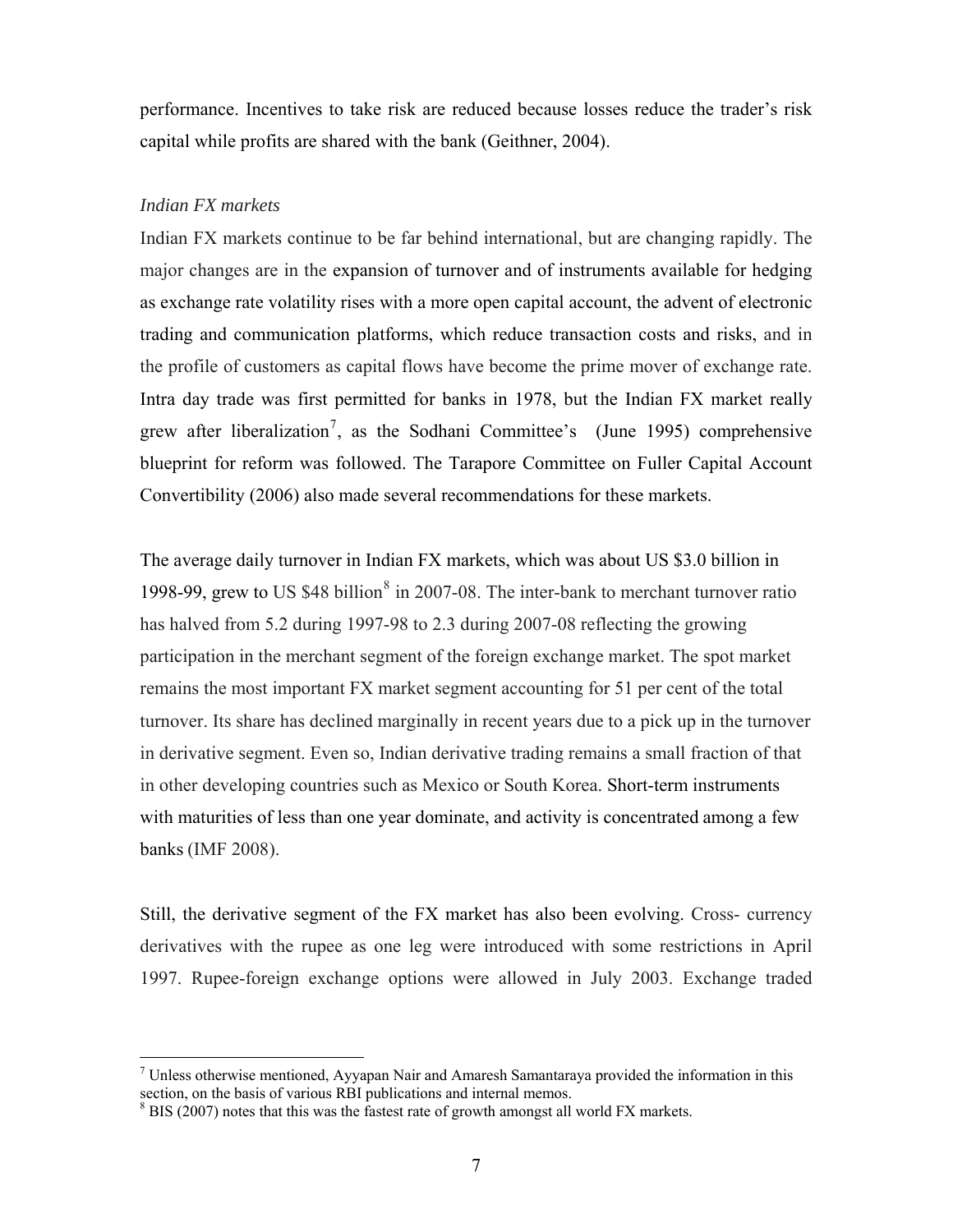currency futures were started in  $2008<sup>9</sup>$  $2008<sup>9</sup>$  $2008<sup>9</sup>$ . The most widely used derivative instruments are the forwards and foreign exchange swaps (rupee-dollar). As elsewhere, FX transactions are mostly over-the-counter structured by banks. But there is a user demand for liquid and transparent exchange traded hedging products. They are also easier to regulate. The nondeliverable forward (NDF) market has been growing, but still accounts for only about a quarter of onshore trading. Such markets create problems for policy but normally wither away as domestic markets deepen. The Indian forward market is fairly liquid up to one year. The price movement in the near-term bucket reflects rupee liquidity in the interbank market and overnight interest rates but the six-month and one-year rates are determined also by expected future liquidity. Importers and exporters also influence the forward markets. Forward rates in a particular segment may not be in alignment with other segments due to the excess supply/demand from importers/exporters in that segment.

The Clearing Corporation of India Ltd. (CCIL) set up by the RBI in 2001 now settles 90- 95 percent of interbank rupee-dollar transactions. Foreign exchange trades are settled through multilateral netting thus saving transaction cost. All spot, cash, tom transactions and forward trades are guaranteed for settlement from the trade date reducing foreign exchange settlement and counterparty risk. Swaps and options are essentially inter–bank transactions, and account for about 50 percent of CCIL trade settlement (IMF, 2008).

The Reserve Bank has been gradually eliminating restrictions on FX markets. Historically, the availability of hedging tools against foreign exchange risk has been limited to entities with direct underlying foreign exchange exposures. However, since now, a larger set of economic agents are exposed to foreign exchange risk there is a shift to the concept of "economic exposure", which refers to the effect of exchange rates on a firm's value. There are gradual steps to enable corporates greater flexibility in managing their exposures. For example, it has been proposed to permit agents to book forward contracts without production of underlying documents up to an annual limit of US \$ 100,000, which can be freely cancelled and rebooked. Cancellation and rebooking of forward contracts and swaps in India have been regulated to reduce rupee volatility.

<span id="page-7-0"></span><sup>&</sup>lt;sup>9</sup> At present, in the absence of full rupee convertibility, a future contract cannot result in the delivery of foreign currency, but is netted out in rupees, reducing its usefulness for hedging.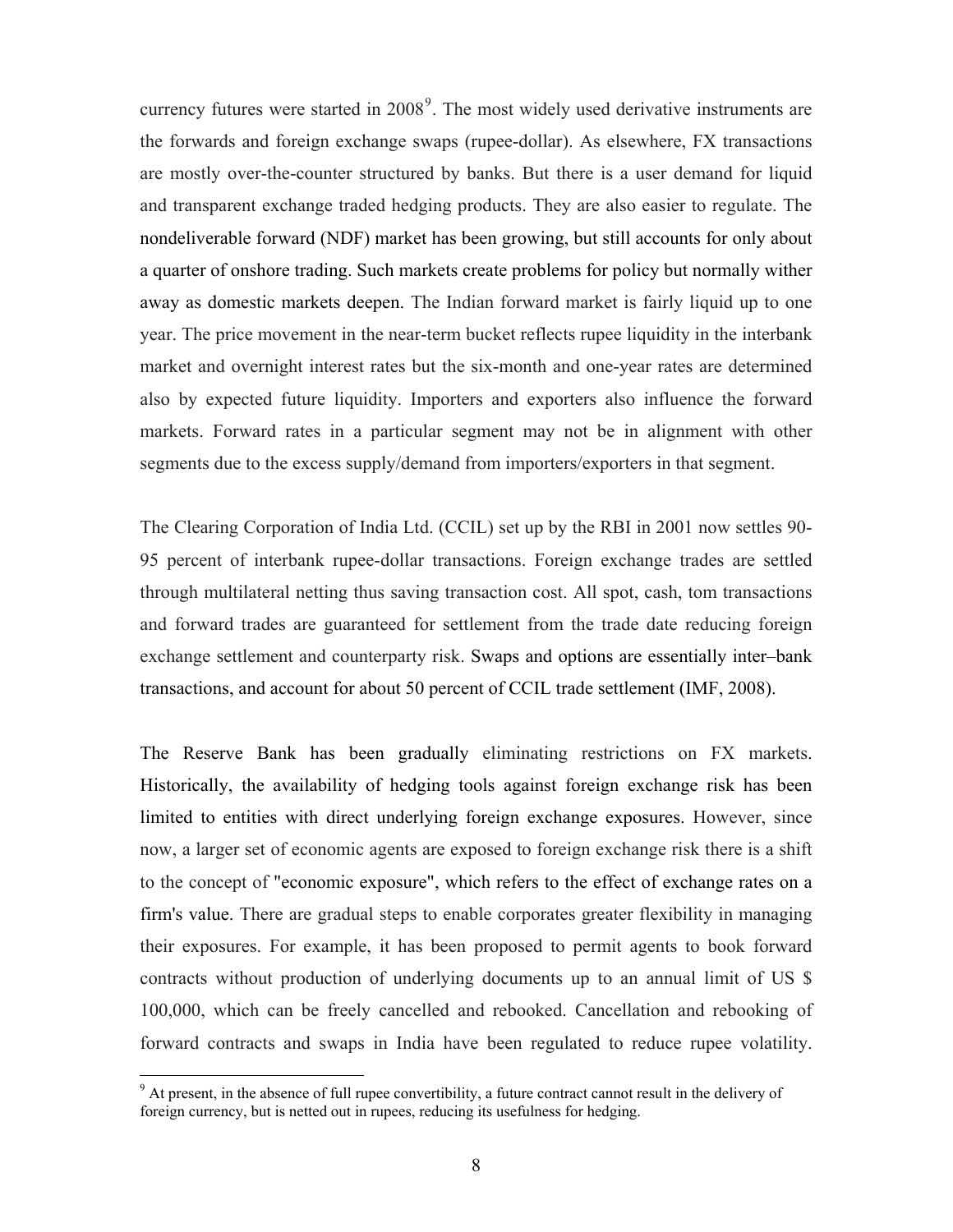There is a move to allow banks to fix their own NOPL and AGL limits based on their risk appetite and ability to manage exposure, with adequate prudential regulation and supervision to cover systemic risk and prevent excessive leverage.

A conviction of possible two-way movement of the exchange rate, large enough to deliver a substantial loss to one-way bets is, however, a pre-requisite for hedging or the laying off of currency exposure. Despite deepening FX markets, the moderate two-way movement within an implicit 5 percent band seen over 2004-06 was not sufficient to overcome strong expectations of medium term appreciation given India's high growth rate. In 2007, market expectations of the Rupee-USD rate had even reached 32. Many corporates borrowed abroad based on such expectations, increasing currency risk. Some had entered into so called hedging deals, which were actually bets on the value of the Swiss Franc. With the volatility in currency markets and steep rupee depreciation in 2008 many firms lost money. Many such deals, where Indian banks were often a front for foreign banks, sidestepped existing rules that prevented leverage or underlying risk that exceeded export income. Although firms were not allowed to write options deals were structured so that in effect firms were writing options. The deals were so complex that firms sometimes did not understand what the risks they were taking. Thus availability of more instruments alone only makes leveraged speculation or bets on future currency value possible. Establishing inducement to hedge through sufficient flexibility of the exchange rate is more important. So are transparency, clarity and information.

Customers have changed from passive price takers with emphasis on financing and other banking services relating to foreign trade, to FIIs, corporates availing ECB, corporates involved in mergers and acquisitions, etc. Many customer corporates today maintain large treasuries as sophisticated as those of the banks.

# *2.2. Money market developments*

Substantial developments in the Indian money market include newer instruments, broader participation, building of market infrastructure, and strengthening of prudential practices. The liquidity adjustment facility (LAF), made operational in June 2000, provides standing facilities to curb short-term volatility in liquidity conditions. Daily open market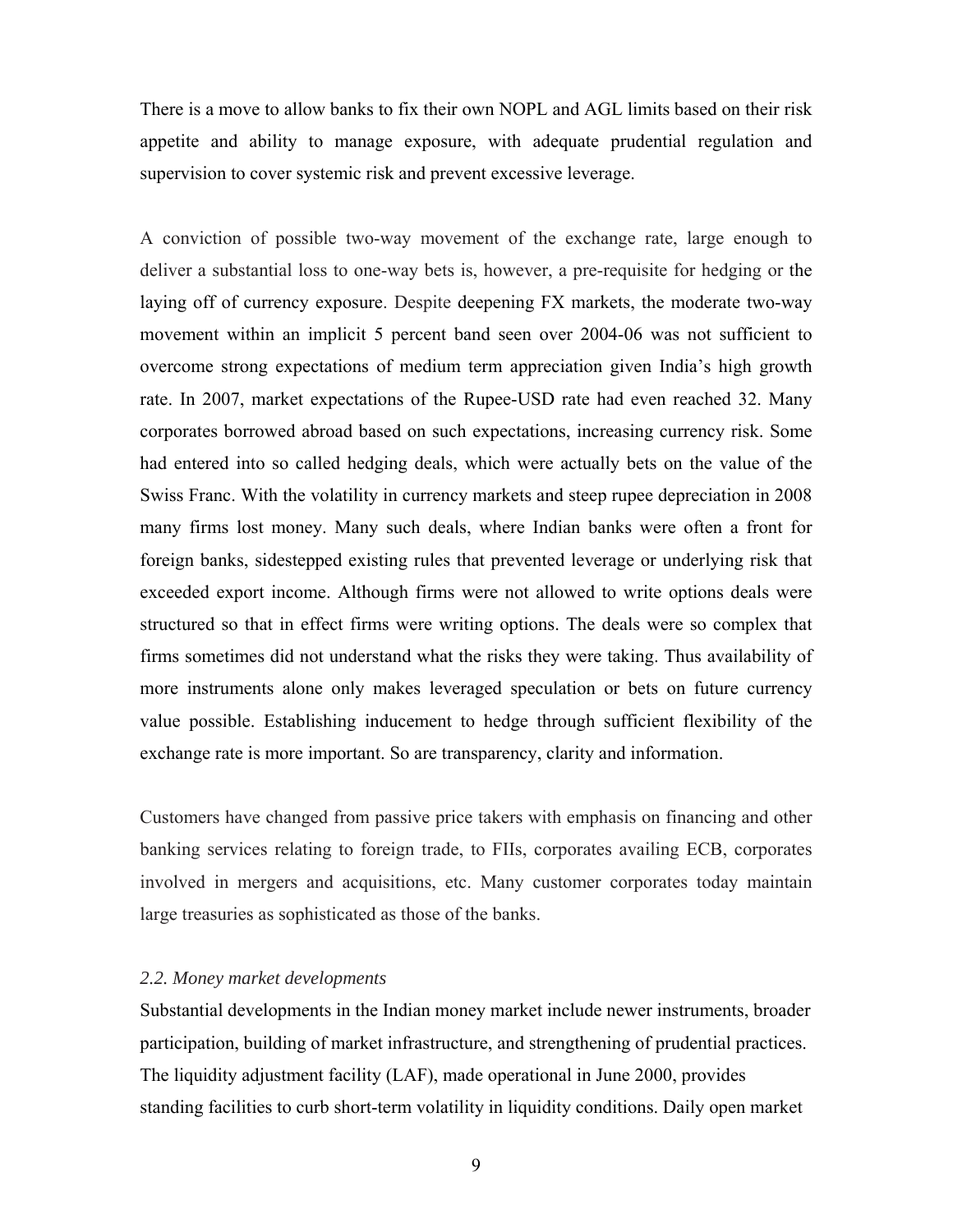operations (OMOs) smooth and guide short interest rates. Liquidity is injected by accepting repo<sup>[10](#page-9-0)</sup> bids, with an overnight maturity, from banks and primary dealers, while it is absorbed through the acceptance of reverse repo bids. Liquidity operations are conducted regularly by means of daily tenders under a uniform price auction. The repo and the reverse repo rates are two policy rates specified for lending and borrowing of funds. Liquidity conditions are influenced either by rejecting bids or by changing the LAF rates, at discrete intervals. The overall quantity to be absorbed/injected is determined from the RBI's assessment of the banking system's liquidity requirements. Additional liquidity is made available to banks through the standing facility of export credit refinance. The RBI also conducts longer-term repo auctions at a fixed rate or at variable rates depending on market conditions. It has moved to more active liquidity management, with frequent OMOs, but more medium-term instruments such as government securities with 1–2 week maturities are required for fine-tuning (IMF, 2008). In the period of large capital flows, the LAF was largely used to absorb liquidity.

### *2.3. Monetary Policy*

 $\overline{a}$ 

A key challenge facing India and other emerging market economies (EMEs) is grappling with inherently volatile capital flows relative to domestic absorptive capacity. Reserve accretion reflects attempts to build-up reserves to be able to meet unpredictable and temporary imbalances in international payments, thus providing confidence to financial markets. Second, it reflects concerns with the large appreciation in the exchange rate that would have occurred, had these inflows not been absorbed by the monetary authorities. However, market purchases by the central bank to support the exchange rate, expand the base money, which requires sterilization, i.e., sales of government or central bank securities against purchases of foreign securities. Apart from sterilization in the form of open market operations, another key instrument of sterilization, at least in the emerging context, is the control over cash reserve ratios. Other instruments of sterilization include: shifting of public sector and government deposits from commercial banks to the central bank; foreign exchange swaps; fiscal tightening; liberalization of trade policies and

<span id="page-9-0"></span> $10$  Repos are financial instruments for the temporary exchange of cash against securities with a transfer of ownership.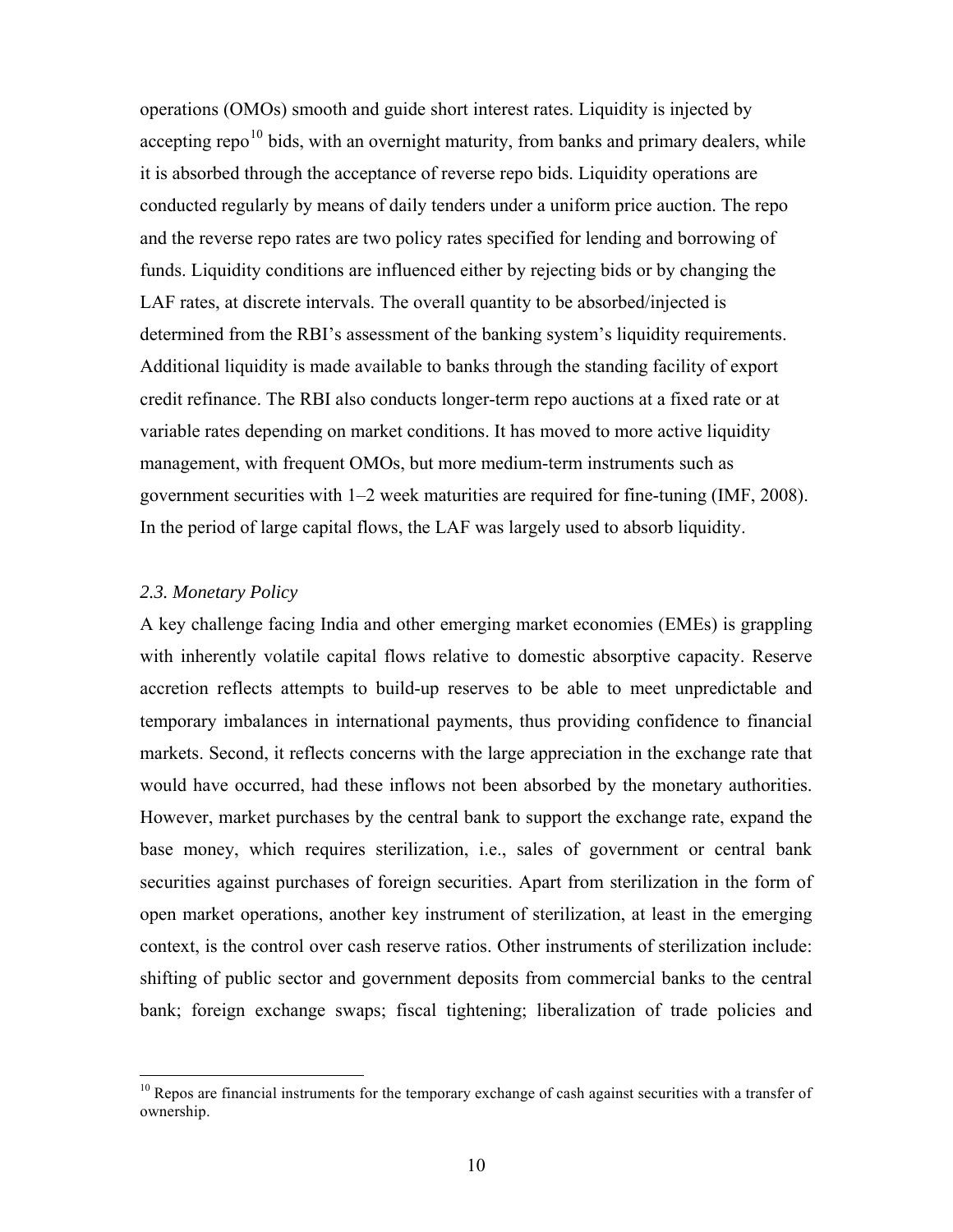capital outflows; and finally, a greater degree of flexibility in the exchange rate. Thus a mix of quantitative and market-based instruments can be used.

In the period since October 1995, capital flows to India accelerated, although there were brief episodes of reversals. In response, the RBI broadly followed the same strategy of absorbing excess inflows in to its foreign exchange reserves while also permitting movements in the exchange rate of the rupee consistent with underlying fundamentals. The period since 1996 has also seen efforts to increase the stock of marketable debt with it through conversion of special securities. Other steps were taken such as further liberalization of the capital account, pre-payment of external debt, tightening of interest rate ceilings for non-resident deposits and greater exchange rate flexibility. But by 2003- 04, the stock of government debt securities was nearing depletion. In addition, quasifiscal costs would have undermined the Reserve Bank's profitability and strength of its balance sheet. Therefore the Market Stabilization Scheme (MSS) (consisting of 91-day to 1-year government bonds) was introduced in March 2004 with interest costs borne by the Government, and explicitly shown in the Budget. During 2007-08 net inflows leapt to US \$ 109.6 billion from US \$ 46.4 in the previous year. The MSS ceiling was repeatedly raised. Although the medium term policy was to gradually reduce CRR to its statutory minimum, in response to unprecedented surge in foreign capital inflows, CRR was reactivated since December 2006 as a monetary policy instrument in the sterilization process. Sterilization measures such as increase in CRR and MSS had to be reversed under outflows as RBI sales sucked out liquidity, during the 2008 global financial crisis, and reserves fell by more than \$50 billion.

# **3. Empirical Tests**

#### *3.1. Variables and Data*

Variable definitions are given in Table 1. Apart from exchange rate return and volatility variables, there are policy and market variables. Policy variables include intervention in FX markets, policy rates and dummies. Since intervention data is not available at the daily frequency, lafps is used as a proxy. Daily liquidity absorption generally rises when

11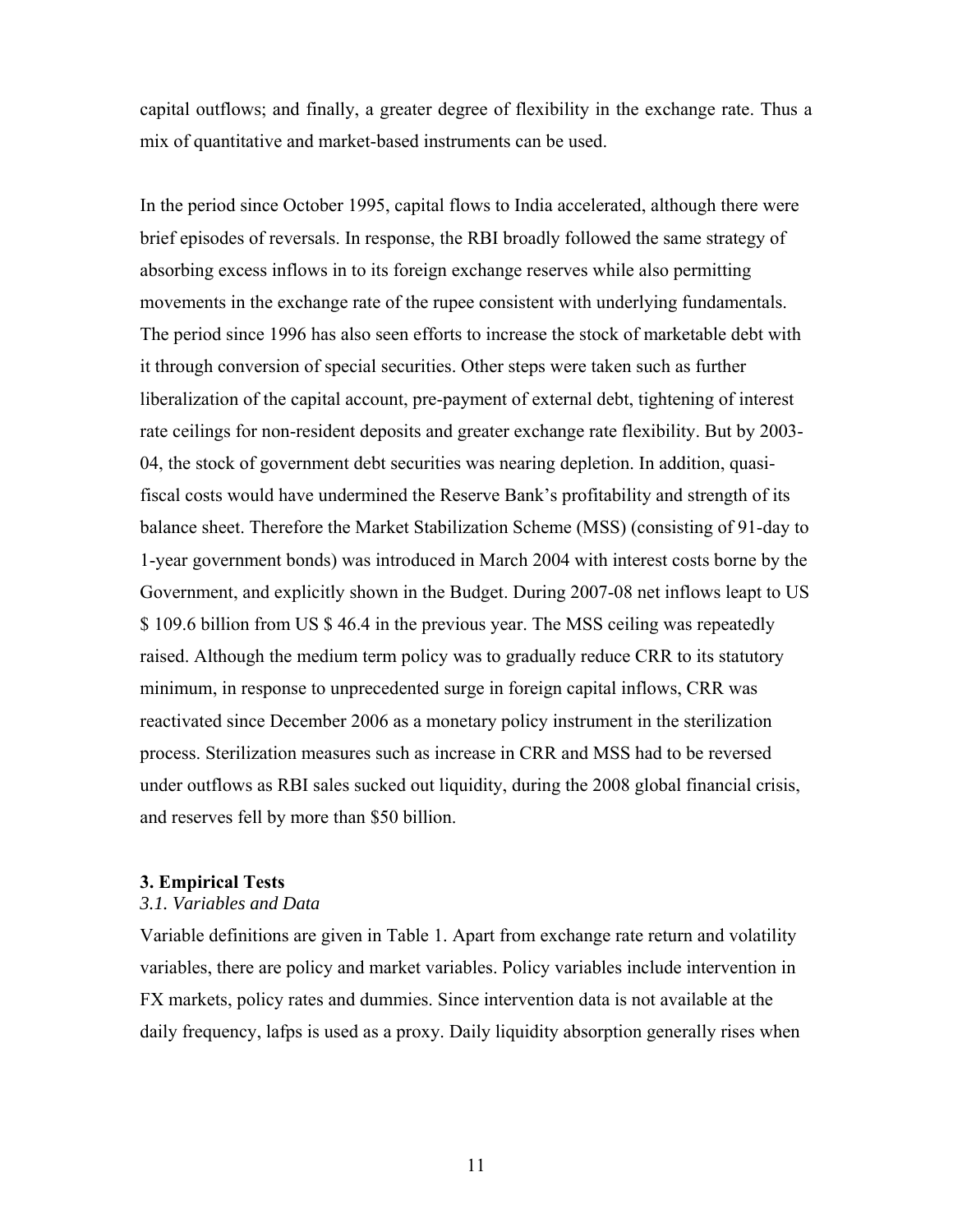intervention is releasing rupees into the market $11$ . Apart from intervention to reduce volatility the RBI has also been accumulating foreign exchange reserves in the face of large inflows of foreign capital. Weekly data on foreign exchange assets is available so that monthly change in foreign exchange assets held by the RBI is derived as fxach, an alternative measure of intervention<sup>[12](#page-11-1)</sup>. The basic variables listed here are further transformed in regressions as necessary. Rules are followed in naming these transformations such as ch at the beginning of a variable denotes the first difference; sq at the beginning of a variable denotes the squared value.

In FX market variables, total dollar net demand, totps is also broken up into dealer or interbank net demand, and that originating with customers or "merchants" as it is called in the data set. These dealer and customer demands are the order flow variables used in FX market microstructure studies. Since we are interested in analyzing total market transactions, we also calculate total turnover, totturn, which is similarly broken up into transactions due to dealers and those due to customers.

After a series of reforms starting in the late nineties, foreign exchange markets had acquired a degree of depth by 2002; money markets also changed with the starting of the liquidity adjustment facility or LAF around this time as we saw in the preceding section. Therefore our monthly data set starts in 2002 and continues to May 2008. Since all the required series were not available in the early years, the daily data set runs from November 2005 to May 2008. The source for these two data sets is the RBI database. A third data set from Reuters gives hourly changes in the exchange rate over the period September-November 2007.

<span id="page-11-0"></span> $11$  This is only a proxy since daily liquidity management is not solely concerned with exchange rate management, but also takes into account mismatches arising from government borrowing requirements, fluctuation of government balances with RBI having implications for market liquidity and overall monetary management. In addition, at the time of steep inflows during 2006-07 MSS was actively used for sterilization.

<span id="page-11-1"></span><sup>&</sup>lt;sup>12</sup> The standard narrow definition of intervention is CB purchases and sales of foreign exchange against domestic currency. Dominguez and Frankel (1993) define it more broadly as any official transaction or announcement intended to influence the exchange rate or stock of foreign exchange reserves. Hüfner (2004) argues that change in reserves may be a more comprehensive measure of intervention than officially released data on intervention, because measurement depends on what the CB sees as intervention, but all transactions are reflected in the balance sheet. Passive intervention is said to be customer initiated but is actually a misnomer, since the CB can always select the timing. The RBI's intervention data reflects purchase and sale of the US dollar including purchase/sale leg of swaps and outright forwards.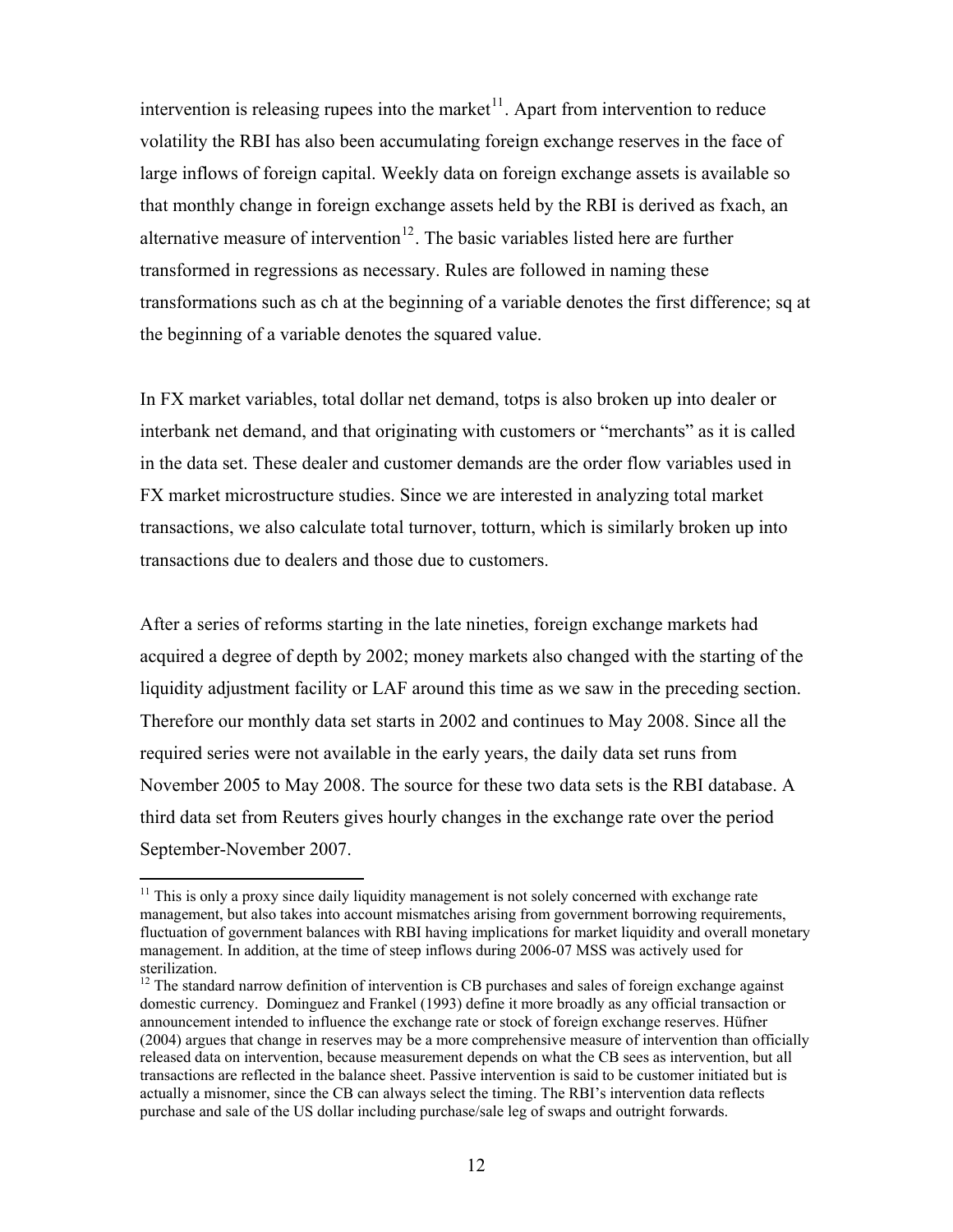|                   | <b>Table 1: Variables</b>                                                                                                                                                                      |  |  |  |  |
|-------------------|------------------------------------------------------------------------------------------------------------------------------------------------------------------------------------------------|--|--|--|--|
| <b>Variables</b>  | <b>Definition</b>                                                                                                                                                                              |  |  |  |  |
| chloge            | log of exchange rate (e) at 5:30 pm (INR/USD) day t+1 minus log e at t                                                                                                                         |  |  |  |  |
| cmr               | call money rate, (i) average daily (ii) monthly as average of daily cmr                                                                                                                        |  |  |  |  |
| crr               | compulsory reserve requirement                                                                                                                                                                 |  |  |  |  |
| dealerratio       | dturn/totturn                                                                                                                                                                                  |  |  |  |  |
| dps<br>dturn      | interbank purchase minus sale of USD (m) in spot and forward markets (excluding<br>swap and forward cancellation)<br>interbank purchase and sale of USD (m) in spot, forward, and swap markets |  |  |  |  |
| dvcmr             | takes value 1 from March 20, 2007 to August 17, 2007                                                                                                                                           |  |  |  |  |
| dvgr              | takes value 1 from December 26, 2006 to May 2008                                                                                                                                               |  |  |  |  |
| dvexpec           | takes value 1 for two days prior to intervention days                                                                                                                                          |  |  |  |  |
| dvinty            | takes value 1 for days when RBI was intervening in FX markets                                                                                                                                  |  |  |  |  |
| echav<br>egarch11 | log difference of (i) daily RBI reference exchange rates, (ii) monthly average e<br>egarch $(1,1)$ volatility for monthly exchange rate including two AR terms                                 |  |  |  |  |
| eegarch1          | egarch $(1,6)$ volatility measure for daily exchange rate                                                                                                                                      |  |  |  |  |
| esd               | standard deviation of exchange rates derived from (i) average of daily rates for the                                                                                                           |  |  |  |  |
|                   | monthly data set (ii) for daily data set hourly daily quotes from the reuters 3 month data<br>set                                                                                              |  |  |  |  |
| fxach             | change in foreign exchange assets held by RBI (monthly)                                                                                                                                        |  |  |  |  |
| idiff             | call money rate minus US federal fund rate (ffr)                                                                                                                                               |  |  |  |  |
| intynet           | net purchase $(+)$ minus sales $(-)$ of USD $(m)$                                                                                                                                              |  |  |  |  |
| lafps             | purchase minus sale in repo/ reverse repo auctions in LAF, that is, net injection $(+)$<br>minus net absorption (-) of liquidity by RBI                                                        |  |  |  |  |
| mps               | purchase minus sale of USD (m), by merchants in spot and forward markets (excluding<br>swap and forward cancellation)                                                                          |  |  |  |  |
| mturn             | purchase and sale of USD (m), by merchants in spot, forward and swap markets                                                                                                                   |  |  |  |  |
| r                 | repo rate or rate at which RBI lends in the LAF                                                                                                                                                |  |  |  |  |
| rr                | reverse repo rate or rate at which RBI absorbs liquidity in the LAF                                                                                                                            |  |  |  |  |
| totps             | total purchase minus sale of USD (m) spot and forward, excluding swap and forward                                                                                                              |  |  |  |  |
| totturn           | cancellation (purchase $+$ , sale -)<br>total spot, forward, swap, purchase and sale of USD (m), interbank and merchant                                                                        |  |  |  |  |

Separate Garch models at the daily and hourly frequency are a measure of exchange rate volatility. A number of Garch models were estimated by maximizing the log-likelihood through an iterative process. The best one was selected based on diagnostics such as AIC, F-tests, and the Q test. The latter checks the null hypothesis that there is no remaining residual autocorrelation, for a number of lags, against the alternative that at least one of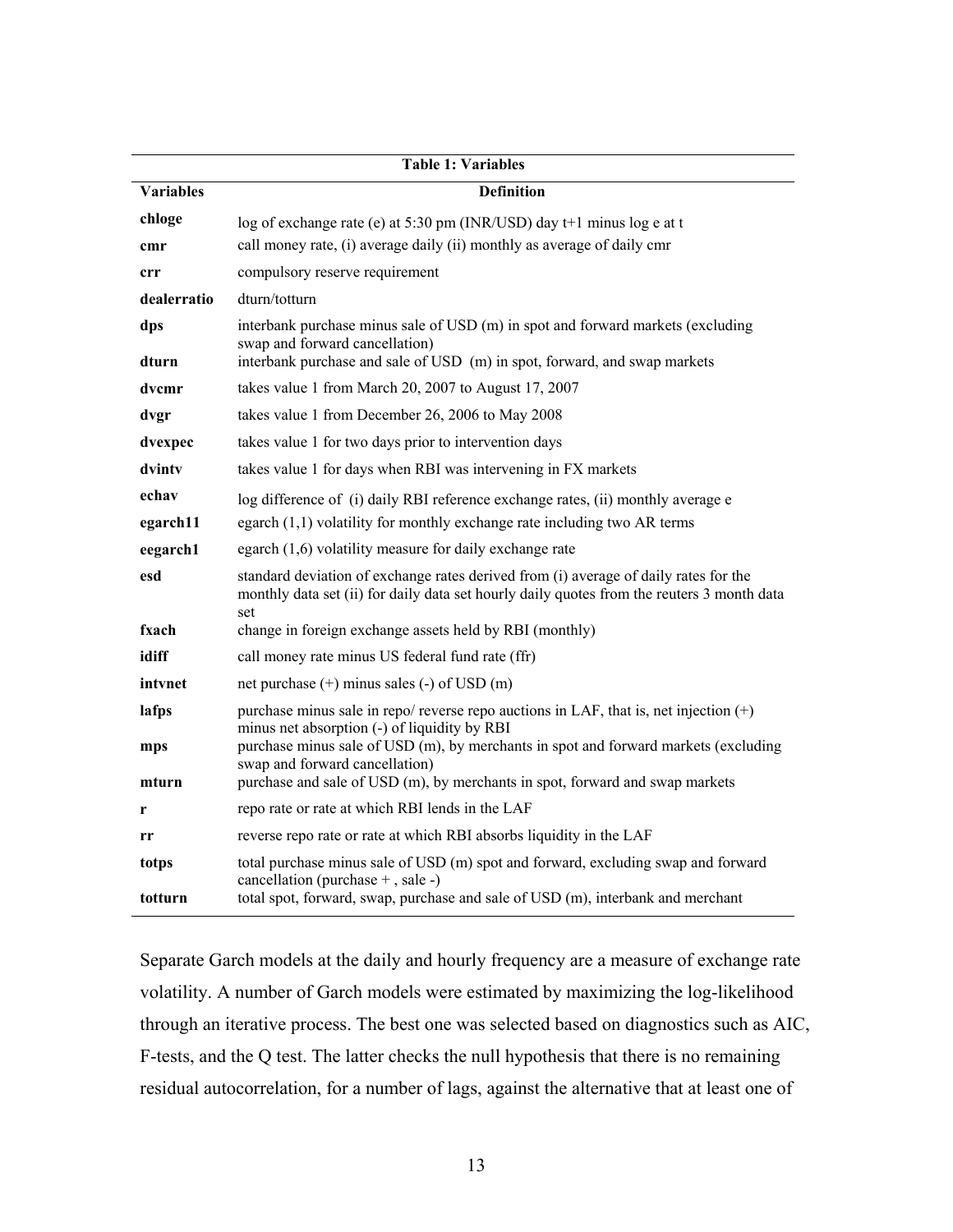the autocorrelations is nonzero. The null is rejected for large values of Q. The best fitting equations are given below. Standard error is in ( ), p-value in [].

# Monthly [egarch(1,1)]

$$
usd_{t} = \mu_{0} + \mu_{1}usd_{t-1} + \mu_{2}usd_{t-2} + \varepsilon_{t}
$$
  
= 1.796064 + 1.340069usd\_{t-1} - 0.381141usd\_{t-2}  
(0.172525) (0.058891) (0.060238)

 $E(\varepsilon_t/\varepsilon_{t-1})=0$ 

$$
\ln(\sigma_t^2) = \beta_0 + \sum_{i=1}^n \beta_i [\theta_{\mathcal{Z}_t} + \gamma {\langle |z_t| - E|z_t| \rangle}] + \sum_{j=1}^n \delta_j \ln(\sigma^2_{t-j})
$$
  

$$
\ln(\sigma_t^2) = -4.378248 - 0.917420 z_t - 0.162445 {\langle |z_t| - E|z_t| \rangle} - 0.709663 \ln(\sigma_{t-1}^2)
$$
  
(0.450677) (0.232181) (0.116259) (0.073583)

Log likelihood  $= -29.80179$  $Q(32) = 39.871$  [0.160]

Daily  $[egarch(1,6)]$ 

 $us\_dollar_t = \alpha_0 + \alpha_1 us\_dollar_{t-1} + \varepsilon_t$ 

 $= 0.008637 + 0.999958$  *us*  $-dollar_{t-1}$ 

$$
(0.020080) \quad (0.000433)
$$

 $E(\varepsilon_t / \varepsilon_{t-1}) = 0$ 

$$
\ln(\sigma^2) = \beta_0 + \sum_{i=1}^{\infty} \beta_i [\theta z_i + \gamma \{ |z_i| - E|z_i| \}] + \sum_{j=1}^{6} \delta_j \ln(\sigma^2_{t-j})
$$

$$
z_t = \varepsilon_t / \sqrt{\sigma_t^2}
$$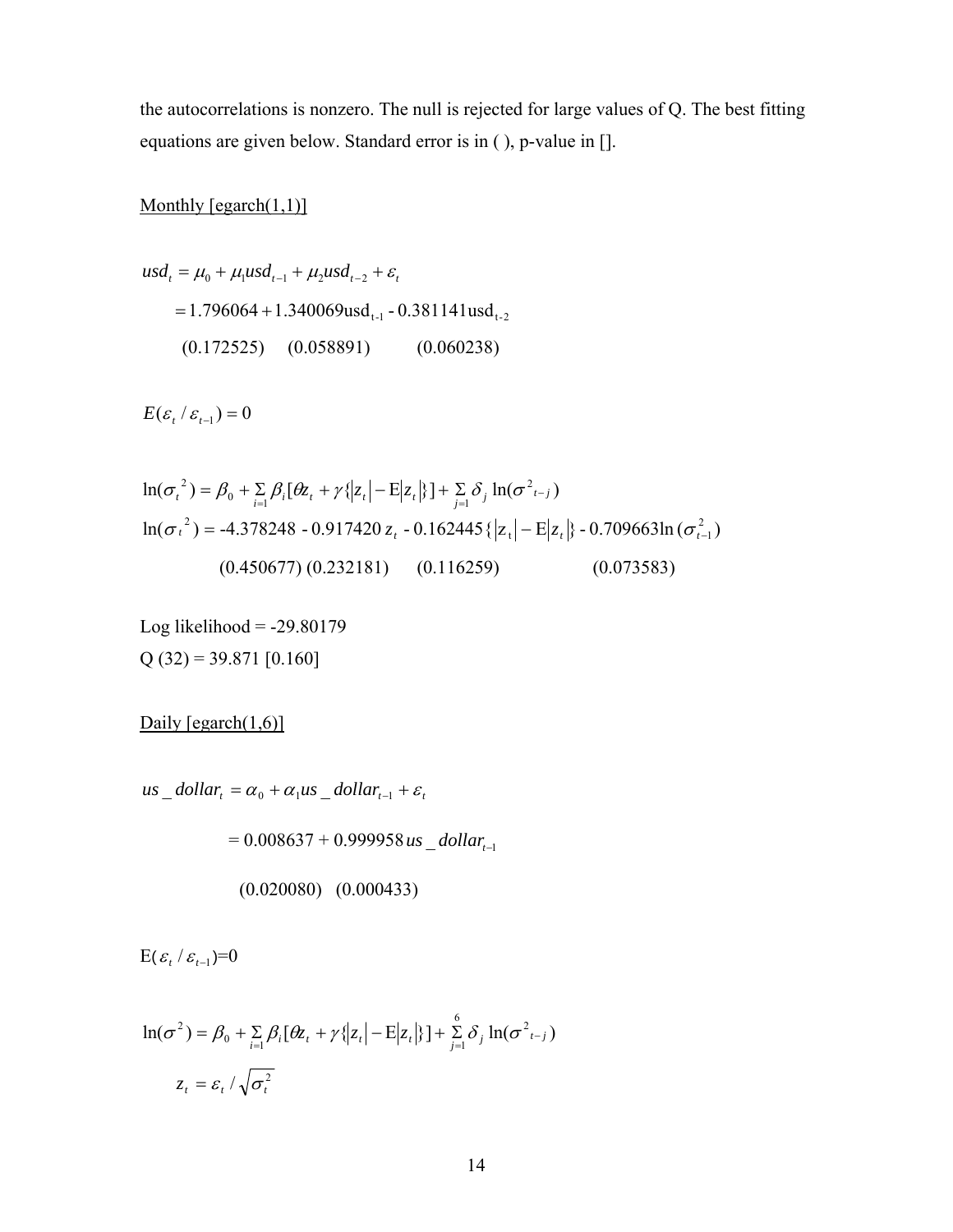$$
= -0.607112 + 0.558596 z_t + 0.063746 \{|z_t| - E|z_t|\} + 0.724240 \ln(\sigma_{t-1}^2) + 0.096887 \ln(\sigma_{t-2}^2) + 0.444845 \ln(\sigma_{t-3}^2)
$$
  
(0.051518) (0.037483) (0.018884) (0.080268) (0.128401) (0.098920)  
- 0.405412 \ln(\sigma\_{t-4}^2) - 0.262766 \ln(\sigma\_{t-5}^2) + 0.364910 \ln(\sigma\_{t-6}^2) (0.128401) (0.098920)  
(0.101839) (0.131141) (0.080419)

Log likelihood =  $1677.307$  $Q(36) = 29.760 [0.759]$ 

The simple standard deviation (esd) of daily exchange rates was also used as a volatility measure at the monthly frequency. Since hourly exchange rates were only available for a limited three-month data set, esd for daily exchange rates could only be calculated for this limited period.

## *3.2. Analysis of data*

Sample statistics for key variables from monthly and daily data are presented in Tables 2 and 3 respectively, and graphs against time and the autocorrelation functions after that. Three period autocorrelation coefficients were derived using the model  $Y(t)=a+bY(t 1)+cY(t-2)+dY(t-3)+E(t)$ .

The sample statistics (Tables 2, 4) show since skew is not zero, kurtosis is far from 3 and first order autocorrelation especially is high and significant, the distributions are far from normal. Cross correlations between market and policy variables (Tables 3, 5) are higher at the monthly compared to the daily frequency. This follows: the level of simultaneity should be higher as more information is shared with passing time. Volatility variables (Table 5) show a high correlation between dturn and mturn. Monthly intvnet is strongly correlated with market variables, and all these variables are strongly correlated with idiff. Table 3 with echav shows idiff to be strongly correlated with lafps, dps, totturn, intvnet; dps is strongly correlated with mps and totturn, mps with echav, while monthly intvnet is strongly correlated with idiff and market variables.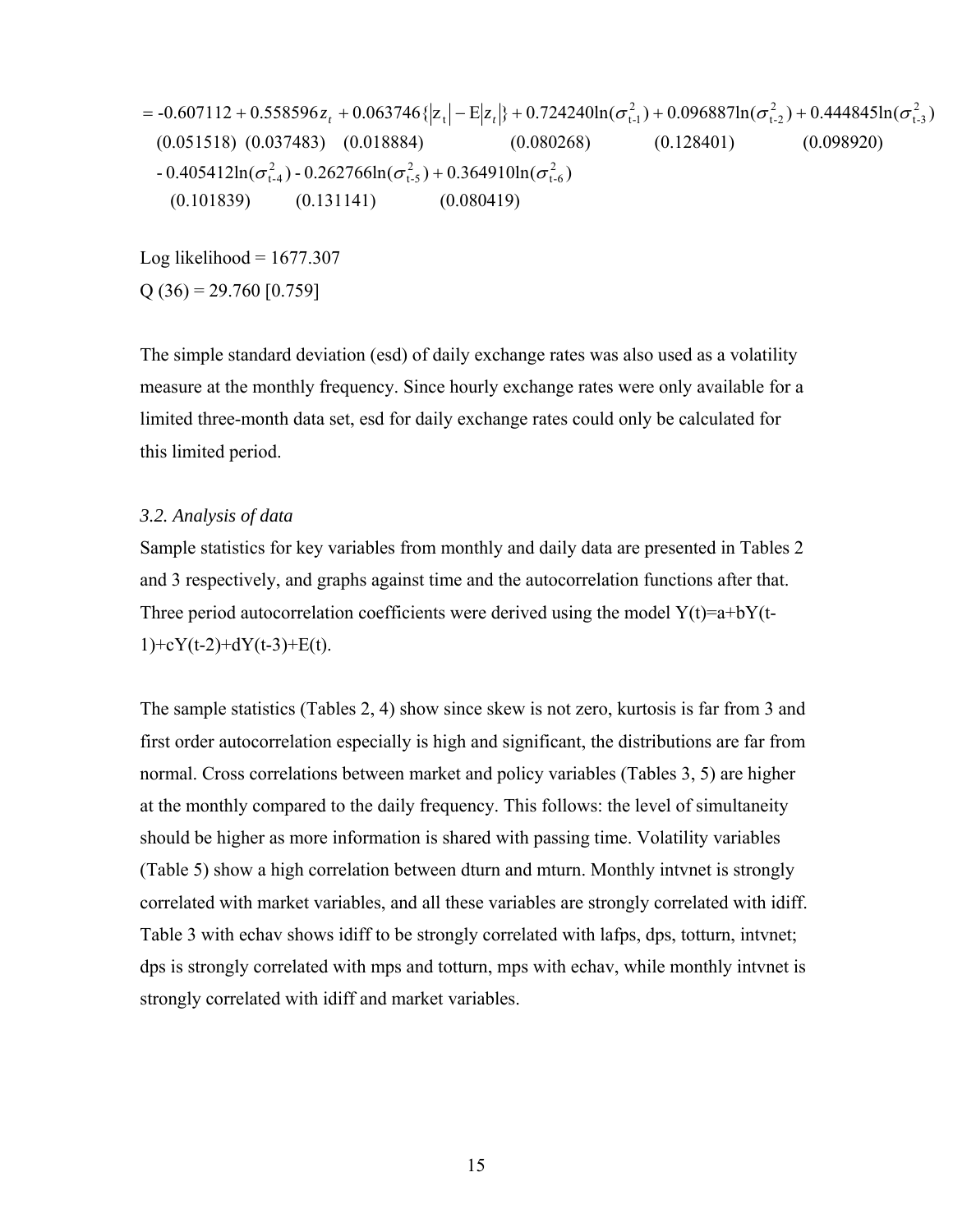|          | Mean        | <b>Kurtosis</b> | <b>Skewness</b> | <b>SD</b> | $\rho$ 1             | $\rho$ 2                | $\rho$ 3                |
|----------|-------------|-----------------|-----------------|-----------|----------------------|-------------------------|-------------------------|
| eegarch1 | 0.0226011   | 25.49181        | 3.860749        | .0265465  | 0.2013383<br>(0.000) | $-0.006701$<br>(0.881)  | 0.5768047<br>(0.000)    |
| idiff    | 1.422548    | 51.6947         | 5.089794        | 3.210439  | 0.9923869<br>(0.000) | $-0.3347833$<br>(0.000) | 0.1044911<br>(0.270)    |
| lafps    | $-11961.97$ | 2.645375        | $-0.4063323$    | 25481.78  | 0.7100954<br>(0.000) | 0.2211098<br>(0.030)    | $-0.0575415$<br>(0.519) |
| mturn    | 4806.049    | 3.333242        | 0.6987756       | 2530.62   | 0.4037039<br>(0.000) | 0.2916772<br>(0.000)    | 0.1633664<br>(0.017)    |
| dturn    | 14974.33    | 2.824849        | 0.1328846       | 7697.889  | 0.5175819<br>(0.000) | 0.1777689<br>(0.016)    | 0.1524298<br>(0.020)    |
| dps      | $-261.1553$ | 7.798455        | $-1.635075$     | 483.1771  | 0.4680186<br>(0.000) | 0.0588994<br>(0.394)    | 0.2373176<br>(0.001)    |
| mps      | 54.48923    | 7.741141        | 1.175155        | 520.0541  | 0.4795765<br>(0.000) | $-0.0128065$<br>(0.855) | 0.1526526<br>(0.026)    |
| totps    | $-206.2329$ | 7.929719        | 0.7209185       | 526.0382  | 0.412059<br>(0.000)  | 0.2305737<br>(0.008)    | 0.0319343<br>(0.697)    |
| cbbal    | 30458.91    | 3.116069        | 0.886068        | 21027.85  | 0.7731822<br>(0.000) | $-0.0206663$<br>(0.617) | $-0.0650501$<br>(0.046) |

#### **Table 2: Daily Sample Statistics**

Note: p-values, which give the level of significance, are in brackets

# **daily\monthly**

# **Table 3: Correlations with echav**

|         | echav     | idiff     | dps       | mps       | totturn   | intynet   |
|---------|-----------|-----------|-----------|-----------|-----------|-----------|
|         |           |           |           |           |           |           |
| echav   |           | 0.1668    | 0 1 7 9 4 | $-0.5748$ | $-0.1033$ | $-0.2636$ |
| idiff   | $-0.0322$ |           | 0.5612    | $-0.2165$ | $-0.6997$ | $-0.4726$ |
| dps     | 0.1522    | 0.1434    |           | $-0.3881$ | $-0.5516$ | $-0.6608$ |
| mps     | $-0.1526$ | $-0.0810$ | $-0.4545$ |           | 0.1082    | 0.5731    |
| totturn | 0.0250    | 0.1949    | $-0.1909$ | $-0.1293$ |           | 0.5728    |
| lafps   | $-0.1045$ | 0.3012    | $-0.0423$ | $-0.0261$ | 0.2212    |           |

Note: The lower panel reports correlations between the order flows at the daily frequency and the upper panel reports the monthly frequency. In the monthly frequency lafps is replaced by intvnet.

The strong cross-correlations suggest that some instrument variable technique would be required to extract information on the effectiveness of intervention and market interactions. The non-normality of the distributions implies that GMM estimation is required.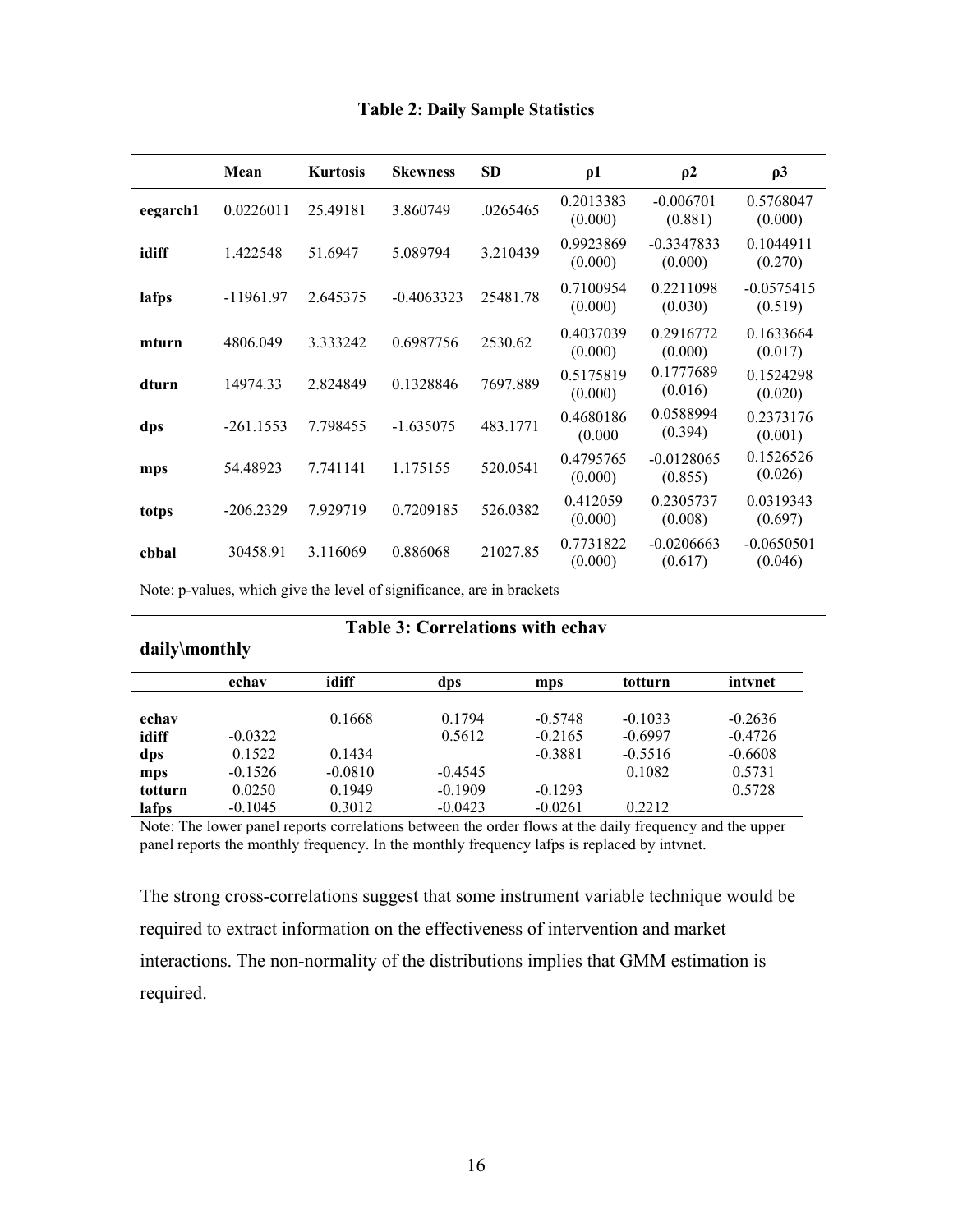| <b>Table 4: Monthly Sample Statistics</b> |              |                 |                 |           |                         |                         |                         |
|-------------------------------------------|--------------|-----------------|-----------------|-----------|-------------------------|-------------------------|-------------------------|
|                                           | Mean         | <b>Kurtosis</b> | <b>Skewness</b> | <b>SD</b> | ρ1                      | $\rho$ 2                | $\rho3$                 |
| dturn                                     | 197523.6     | 3.39139         | 1.221278        | 131885.6  | 0.649366<br>(0.000)     | $-0.0505632$<br>(0.717) | 0.4159724<br>(0.001)    |
| idiff                                     | 2.415455     | 5.265065        | $-0.6467993$    | 2.041848  | 0.5235487<br>(0.000)    | 0.2417519<br>(0.070)    | 0.0121072<br>(0.919)    |
| intvnet                                   | 2927.613     | 5.408674        | 1.225332        | 3521.925  | 0.1112625<br>(0.455)    | 0.1841487<br>(0.194)    | 0.380434<br>(0.026)     |
| mturn                                     | 61707.08     | 3.860371        | 1.295194        | 44141.98  | 0.5716559<br>(0.000)    | 0.3567384<br>(0.011)    | 0.0830701<br>(0.512)    |
| esd                                       | 0.2027168    | 5.939298        | 1.716465        | 0.1754956 | 0.261649<br>(0.060)     | 0.0632203<br>(0.657)    | 0.0009036<br>(0.994)    |
| egarch11                                  | 0.1903709    | 2.94197         | 13.28512        | 0.2227842 | $-0.195507$<br>(0.1211) | 3472763<br>(0.1162)     | 0.0099474<br>(0.1211)   |
| echav                                     | $-0.0010925$ | 5.42018         | $-0.6083861$    | 0.0049739 | 0.3657002<br>(0.004)    | $-0.048508$<br>(0.714)  | $-0.073112$<br>(0.714)  |
| dps                                       | $-2697.374$  | 6.178054        | $-1.894627$     | 4669.932  | 0.5470025<br>(0.000)    | 0.1690535<br>(0.216)    | $-0.0584911$<br>(0.630) |
| mps                                       | 1366.855     | 3.69836         | 0.3927462       | 3530.248  | 0.2535735<br>(0.027)    | $-0.0307986$<br>(0.791) | 0.3569014<br>(0.002)    |
| totps                                     | -1330.519    | 4.080596        | $-1.357447$     | 4559.464  | 0.5051896<br>(0.000)    | 0.3404835<br>(0.009)    | $-0.1232384$<br>(0.298) |

Note: p-values in brackets

| Table 5: Correlations with the volatility variable |  |  |
|----------------------------------------------------|--|--|
|                                                    |  |  |

| daily\monthly |           |           |           |           |           |           |           |
|---------------|-----------|-----------|-----------|-----------|-----------|-----------|-----------|
|               | egarch11  | idiff     | intynet   | mturn     | dturn     | mps       | dps       |
|               |           |           |           |           |           |           |           |
| eegarch1      |           | $-0.0754$ | 0.1387    | 0.0356    | 0.0770    | 0.1119    | $-0.0431$ |
| idiff         | 0.0452    |           | $-0.4667$ | $-0.6707$ | $-0.6979$ | $-0.2005$ | 0.5559    |
| lafps         | 0.1171    | 0.3012    |           | 0.5450    | 0.5721    | 0.5687    | $-0.6581$ |
| mturn         | $-0.1521$ | 0.2225    | 0.1850    |           | 0.9659    | 0.0564    | $-0.5030$ |
| dturn         | $-0.1514$ | 0.1783    | 0.2249    | 0.8389    |           | 0.1076    | $-0.5572$ |
| mps           | $-0.0270$ | $-0.0810$ | $-0.0260$ | 0.0786    | 0.1395    |           | $-0.3807$ |
| dps           | 0.1297    | 0.1434    | $-0.0423$ | $-0.0539$ | $-0.2280$ | $-0.4545$ |           |

Note: The lower panel reports correlations between the order flows at the daily frequency and the upper panel reports the monthly frequency. In the monthly frequency eegarch1 is replaced by egarch11 and lafps is replaced by intvnet.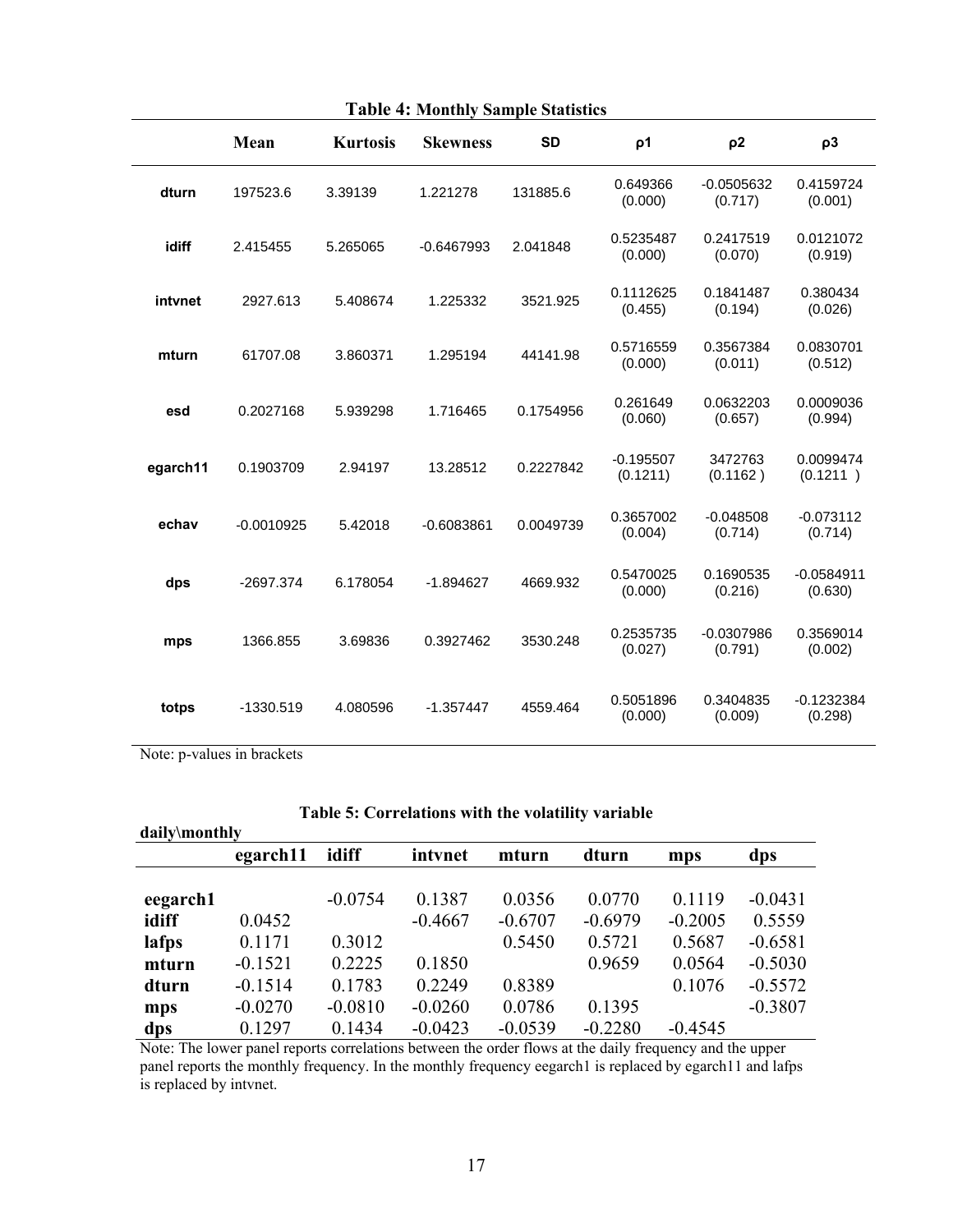The graphs of the auto-correlation function (Appendix<sup>[13](#page-17-0)</sup> Charts 1 and 2) show autocorrelation, but this does not lie outside the confidence bands except for daily mturn and dturn implying that these variables should be first differenced.

The graphs of the variables (Appendix Charts 3 and 4) show larger fluctuations and/or trend growth in the later period suggesting the use of the dummy variable dvgr, which takes the value of unity from December 1, 2006. There is also an outlier in the sharp fluctuations in call money rates coinciding with the period March 5, 2007 to August 6, 2007, when limits were placed on LAF reverse repo (absorption of liquidity) at Rs. 3,000. The variable dvcmr is to take care of this. The last graph of Chart set 3 shows that a rise in the dealer share in the turnover is not associated with large changes in the exchange rate—during the period of the greatest changes the dealerratio was flat.

The graphs suggest a possible unit root in monthly mturn dturn toturn, which was confirmed by formal tests. Unit root tests were conducted using the Phillips Perron test (result available on request). All variables were stationary except monthly mturn dturn and toturn. Therefore first differences of these variables were used.

Granger causality analysis done with two sets of stationary variables at the daily and monthly frequency (Tables 6 and 7) show evidence of simultaneous causation between market and policy variables. Policy variables idiff and intvnet affect market variables, which affect the exchange rate and its volatility. Policy variables also directly affect volatility. Market variables have more feedback on policy at the monthly frequency implying that policy reacts with a lag. The order flow variables, mps and dps are not exogenous as in the market microstructure literature, implying that simultaneity handling techniques such as GMM are required (Table 7).

<span id="page-17-0"></span><sup>&</sup>lt;sup>13</sup> Only a few graphs are presented in the Appendix. Others are available on request.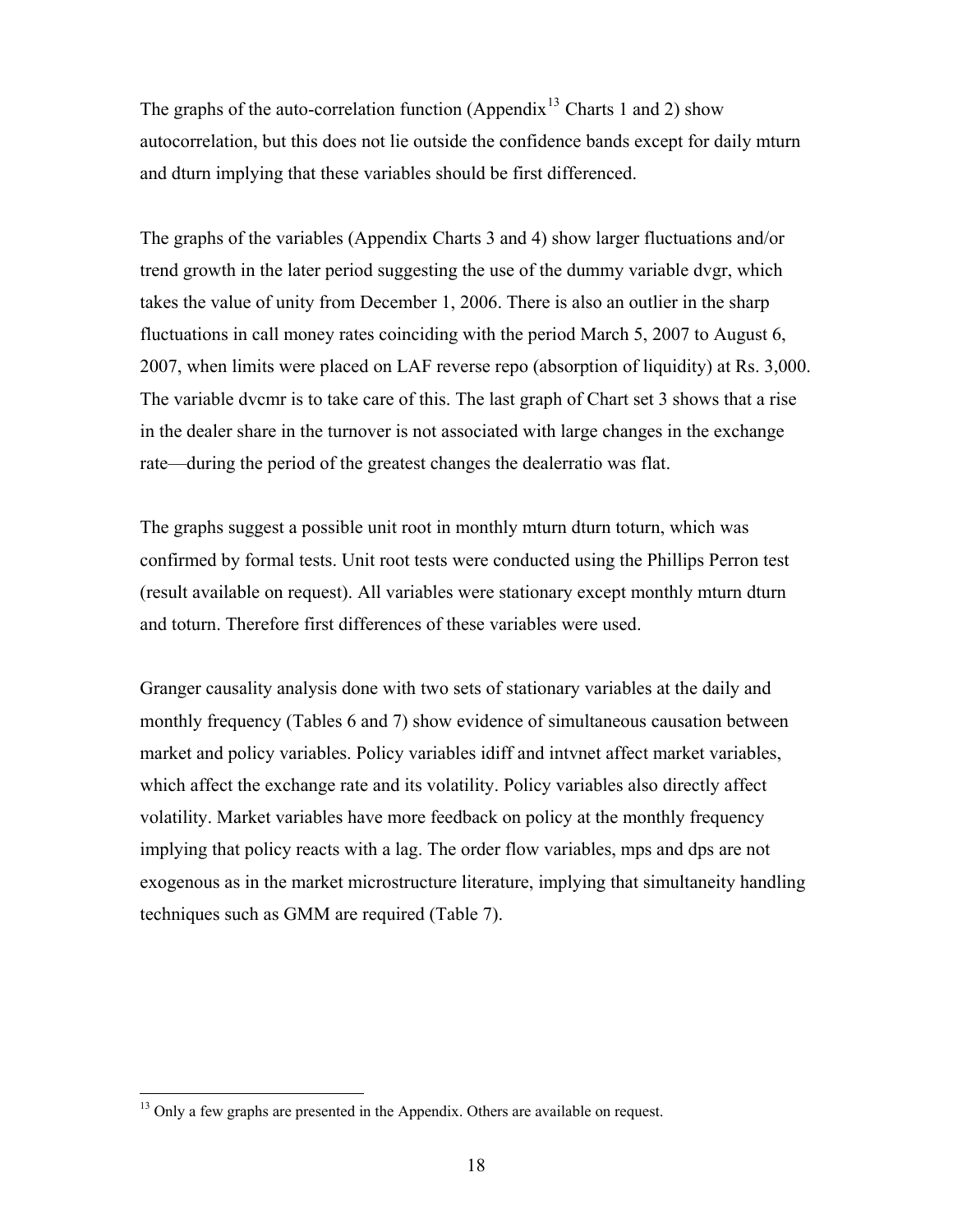|                      | <b>Monthly</b> | <b>Daily</b>       |                |  |
|----------------------|----------------|--------------------|----------------|--|
| <b>From</b>          | T <sub>o</sub> | From               | T <sub>o</sub> |  |
| chtotturn (0.0033)   |                | echav (0.0042)     |                |  |
| dps (0.0213)         | idiff          | totturn $(0.0348)$ | idiff          |  |
| echav (0.0984)       |                |                    |                |  |
| intvnet (0.1089)     |                | dps(0.0224)        |                |  |
|                      |                | totturn $(0.0776)$ |                |  |
| echav (0.0335)       | mps            | lafps $(0.2213)$   | mps            |  |
|                      |                | idiff $(0.2526)$   |                |  |
| echav (0.0038)       |                |                    |                |  |
| chtotturn (0.0829)   | dps            | idiff (0.0001)     |                |  |
|                      |                | mps (0.0782)       | dps            |  |
| dps(0.1253)          | chtotturn      |                    |                |  |
| echav (0.1513)       |                | dps (0.0477)       | totturn        |  |
|                      |                | lafps $(0.0635)$   |                |  |
| echav (0.0432)       |                |                    |                |  |
| chtotturn (0.0494)   | intvnet        | mps(0.0501)        |                |  |
| idiff (0.2366)       |                | totturn $(0.1946)$ | lafps          |  |
| dps(0.2761)          |                | idiff $(0.2718)$   |                |  |
|                      |                |                    |                |  |
| chtotturn $(0.1758)$ | echav          | dps (0.2747)       | echav          |  |

# **Table 6: Granger causality for exchange rate**

Note: Based on VAR Monthly- idiff mps dps chtotturn intvnet echav; VAR Daily- idiff mps dps totturn lafps echav; p values shown in brackets. The coefficients are in ascending order. Variables with p- values exceeding 0.3 are not reported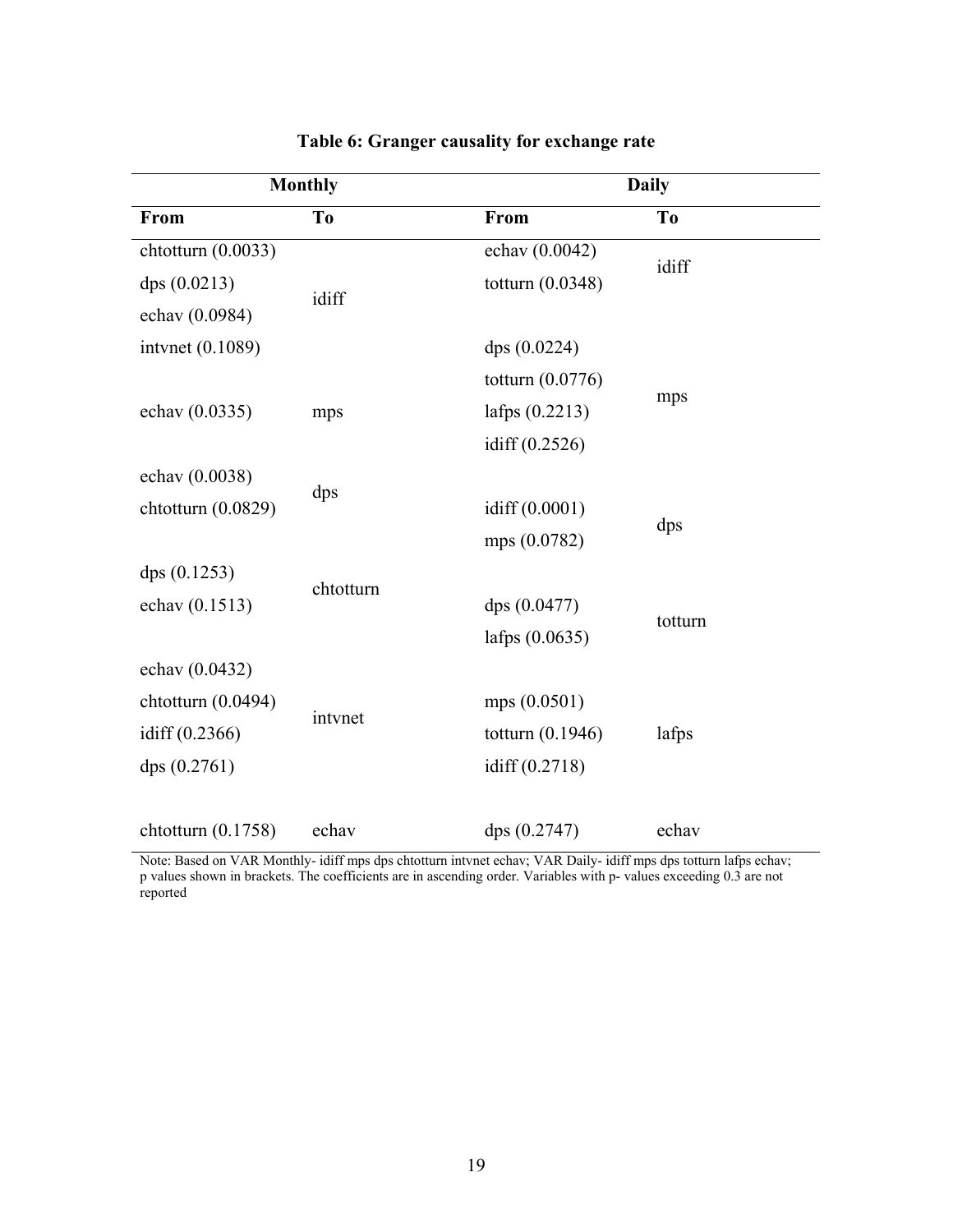| Monthly (egarch 11)                                                           |                | <b>Monthly (esd)</b>                                                                       |                | <b>Daily</b>                                                              |                |
|-------------------------------------------------------------------------------|----------------|--------------------------------------------------------------------------------------------|----------------|---------------------------------------------------------------------------|----------------|
| From                                                                          | T <sub>0</sub> | From                                                                                       | T <sub>o</sub> | From                                                                      | T <sub>o</sub> |
| chdturn (0.000)<br>intvnet (0.0010)<br>chmturn (0.0029)<br>egarch 11 (0.0188) | Idiff          | chmturn (0.0905)<br>esd (0.1500)<br>chdturn (0.1594)<br>mps (0.2083)                       | idiff          | mps (0.0500)<br>mturn (0.0941)                                            | idiff          |
| chdturn (0.000)<br>mps (0.0002)<br>intvnet (0.0237)<br>idiff (0.1711)         | chmturn        |                                                                                            |                | dturn (0.0001)<br>mps (0.0196)<br>eegarch1 (0.2601)                       | mturn          |
| chdturn (0.0086)<br>chmturn (0.0785)<br>intvnet (0.1043)<br>idiff (0.1293)    | mps            | idiff (0.0444)<br>chmturn (0.0591)<br>esd (0.1637)<br>chdturn (0.2287)<br>intvnet (0.2686) | mps            | idiff (0.1533)                                                            | mps            |
| idiff (0.0001)<br>chdturn (0.0064)<br>egarch 11 (0.0998)                      | intynet        | idiff (0.0283)<br>chdturn (0.0809)<br>esd (0.2015)                                         | intvnet        | mps (0.0265)<br>mturn (0.2236)                                            | lafps          |
| mps (0.0625)<br>chmturn (0.0832)<br>intvnet (0.0963)<br>idiff $(0.1216)$      | chdturn        | chmturn (0.3047)                                                                           | chdturn        | lafps $(0.0466)$<br>eegarch1 $(0.0545)$<br>mturn (0.1257)<br>mps (0.2868) | dturn          |
| intvnet $(0.1533)$<br>idiff (0.2027)<br>chmturn (0.2766)                      | egarch11       | chdturn (0.0385)<br>intvnet (0.2191)                                                       | esd            | lafps (0.2092)<br>dturn (0.2488)<br>idiff (0.2720)                        | eegarch1       |

# **Table 7: Granger causality for exchange rate volatility**

Note: Based on VAR monthly- idiff chmturn mps intvnet chdturn egarch11; idiff chmturn mps intvnet chdturn esd; VAR daily- idiff mturn mps lafps dturn eegarch1; p values shown in brackets with the coefficients. Variables with pvalues exceeding 0.3 are not reported.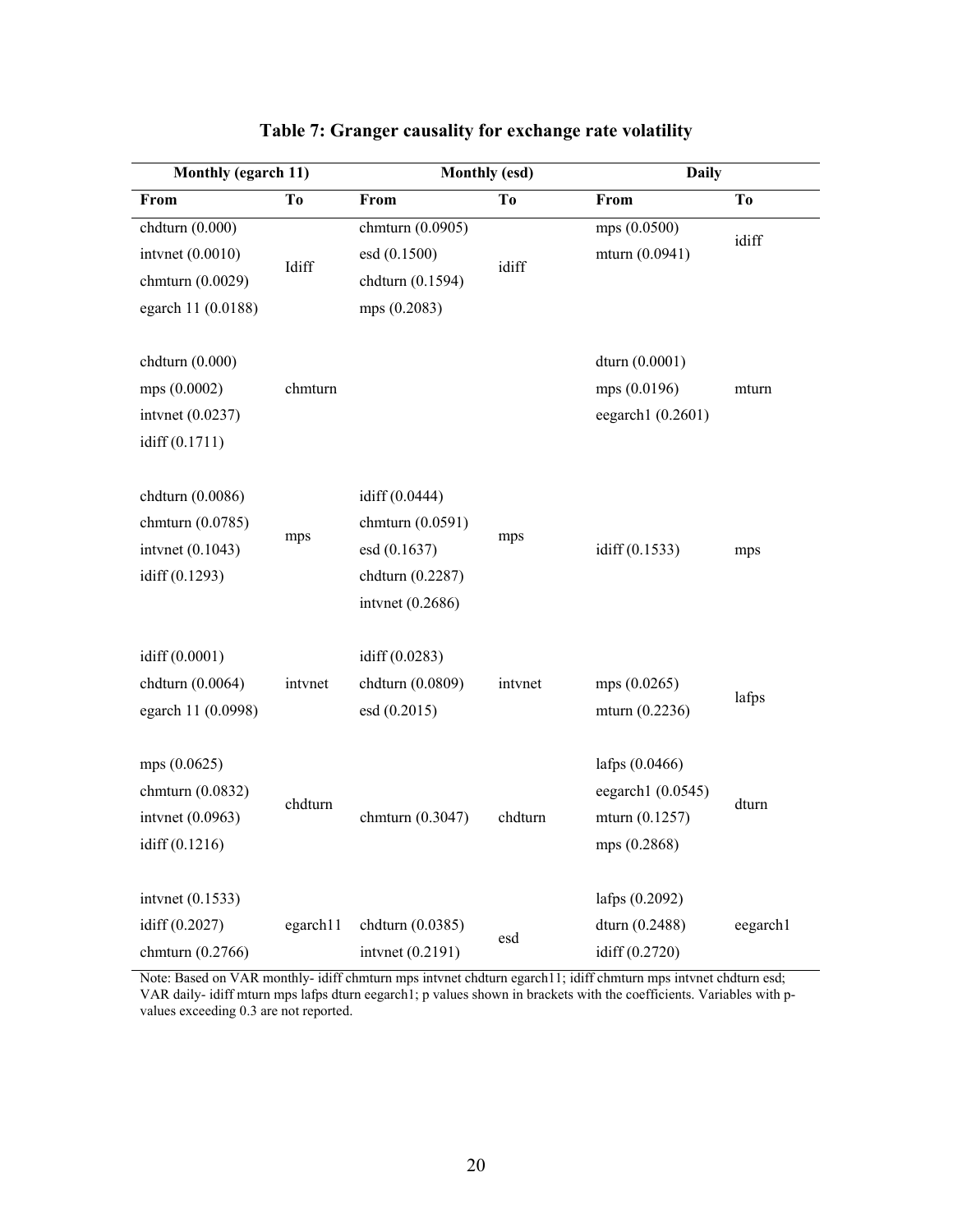#### *3.3. Estimation*

Next, we turn to regression analysis to extract information on the determinants of exchange rate returns, volatility, and dealer turnover. Since the analysis of data identified non-normality and simultaneity among the variables, a nuanced estimation process is required.

We start with OLS regressions of monthly echav (Table 8 and 9). Although autocorrelation and heteroscedasticity are potential problems, three strategies are successively tried to make valid inference possible. First, transformations of variables; second the Newey West correlation matrix, which gives robust standard errors; third, the Prais-Winston heterogeneity consistent estimator based on the Cochrane-Orcutt procedure.

| Echav             | OLS robust 1        | OLS robust 2       |  |
|-------------------|---------------------|--------------------|--|
| idiff             | $-0.0003335(0.375)$ | $-0.000465(0.178)$ |  |
| mps               | $-1.10e-06(0.000)$  | $-1.12e-06(0.000)$ |  |
| dps               | $-9.45e-08(0.488)$  | 2.19e-08 (0.899)   |  |
| chtotturn         | $9.46e-09(0.265)$   | $5.45e-09(0.422)$  |  |
| intvnet           | $2.40e-07(0.295)$   |                    |  |
| fxach             |                     | 4.02e-07 $(0.004)$ |  |
| dvgr              | $-0.0028(0.095)$    | $-0.0041(0.002)$   |  |
| dvcmr             | $-0.0041(0.081)$    | $-0.0034(0.140)$   |  |
| _cons             | 0.0020(0.208)       | 0.0022(0.084)      |  |
| No. of obs        | 62                  | 75                 |  |
| F                 | 7.70(7, 54)         | 11.61(7, 67)       |  |
| Prob > F          | 0.0000              | 0.0000             |  |
| <b>R</b> -squared | 0.4499              | 0.4730             |  |
| <b>Root MSE</b>   | 0.00374             | 0.00379            |  |
| ovtest(F)         |                     | 1.30(3, 64)        |  |
| VIF               |                     | 1.89               |  |
| d-statistic       |                     | 1.975(8, 75)       |  |

# **Table 8: Determinants of monthly exchange rates**

Note: p values and degrees of freedom for the F test shown in brackets. P- value represents a probability of getting a test value greater than the observed one if the null hypothesis is true. Therefore the null of a zero coefficient is rejected only if p is less than 0.1 or 0.05. Therefore the p- value directly gives the significance level.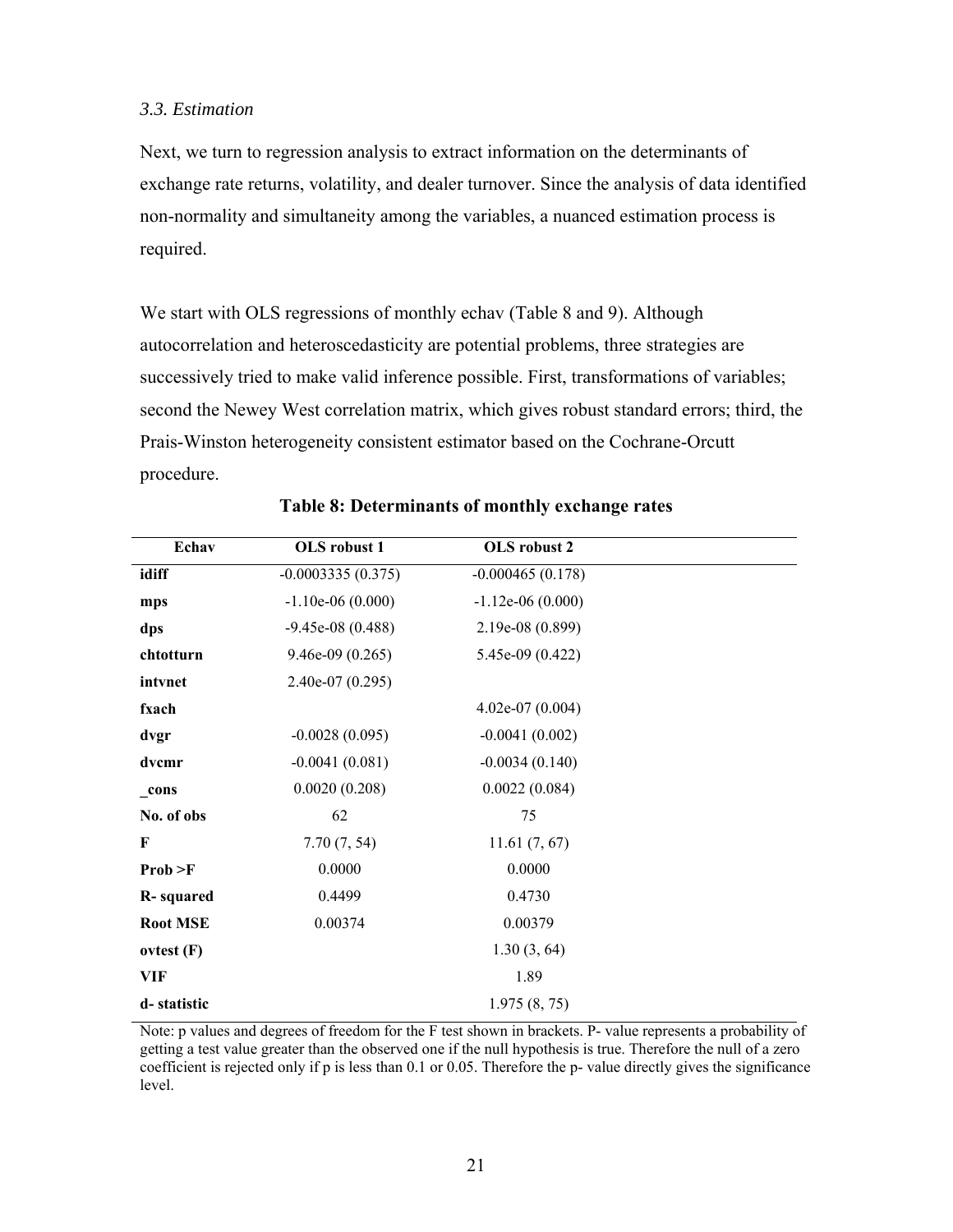Macroeconomic fundamentals represented by idiff are only weakly significant in one of the regressions. Merchant order flow is strongly significant and tends to appreciate the exchange rate. This is intuitive since there were strong foreign inflows in this period. Market turnover and dps is not significant. The intvnet variable is not significant but fxach is and both tend to depreciate the exchange rate. This is intuitive since net dollar purchases should have that effect. Intervention largely purchased foreign currency in this period. The two dummies are significant. The restriction on absorption, captured in dvcmr, tended to appreciate the exchange rate because reduction in sterilization may have implied reduction in dollar buying. We find that while intvnet is insignificant, fxach, a broader measure that tracks the effect of intervention on the CB balance sheet, is significant (Table 8).

| esd                  | <b>OLS</b>          | <b>OLS</b> robust   | <b>Prais-Winston</b> |
|----------------------|---------------------|---------------------|----------------------|
| idiff                |                     | 0.012(0.182)        |                      |
| mturn                |                     | $-3.04e=06(0.010)$  |                      |
| dturn                |                     | $1.63e-06(0.001)$   |                      |
| chdturn              | $1.29e-06(0.582)$   |                     | $1.79e-06(0.000)$    |
| L.chdturn            | $1.23e-06(0.012)$   |                     | $1.30e-06(0.003)$    |
| chtotturn            | $3.68e-07(0.854)$   |                     |                      |
| intvnet              |                     | $-0.0000173(0.004)$ |                      |
| chintvnet            | $-0.0000219(0.000)$ |                     | $-0.0000222(0.000)$  |
| <b>L.chintvnet</b>   | $-0.0000211(0.000)$ |                     | $-0.0000222(0.000)$  |
| L.esd                | 0.279(0.021)        | 0.265(0.047)        | 0.218(0.095)         |
| L <sub>2</sub> . esd |                     |                     | 0.115(0.301)         |
| cons                 | 0.117(0.000)        | 0.018(0.713)        | 0.106(0.000)         |
| No. of obs           | 52                  | 62                  | 52                   |
| F                    | 7.01(6, 45)         | 4.07(5, 56)         | 7.35(6, 45)          |
| Prob > F             | 0.0000              | 0.0032              | 0.0000               |
| $R^2$                | 0.4831              | 0.3847              | 0.4950               |
| Adj $\mathbf{R}^2$   | 0.4142              |                     | 0.4276               |
| <b>Root MSE</b>      | 0.12005             | 0.12721             | 0.11866              |
| <b>Durbina</b>       | 0.000(0.9922)       |                     | 0.519(0.4714)        |
| Archlm               | 2.677(0.1018)       |                     | 1.694(0.1930)        |

**Table 9: Determinants of monthly exchange rate volatility, OLS** 

Note: p values and degrees of freedom for the F test shown in brackets with the coefficients. Arch effects are rejected if the archim test value is large and exceeds the critical value from the  $\chi^2$  distribution. That is, if the p- value is large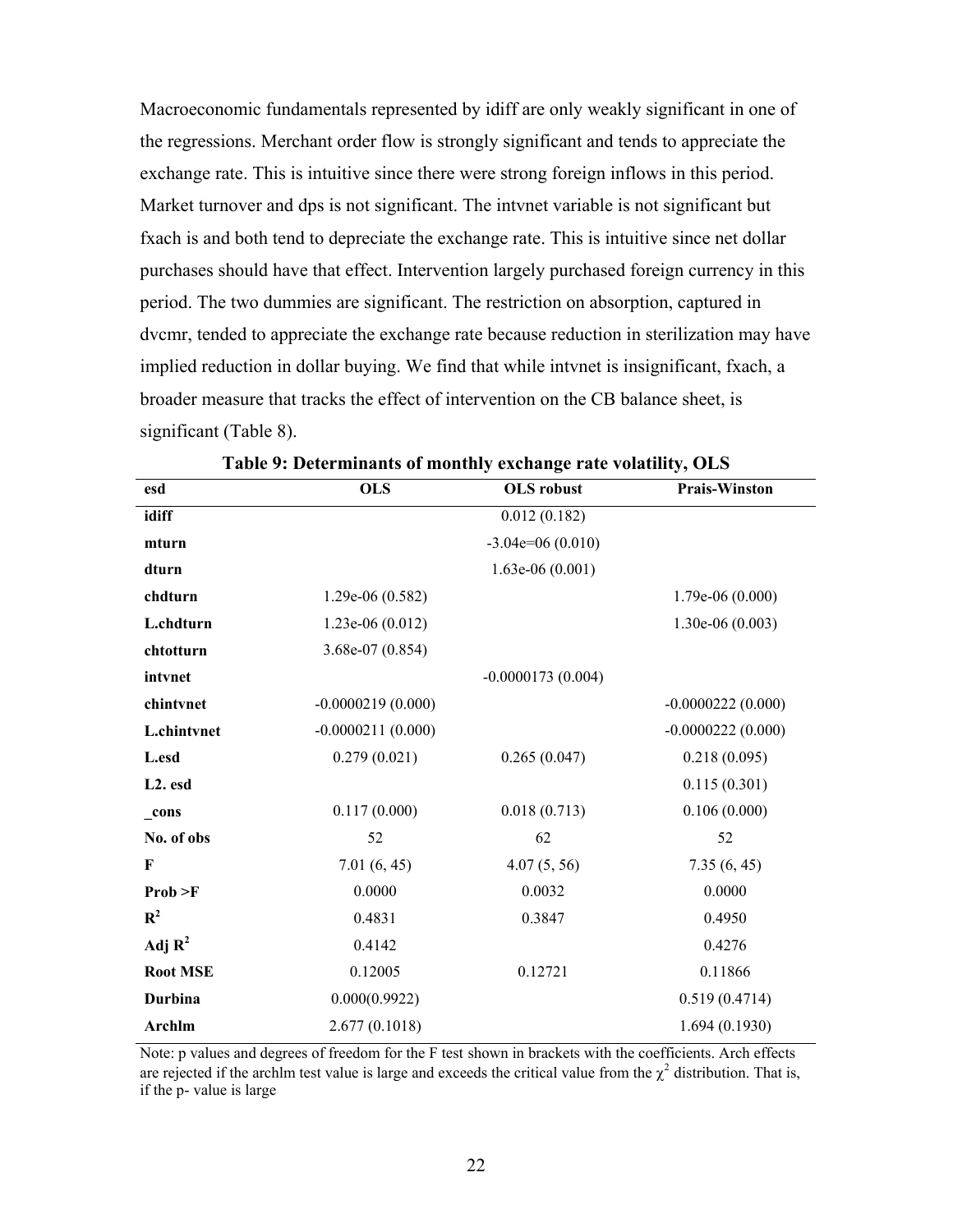In Table 9, which compares different OLS estimation methods with volatility measured as standard deviation (esd), mturn, intvnet, chintvnet and its lags significantly reduce volatility while dturn, chdturn and its lags increase volatility. Table 10 compares the effect on fxach and intvnet on volatility and shows a weakly significant negative effect of fxach and a strongly significant negative effect of intvnet. Volatility continues to be increased by chdturn. It may be that RBI measurement of intervention focus more strongly on active intervention designed to reduce volatility.

These OLS regressions give interesting results, and are designed to make robust inference possible despite problems. The diagnostic tests reported are reasonable. In the non-robust OLS (Table 9) archlm tests for auto regressive conditional heteroscedasticity, the large pvalues imply the absence of arch effects. Durbina is for autocorrelation in the presence of a lagged dependent term. Ovtest is for omitted variables, vif, for the variance inflation factor, shows the absence of multicollinarity, as variance inflation is small.

|                 | esd – robust        | esd – robust       |
|-----------------|---------------------|--------------------|
| chdturn         | $9.64e-07(0.021)$   | $1.15e-06(0.017)$  |
| intynet         | $-0.0000152(0.003)$ |                    |
| fxach           |                     | $-7.14e-06(0.171)$ |
| dvgr            | 0.104(0.009)        | 0.096(0.029)       |
| L. esd          | 0.366(0.008)        | 0.294(0.021)       |
| cons            | 0.119(0.000)        | 0.119(0.000)       |
| No of obs.      | 62                  | 76                 |
| F               | 5.06(4, 57)         | 3.99(4, 71)        |
| Prob > F        | 0.0015              | 0.0057             |
| $R^2$           | 0.3551              | 0.2620             |
| <b>Root MSE</b> | 0.12909             | 0.14478            |

**Table 10: The effect of different measures of intervention on volatility**

Note: p values and degrees of freedom for the F test shown in brackets.

However, the correlations indicate a possible simultaneity bias, especially with monthly data. OLS regressions with daily data and OLS regressions for dturn did not give satisfactory results because of severe non-normality. So we turn to generalized method of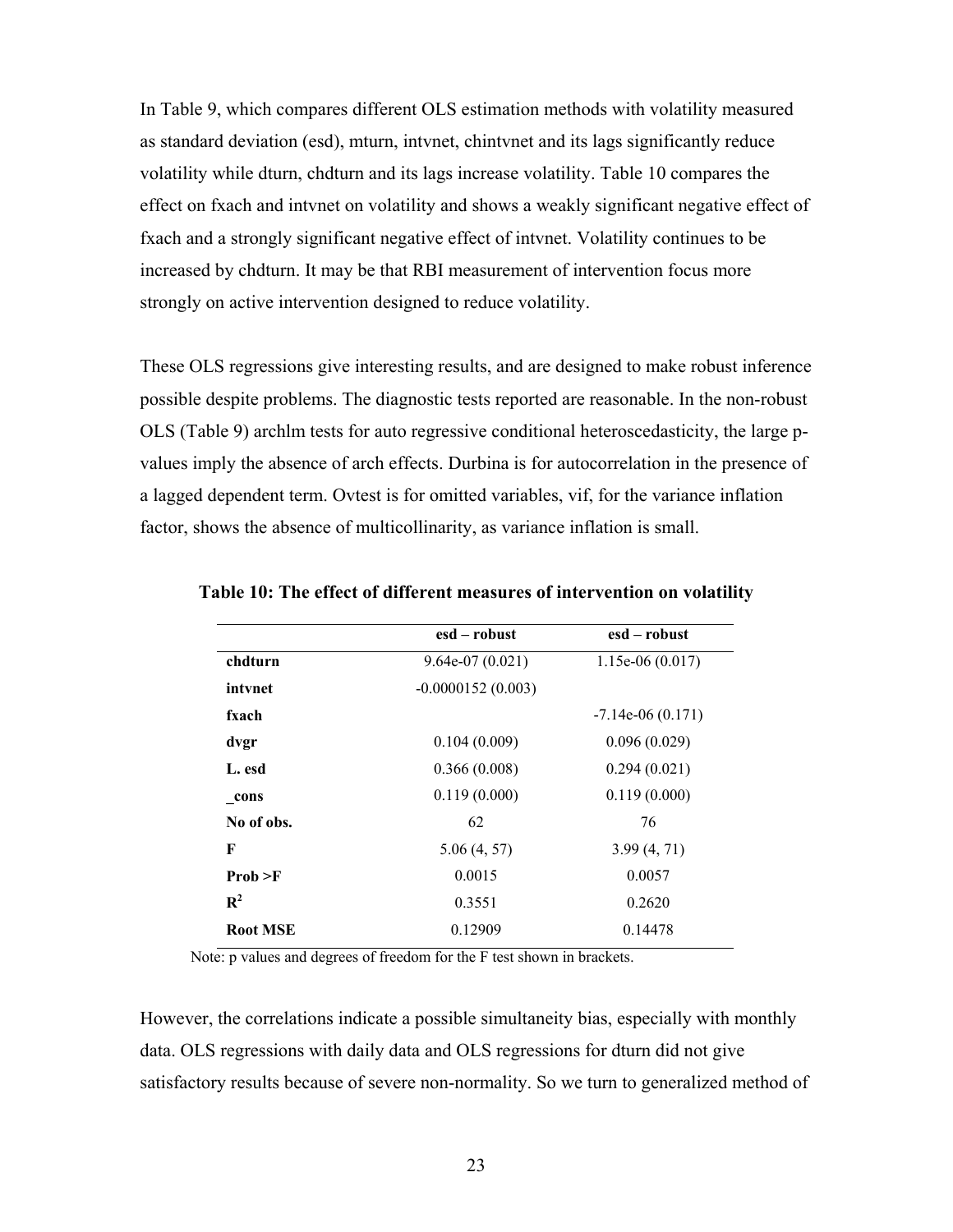moments (GMM) estimations. This is used for non- normal data with heteroscedasticity or autocorrelation. It is a generalization of the instrument variable estimator. The instruments have to be orthogonal or uncorrelated with the error term. If the number of instruments is large the overidentification restrictions or rank condition is satisfied. The Hansen J tests the specification. The null is that the instruments are valid. It is chi squared in the number of overidentifying restrictions. The null cannot be rejected if the p value and the value of the statistic are high. If the number of instruments is exact then GMM is equivalent to OLS. The Newey West correlation matrix used gives robust errors. GMM can also be used to estimate forward-looking behaviour by instrumenting expectations under the assumption of orthogonal errors. In the GMM estimations upto 4 lagged values of the variables were used as instruments. The Hansen J test was satisfied.

| echav            |                                 | <b>Monthly</b>                   | <b>Daily</b>         |
|------------------|---------------------------------|----------------------------------|----------------------|
|                  | GMM1                            | GMM 2                            | <b>GMM</b>           |
| L. idiff         |                                 |                                  | $-0.0000977(0.109)$  |
| mps              | $-1.31e-06(0.000)$              | $-9.10e-07(0.000)$               |                      |
| sqmps            |                                 |                                  | $2.86e-10(0.200)$    |
| dps              |                                 | $-1.89e-07(0.179)$               |                      |
| sqdps            |                                 |                                  | $-3.11e-10(0.004)$   |
| chtotturn        |                                 |                                  | $7.01e-08^*(0.036)$  |
| intvnet          |                                 | $-1.52e-07$ <sup>*</sup> (0.441) |                      |
| fxach            | $8.66e-07$ <sup>*</sup> (0.000) |                                  |                      |
| lafps            |                                 |                                  | 7.92e-09 (0.066)     |
| dvcmr            |                                 | $-0.00282(0.137)$                |                      |
| dvgr             | $-0.0046(0.000)$                | 0.00203(0.030)                   |                      |
| L.echav          | 0.163(0.014)                    | 0.184(0.020)                     |                      |
| $_{\rm cons}$    | $-0.00017(0.641)$               | 0.00014(0.712)                   |                      |
| No of obs.       | 71                              | 44                               | 97                   |
| F                | 37.66 (4, 66)                   | 31.91(6, 37)                     | 1.66(5, 91)          |
| Uncentered $R^2$ | 0.4258                          | 0.5085                           | 0.0836               |
| <b>Root MSE</b>  | 0.003927                        | 0.003915                         | 0.001351             |
| Hansen J- stat   | $10.907 \chi^2(18)$             | 21.346 $\chi^2$ (18)             | 25.998 $\chi^2$ (19) |

Note: \* variables are instrumented in each regression, p values and degrees of freedom of the F and  $\chi^2$ shown in brackets.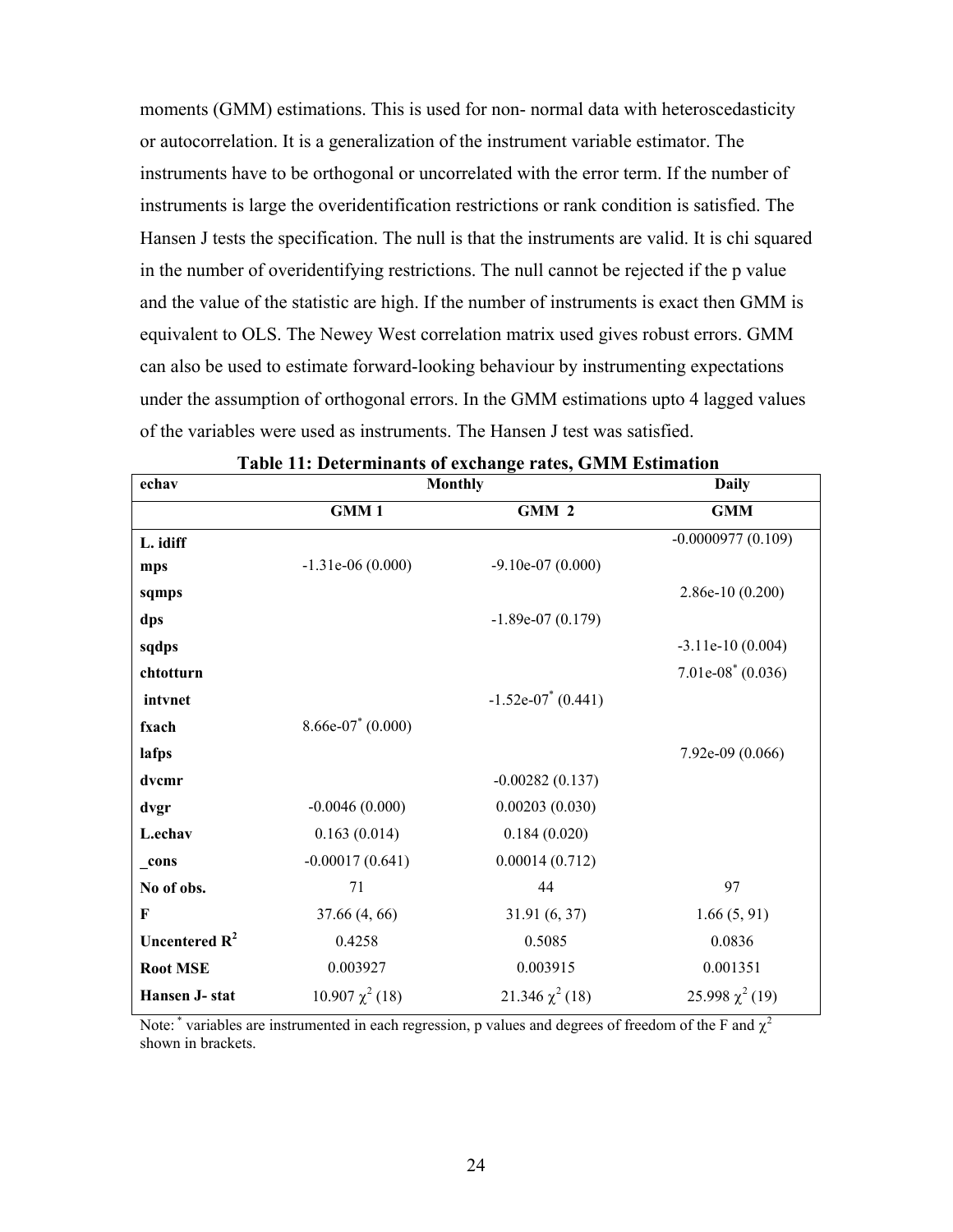Table 11 gives GMM estimations of monthly and daily echav. Since policy is more endogenous at the monthly frequency the two intervention variables are instrumented at this frequency, and chtotturn at the daily. Lagged idiff weakly appreciates the rupee at the daily frequency. As in the monthly OLS regressions, mps and dps appreciate the currency and so does dvcmr. Although fxach significantly depreciates the currency, intvnet is not significant. At the daily frequency, although the  $\mathbb{R}^2$  is low, lafps significantly depreciates the currency as does the change in total turnover

|                  | <b>GMM: Monthly</b>  | <b>GMM: Daily</b>    |
|------------------|----------------------|----------------------|
|                  | esd                  | eegarch 1            |
| idiff            |                      | $-0.0007(0.134)$     |
| sqdps            | $5.90e-10(0.112)$    | $-2.55e-09(0.007)$   |
| dturn            |                      | $1.30e-06*(0.012)$   |
| chdturn          | $6.85e-07(0.068)$    |                      |
| L.chdturn        | 9.19e-07 (0.008)     |                      |
| mturn            |                      | $-3.63e-06(0.000)$   |
| intvnet          | $-0.0000137*(0.054)$ |                      |
| dvgr             |                      | $-0.0065(0.2216)$    |
| dvcmr            |                      | $-0.0050(0.060)$     |
| L.esd            | 0.353(0.000)         |                      |
| L2.eegarch1      |                      | 0.7066(0.000)        |
| rr               |                      | 0.0187(0.015)        |
| cons             | 0.104(0.000)         | $-0.0998(0.019)$     |
| No of obs        | 44                   | 97                   |
| $\mathbf{F}$     | 5.25(5, 38)          | 12.28(8, 88)         |
| Uncentered $R^2$ | 0.7194               | 0.7104               |
| <b>Root MSE</b>  | 0.122                | 0.01661              |
| Hansen J-stat    | 29.356 $\chi^2$ (24) | 22.213 $\chi^2$ (19) |

**Table 12: Determinants of exchange rate volatility** 

Note: \* variables are instrumented in each regression, p values and degrees of freedom of the F and  $\chi^2$ shown in brackets.

Table 12 reports the GMM estimations for Garch measures of volatility, with intvnet instrumented for the monthly regression and dturn for the daily. At the monthly frequency, chintvnet significantly reduces volatility while dturn and sqdps increase it. At the daily frequency, dturn increases volatility but mturn and sqdps reduce it.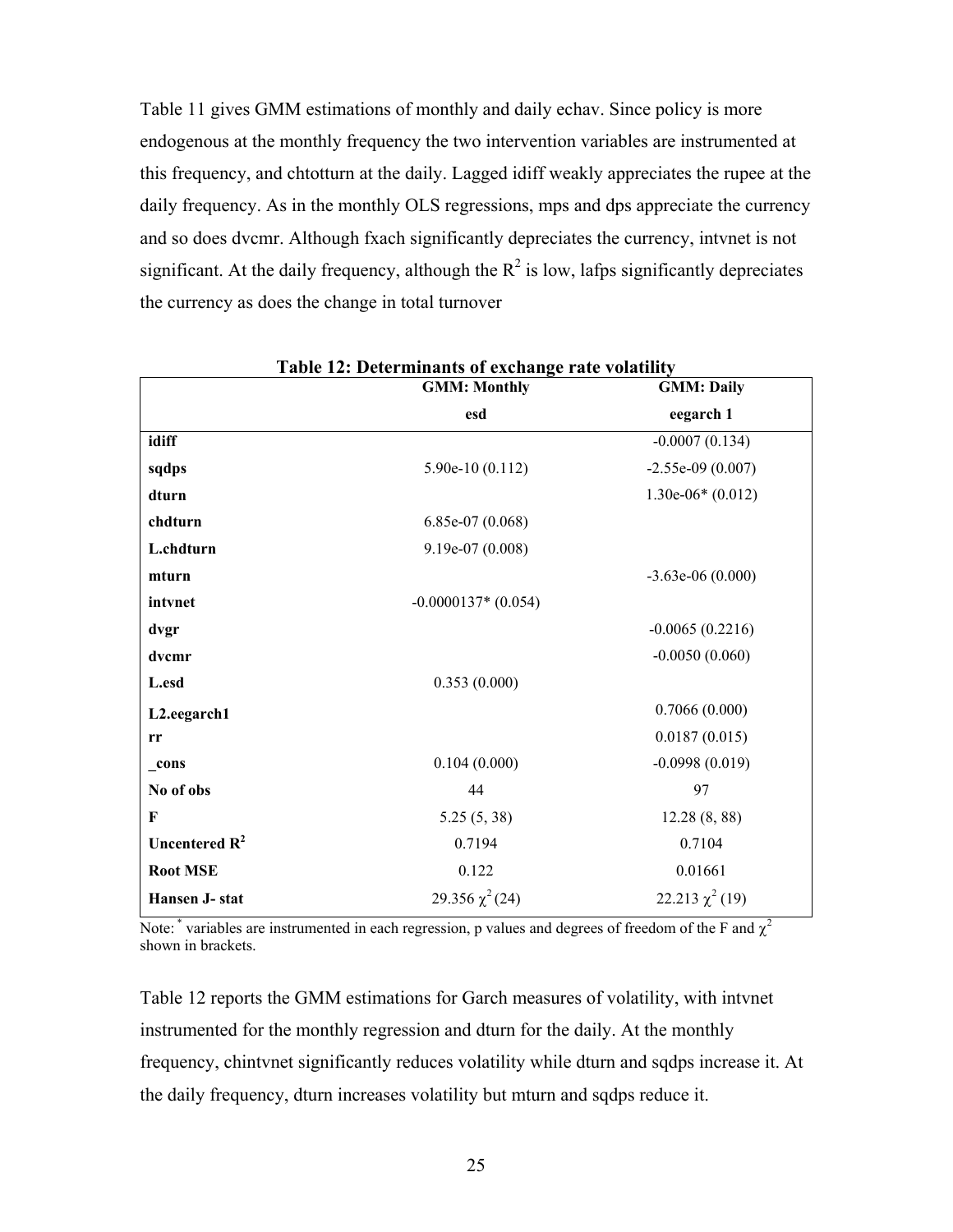| <b>Daily</b><br>chdturn<br><b>Monthly</b><br>GMM 4<br>GMM 1<br>GMM <sub>2</sub><br>GMM <sub>3</sub><br>GMM 5<br><b>GMM</b><br>idiff<br>11175.19<br>11994.4<br>1781.16<br>4747.32<br>14743.46<br>$-163.23$<br>(0.000)<br>(0.000)<br>(0.084)<br>(0.000)<br>(0.000)<br>(0.207)<br>2.04<br>2.95(0.000)<br>2.33(0.000)<br>mps<br>(0.008) |
|-------------------------------------------------------------------------------------------------------------------------------------------------------------------------------------------------------------------------------------------------------------------------------------------------------------------------------------|
|                                                                                                                                                                                                                                                                                                                                     |
|                                                                                                                                                                                                                                                                                                                                     |
|                                                                                                                                                                                                                                                                                                                                     |
|                                                                                                                                                                                                                                                                                                                                     |
|                                                                                                                                                                                                                                                                                                                                     |
|                                                                                                                                                                                                                                                                                                                                     |
|                                                                                                                                                                                                                                                                                                                                     |
| $-1.76$<br>$-3.30$<br>dps                                                                                                                                                                                                                                                                                                           |
| (0.001)<br>(0.000)                                                                                                                                                                                                                                                                                                                  |
| 1.25<br>2.67<br>2.48(0.000)<br>1.61(0.000)<br>1.42<br>1.35(0.000)<br>chmturn                                                                                                                                                                                                                                                        |
| (0.000)<br>(0.000)<br>(0.000)                                                                                                                                                                                                                                                                                                       |
|                                                                                                                                                                                                                                                                                                                                     |
| $3.68*$<br>5.40<br>chintvnet                                                                                                                                                                                                                                                                                                        |
| (0.000)<br>(0.000)                                                                                                                                                                                                                                                                                                                  |
| $-1.53*$<br>F. chintvnet                                                                                                                                                                                                                                                                                                            |
| (0.011)                                                                                                                                                                                                                                                                                                                             |
| $5.08*$<br>chfxach                                                                                                                                                                                                                                                                                                                  |
| (0.000)                                                                                                                                                                                                                                                                                                                             |
| $-2.47*$<br>F. chfxach                                                                                                                                                                                                                                                                                                              |
| (0.000)                                                                                                                                                                                                                                                                                                                             |
| lafps<br>0.01(0.249)                                                                                                                                                                                                                                                                                                                |
| 19783.3<br>49644.54<br>$-1500.46$<br>21370.57<br>dvgr                                                                                                                                                                                                                                                                               |
| (0.011)<br>(0.194)<br>(0.000)<br>(0.003)                                                                                                                                                                                                                                                                                            |
| 39557.38<br>17745.07<br>29399.31<br>958.97<br>dvcmr<br>42542.79                                                                                                                                                                                                                                                                     |
| (0.005)<br>(0.000)<br>(0.244)<br>(0.000)<br>(0.001)                                                                                                                                                                                                                                                                                 |
| 8828.88<br>29852.36<br>egarch 11                                                                                                                                                                                                                                                                                                    |
| (0.000)<br>(0.000)                                                                                                                                                                                                                                                                                                                  |
| 36963.59<br>64031.1                                                                                                                                                                                                                                                                                                                 |
| esd                                                                                                                                                                                                                                                                                                                                 |
| (0.001)<br>(0.000)                                                                                                                                                                                                                                                                                                                  |
| 93332.21*<br>F.esd                                                                                                                                                                                                                                                                                                                  |
| (0.000)                                                                                                                                                                                                                                                                                                                             |
| 25103.96<br>eegarch 1                                                                                                                                                                                                                                                                                                               |
| (0.039)                                                                                                                                                                                                                                                                                                                             |
| -49945.66<br>L2. eegarch1                                                                                                                                                                                                                                                                                                           |
| (0.000)                                                                                                                                                                                                                                                                                                                             |
| $-71556.59$<br>1223.86<br>$-52011.89$<br>$-56493.09$<br>-9983.57<br>$-22313.09$<br>_cons                                                                                                                                                                                                                                            |
| (0.000)<br>(0.000)<br>(0.019)<br>(0.000)<br>(0.000)<br>(0.011)                                                                                                                                                                                                                                                                      |
| No. of obs<br>43<br>41<br>70<br>71<br>43<br>94                                                                                                                                                                                                                                                                                      |
| 165.97<br>161.03<br>96.46<br>109.07<br>163.29<br>13.83<br>F                                                                                                                                                                                                                                                                         |
| (8, 32)<br>(8, 34)<br>(4, 65)<br>(5, 65)<br>(7, 35)<br>(7, 86)                                                                                                                                                                                                                                                                      |
| Uncentered $R^2$<br>0.4805<br>0.5577<br>0.5357<br>0.5052<br>0.7095<br>0.2969                                                                                                                                                                                                                                                        |
| <b>Root MSE</b><br>30733<br>32972<br>32806<br>25303<br>29996<br>3033                                                                                                                                                                                                                                                                |
| $21.718 \chi^2(22)$<br>30.436 $\chi^2$ (22)<br>$31.947 \chi^2(22)$<br>$26.858 \chi^2(22)$<br>20.490 $\chi^2$ (22)<br>$26.523 \chi^2(20)$<br><b>Hansen J-stat</b>                                                                                                                                                                    |

| <b>Table 13: Determinants of dealer turnover</b> |
|--------------------------------------------------|
|--------------------------------------------------|

Note: \* variables are instrumented in each regression. P> than the t-statistic is given in brackets for the coefficients. This gives their significance level. Degrees of freedom of the F and  $\chi^2$  distributions are also given in brackets.

Table 13 estimates the determinants of dealer turnover. At the monthly frequency idiff significantly raises chdturn, but is not significant at the daily frequency. At the monthly frequency, dps significantly reduces change in dealer turnover while mps has opposite signs in two regressions. But chmturm significantly raises chdturn in all regressions. Interestingly chintvnet significantly increases dturn when instrumented and otherwise,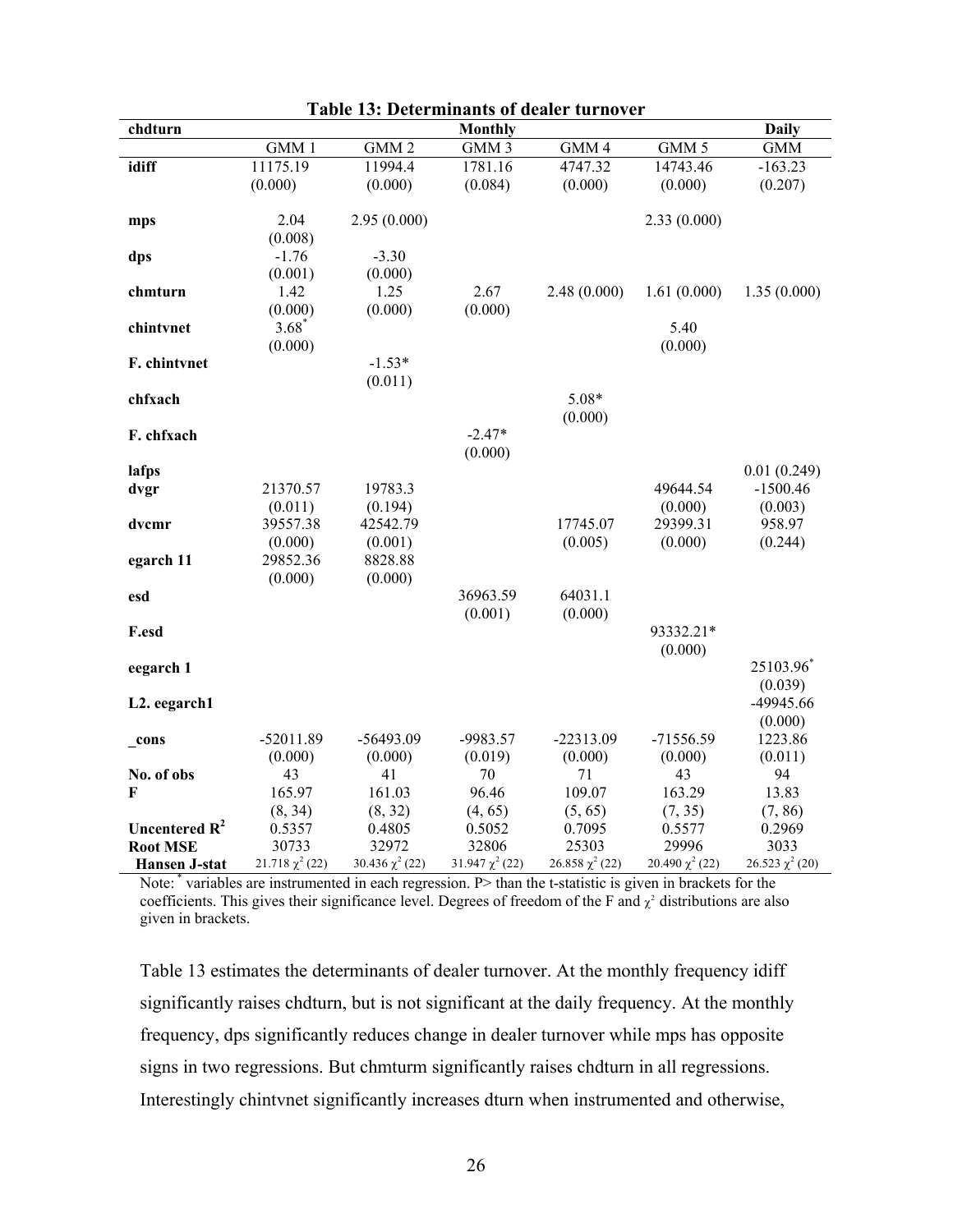but expectations of chintvnet reduce chdturn. Similarly chfxach significantly raises chturn but expectations of chfxach significantly reduce chdturn. Exchange rate volatility and instrumented future expectations of volatility strongly increase chdturn. Reduction in LAF liquidity absorption and in cmr volatility, captured in dvcmr, raises chdturn. Tvalues are very high in these regressions suggesting strong effects. In the first of the two monthly GMM regressions egarch11 is used as the volatility variable, in the others esd is used. Results are similar with either measure.

|                  | esd: OLS robust    | chloge: OLS robust |
|------------------|--------------------|--------------------|
| idiff            | $-0.0035(0.291)$   |                    |
| chdps            |                    | $6.77e-07(0.001)$  |
| L. mturn         | $5.45e-06(0.024)$  |                    |
| dvinty           | $-0.0210(0.027)$   | 0.00068(0.075)     |
| chlafps          | $-4.19e-07(0.060)$ |                    |
| dvexpec          | $-0.0168(0.018)$   | 0.00035(0.588)     |
| L. chloge        |                    | 0.424(0.014)       |
| cons             | 0.0056(0.708)      | $-0.00017(0.425)$  |
| No. of obs       | 49                 | 36                 |
| $\mathbf F$      | 2.07(5, 43)        | 5.86(4, 31)        |
| Prob > F         | 0.0876             | 0.0012             |
| <b>R-squared</b> | 0.2776             | 0.4475             |
| <b>Root MSE</b>  | 0.02231            | 0.00097            |
|                  |                    |                    |

**Table 14: Daily regressions with market information on intervention** 

Note: p values shown in brackets with the coefficients

Finally, robust OLS regression (Table 14) with the Reuters hourly data, using an intervention dummy, also finds that intervention depreciates the exchange rate and reduces volatility. The dummy for expected intervention (dvexpec) also significantly reduces volatility; but its coefficient for chloge is positive (implying depreciation) but not significant.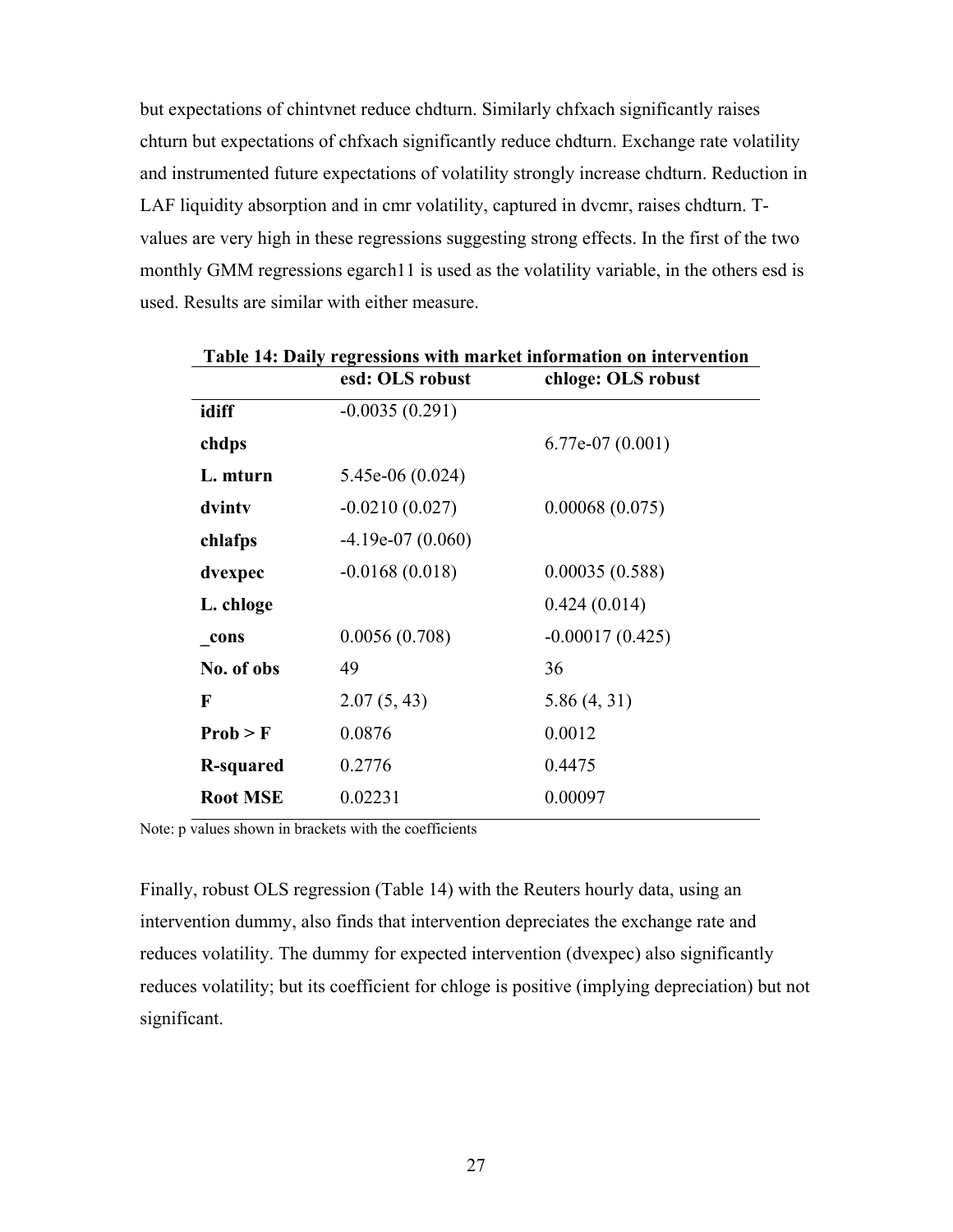#### **4. The Strategic Use of Information**

The regressions show dealer turnover to be forward looking and strategic since they respond to strategic intervention. Therefore, a simplified version of the Bhattacharya and Weller (1997) one period model, of strategic interaction between a CB and FX market players, where each tries to infer the other's information from market outcomes, maybe useful to derive optimal policy. The bilateral structure of FX markets implies that dealer's have their own specific information.

The model is modified for an economy subject to large cross border movements of foreign capital and uncertainties about fundamentals determinants of the real exchange rate. The CB wants to prevent deviation of the exchange rate from its competitive equilibrium value, and limit its loss from FX transactions, for intervention that differs from that required for accumulating reserves against the short-term component of inflows. Since the economy is subject to different types of inflows, the inequality always holds. Reserve accumulation follows from this objective function. For a linear speculative demand function optimal intervention and optimal choice of the current spot exchange rate are equivalent.

## *4.1. Objective functions*

 $\overline{a}$ 

Therefore the CB's objective function can be written as:

$$
\max_{P_0} E_0 \left\{ (Q^B - F_0) (\widetilde{P}_1 - P_0) - w (P_0 - T)^2 \right\} \tag{1}
$$

Variables with a tilde are random variables, and  $E_t$  denotes expectation at time *t*.  $Q^B$  is the CB's purchase or sale of foreign currency at  $t=1$  (+ denotes purchase),  $P_0$  is the spot exchange rate<sup>[14](#page-27-0)</sup> at t = 0 (rupees per \$),  $\tilde{P}_1$  is the spot exchange rate at t = 1,  $F_0$  is short term foreign inflow at  $t = 0$ , T is the current exchange rate target, w is the CB's preference weight on its targeting objective:  $w \in [0, \infty)$ .

Apart from acquiring short-term inflows, the CB's intervention in the spot market limits the variability of the exchange rate around the target value *T*. It would also like to make

<span id="page-27-0"></span> $14$  The interest differential is taken as given at zero, so that the spot rate would equal the forward rate.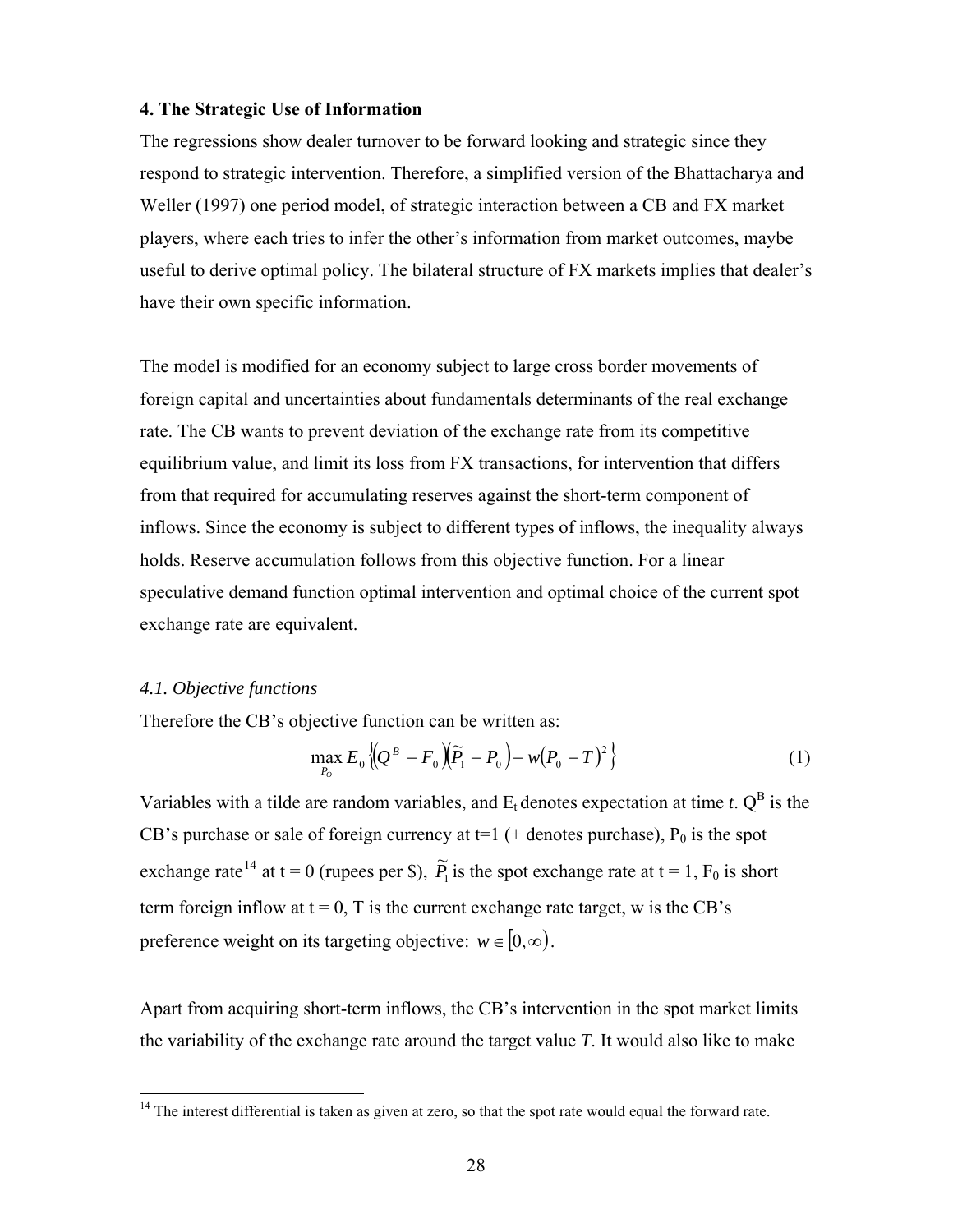profits on its intervention but is prepared to make losses to build reserves against volatile inflows. Thus there is a trade off between targeting the exchange rate and the expected cost of doing so. The CB is assumed to be risk neutral with respect to intervention costs. The first term of (1) gives the capital gain or loss on the bank's position in the spot market. The second term captures the banks concern for stabilizing the spot exchange rate around a target.

The CB trades in the spot market with foreign exchange speculators, who are uniformly distributed on the unit interval [0, 1]. They are atomistic price takers, and their demands derive from maximization of Neumann- Morgenstern expected utility functions, with constant absolute risk aversion. That is, they have negative exponential utility functions with identical risk aversion coefficient  $\theta$ , so they maximize a simple function of mean and variance of speculative profit:

$$
\max_{Q_i^S} \Bigl[ E_0\bigl( \widetilde{P}_1 | I_i \bigr) - P_0 \Bigr] Q_i^S - \frac{\theta}{2} \text{var}_0 \Bigl( \widetilde{P}_1 - P_0 \Bigr) Q_i^S | I_i \Bigr) \tag{2}
$$

Both mean and variance are evaluated conditional upon the private information set of speculator I,  $I_i$  (containing a private signal  $S_i$  and  $P_0$ ). The demand function, obtained from the first order condition of the above optimization problem, takes the form:

$$
Q^{S}(P_0, i) = \frac{E_0(\widetilde{P}_1|I_i) - P_0}{\theta \operatorname{var}_0(\widetilde{P}_1|I_i)}
$$
(3)

#### *4.2. Information*

Apart from assumptions on preferences, the structure of information on the random variables assumed below justifies the above form of optimization. Period one spot exchange rate is:

$$
\widetilde{P}_1 = \widetilde{\mu} + \widetilde{\varepsilon}_P \tag{4}
$$

All market participants observe the realization of the random component  $\tilde{\mu}$  (normally distributed with mean  $\mu$  and precision  $\tau_{\mu}$ ) before any trade takes place. Precision  $(\sigma^2)^{-1}$ of a distribution is the inverse of its variance  $\sigma^2$ . The component  $\tilde{\varepsilon}_p$  is not directly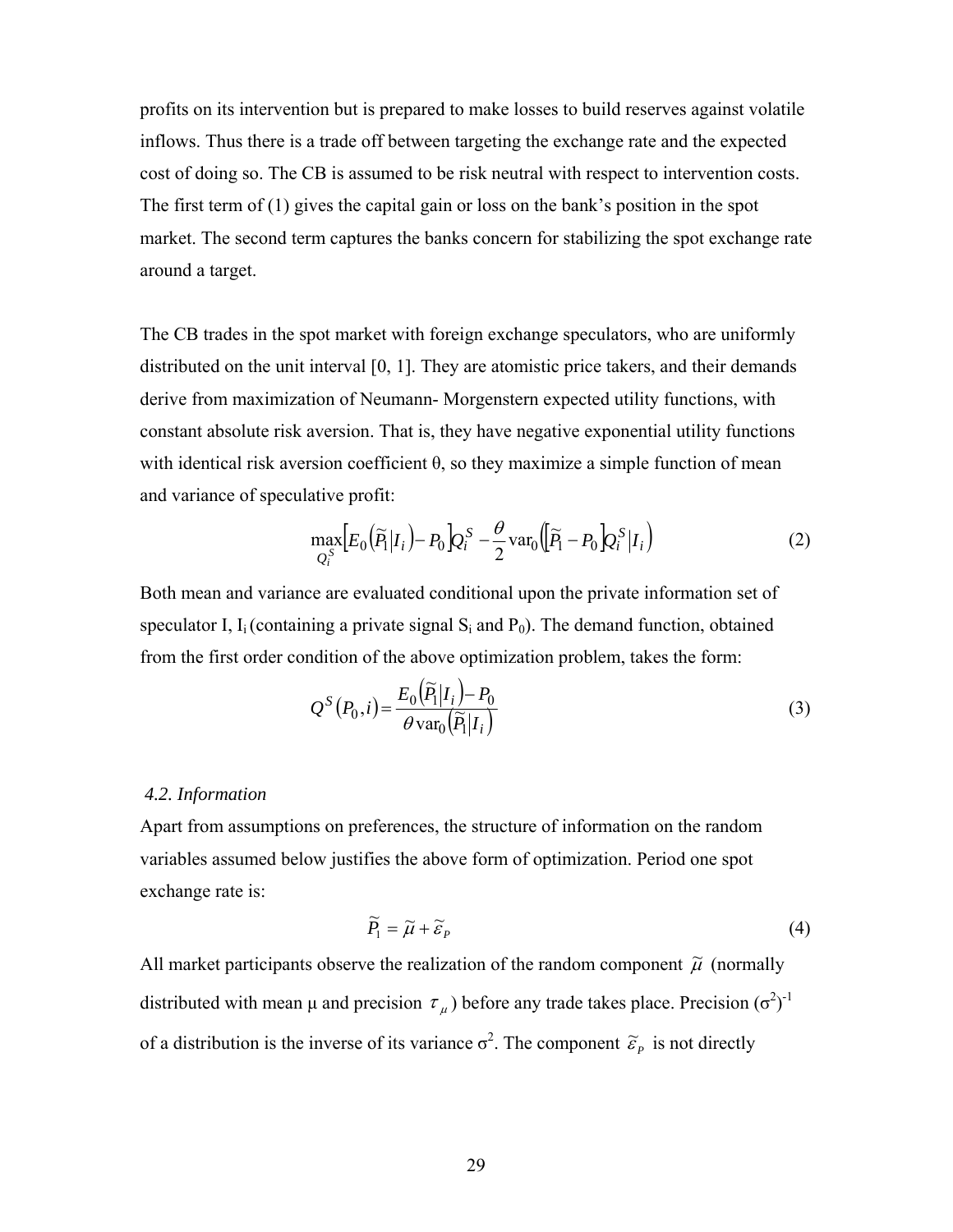observed, but all market participants have a prior that  $\tilde{\varepsilon}_p$  is normally distributed with mean zero and precision  $\tau_p$ .

Speculator  $i \in [0,1]$  also receives a private signal  $\tilde{S}_i$ , conveying information on the unobserved component of the fundamental,  $\widetilde{\varepsilon}_P$ .

$$
\widetilde{S}_i = \widetilde{\varepsilon}_P + \widetilde{\gamma}_i \tag{5}
$$

Since ex ante, all speculators receive equally informative signals about the fundamental,  $\tilde{\gamma}_i$  is normally distributed with mean zero and precision  $\tau_\gamma$ . The precision  $\tau_\gamma$  is a measure of the positive correlation in the messages across speculators. When  $\tau_{\gamma} = 0$ , the correlation between messages is zero, and as  $\tau$ <sub>γ</sub> becomes large, the correlation approaches unity.

The CB's exchange rate target is a random variable,  $\tilde{T}$ , for the speculators, with the prior on  $\tilde{\epsilon}_T$  that it is normally distributed with mean  $\mu_T^s$  and precision  $\tau_T^s$ :

$$
\widetilde{T} = \widetilde{\mu} + \widetilde{\varepsilon}_T \tag{6}
$$

Although the target is correlated with currency fundamentals,  $\tilde{\mu}$ , it may diverge in the short run. Alternatively,  $\tilde{\varepsilon}_p$  can be interpreted as capturing 'noise' or uncertainty about fundamentals so that  $\widetilde{\varepsilon}_r$  can be regarded as a component of fundamentals, for example, the CB can be regarded as intervening to prevent misalignments, or to adjust the exchange rate in response to temporary supply shocks. The CB has the option to manipulate  $\mu^S$  and precision  $\tau^S$  by releasing information about its target. The ex ante uncertainty the CB has about the realization of  $\tilde{\epsilon}_T$ ,  $\tau_T$ , is resolved in advance of the CB's intervention activity. The random variables  $\tilde{\mu}$ ,  $\tilde{\varepsilon}_p$  and  $\tilde{\varepsilon}_r$  are independent.

$$
CB: \tau_T, \tau_{\mu}, \tau_p
$$
\n
$$
B: \tau_{\gamma}, \tau_T^S, \tau_{\mu}, \tau_p
$$
\n
$$
B: \tau_{\gamma}, \tau_T^S, \tau_{\mu}, \tau_p
$$
\n
$$
A, S_i, \varepsilon_p | S_i
$$
\n
$$
B_p | P_0, Q^S (P_0, i)
$$
\n
$$
B_p | P_0, Q^S (P_0, i)
$$
\n
$$
B_p | P_0, Q^S (P_0, i)
$$
\n
$$
B_p | P_0, Q^S (P_0, i)
$$
\n
$$
B_p | P_0, Q^S (P_0, i)
$$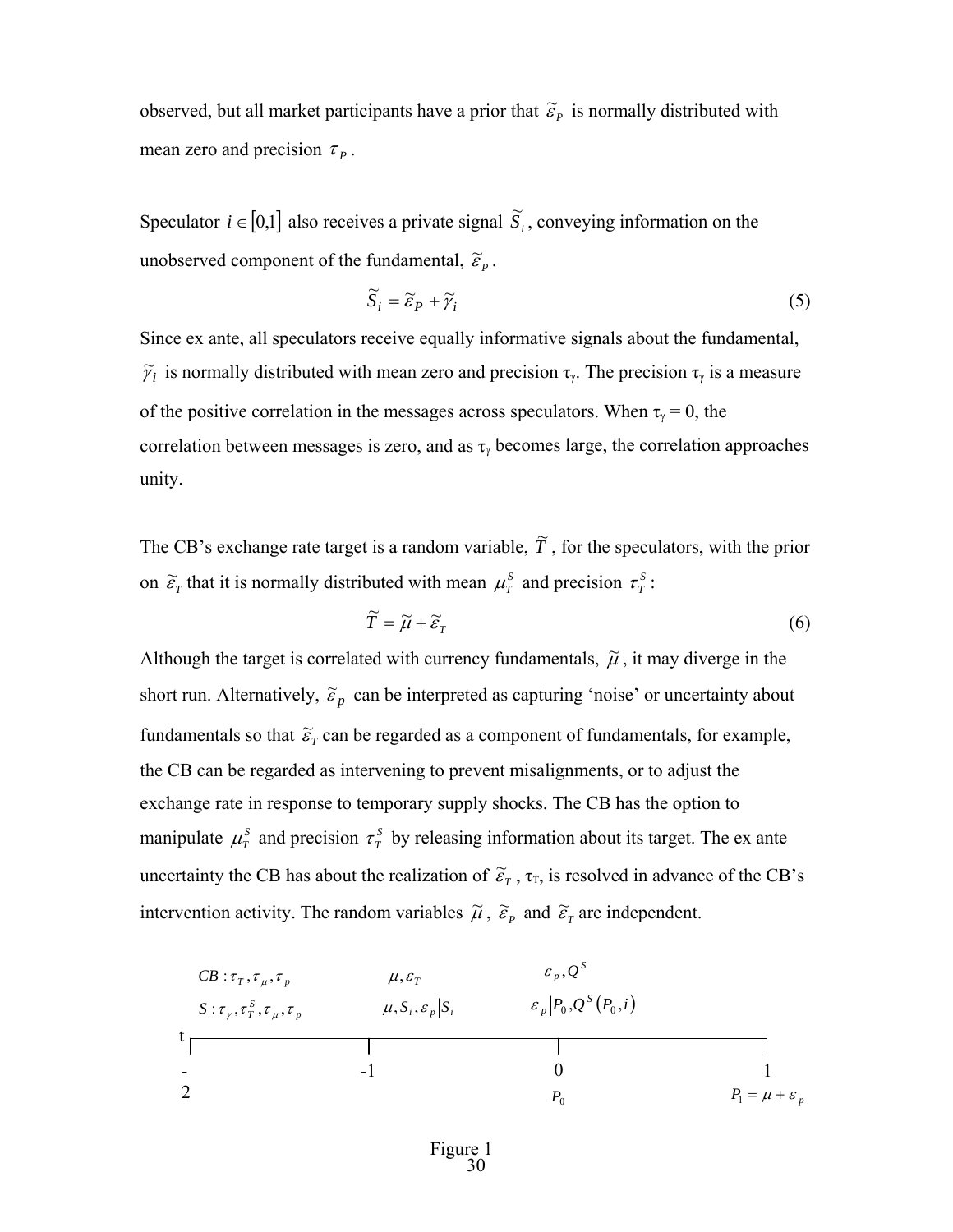The time line in Figure 1 gives the sequence of events. Beliefs and individual actions are given above the line and market outcomes below the line. At  $t = -2$  the prior belief about the distributions of the target exchange rate, 'fundamental' determinants of period 1 exchange rates, and speculator's private information are summarized by the precisions for the CBs and the speculators (S) respectively above the line. At  $t = -1$  all observe  $\mu$ , speculator i observes  $S_i$ , and the CB observes  $\varepsilon_T$ . At  $t = 0$  trades and intervention occur, markets clear determining the spot rate. At  $t = 1$ , the remaining random variable is observed so that no uncertainty remains.

#### *4.3. Equilibrium*

Equilibrium in the spot market requires a market clearing condition. Aggregate speculative demand,  $Q^{S}(P_0)$ , is given by summing over the demands of individual speculators i  $Q^{S}(P_0, i)$ :

$$
Q^{S}(P_0) = \int_0^1 Q^{S}(P_0, i)di
$$
\n(7)

Market clearing therefore implies:

$$
Q^B - F_0 + Q^S(P_0) = 0 \tag{8}
$$

We conjecture that the aggregate speculative demand function takes the linear form:

$$
-Q^{S} = a_1 + a_2 P_0 + a_3 \varepsilon_P \tag{9}
$$

And show the parameters can be derived from the differential information of agents in a rational expectations equilibrium.

#### *4.4. Extraction of information*

From (9), the realization of  $\varepsilon_P$  is fully revealed to the central bank. This follows because the CB can observe  $Q^S$  from the market clearing condition (8). The conjectured aggregate demand then allows it to infer  $\varepsilon_P$  from  $Q^S$  and  $P_0$ ; it is fully revealing. The optimal intervention and optimal choice of the current spot exchange rate,  $P_0$ , are equivalent as long as  $a_2 \neq 0$ . Substituting the CB's information on its target, the period 1 spot rate,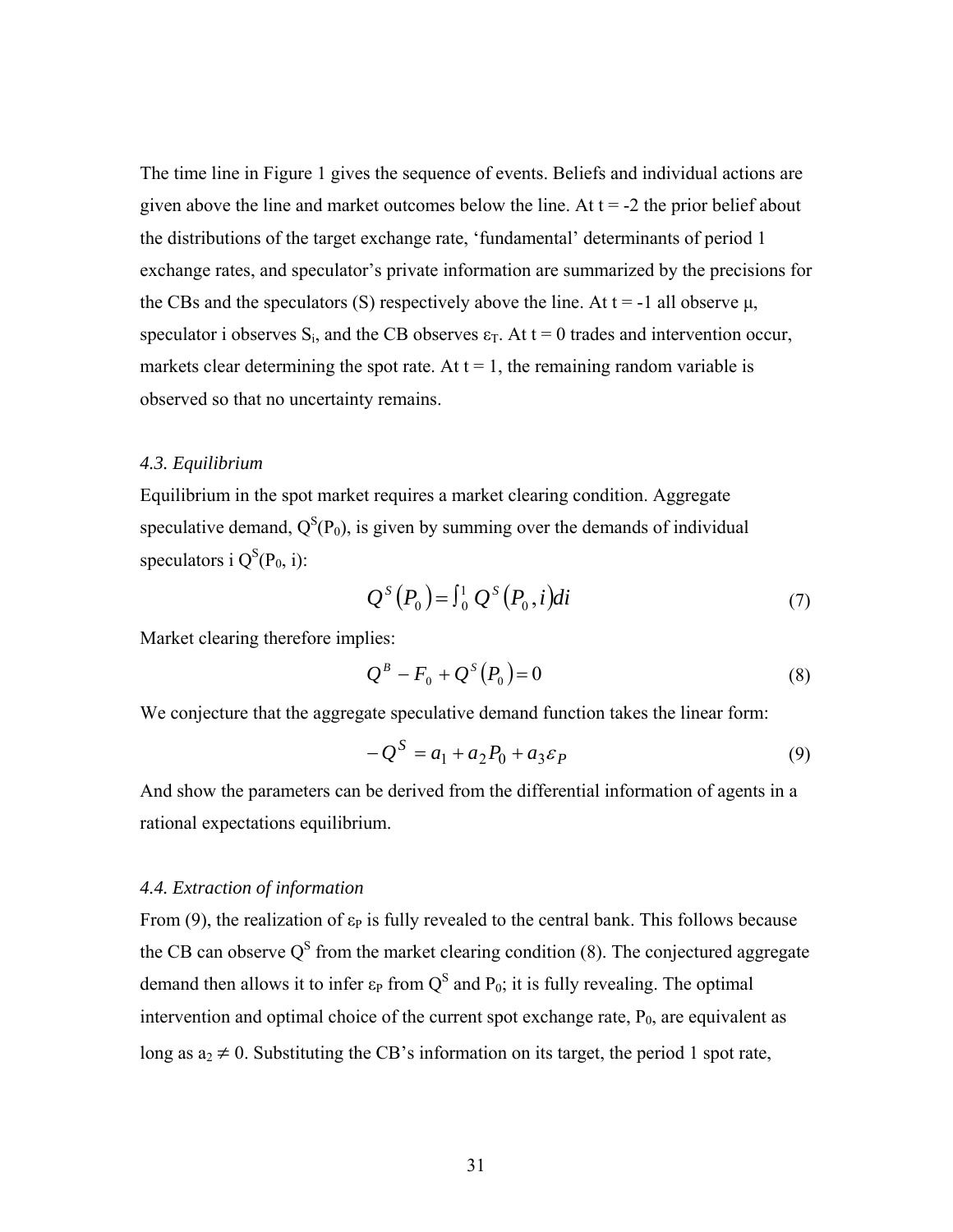market clearing, and aggregate demand in its objective function, the first order condition for the optimal choice of  $P_0$  is:

$$
P_o = a_4 + a_5 \varepsilon_P + a_6 \varepsilon_T \tag{10}
$$

Where

$$
a_4 = \frac{a_2\mu - a_1 + 2w\mu}{2(a_2 + w)}, \quad a_5 = \frac{a_2 - a_3}{2(a_2 + w)}, \quad a_6 = \frac{w}{a_2 + w}
$$

Now (10) gives the information speculators are able to extract about  $\tilde{\varepsilon}_r$  and  $\tilde{\varepsilon}_r$  from observing equilibrium  $P_0$ , following the updation, from their private signal  $S_i$  at  $t = -1$ , of their original priors on these random variables. Through Bayesian updating the posterior precision and expectation of speculator i on  $\tilde{\varepsilon}_p$  is derived at t = -1 from the signal S<sub>i</sub>, and then updated conditional on the observation of  $P_0$  from (10) for t=1. These expressions are substituted into (3) and then aggregated over speculators to obtain aggregate speculative demand Q<sup>S</sup>. On aggregation individual realizations of  $\widetilde{\gamma}_i$  disappear since they are i.i.d. random variables. As conjectured,  $Q<sup>S</sup>$  fully reveals  $\varepsilon_P$  to the CB.

Finally, the expression for  $Q<sup>S</sup>$  derived from Bayesian updating is substituted in the conjectured speculative demand function (9) and its coefficients obtained by the method of undermined coefficients. That is, the constant term, the coefficients of  $P_0$  and  $\varepsilon_P$  are equated respectively to  $a_1$ ,  $a_2$ , and  $a_3$ . This process gives the values of the coefficients as:

$$
a_1 = -\mu a_2 + k\mu_T^S \tag{11}
$$

where

$$
k = \left[\frac{2w(\tau_p + \tau_y - \theta a_2)}{\tau_p + 2\theta w}\right] > 0
$$
\n(12)

$$
a_2 = -w \left[ 1 + \frac{2\theta w}{\tau_T^s} \right] + \left[ w \left( 1 + \frac{2\theta w}{\tau_T^s} \right) \right]^2 - \frac{2w\tau_y}{\theta} + 4w^2 \left[ \frac{\tau_p + \tau_y}{\tau_T^s} \right] + \left[ \frac{\tau_y}{\theta} \right]^2 \right]^{1/2}
$$
(13)

$$
a_3 = -\tau_{\gamma}/\theta \tag{14}
$$

Coefficient  $a_3$  gives the influence of fundamentals on speculative demand. The latter becomes more sensitive to movements in fundamentals if (i) the informativeness of speculators' private signals increases, or (ii) speculators become less risk averse. Since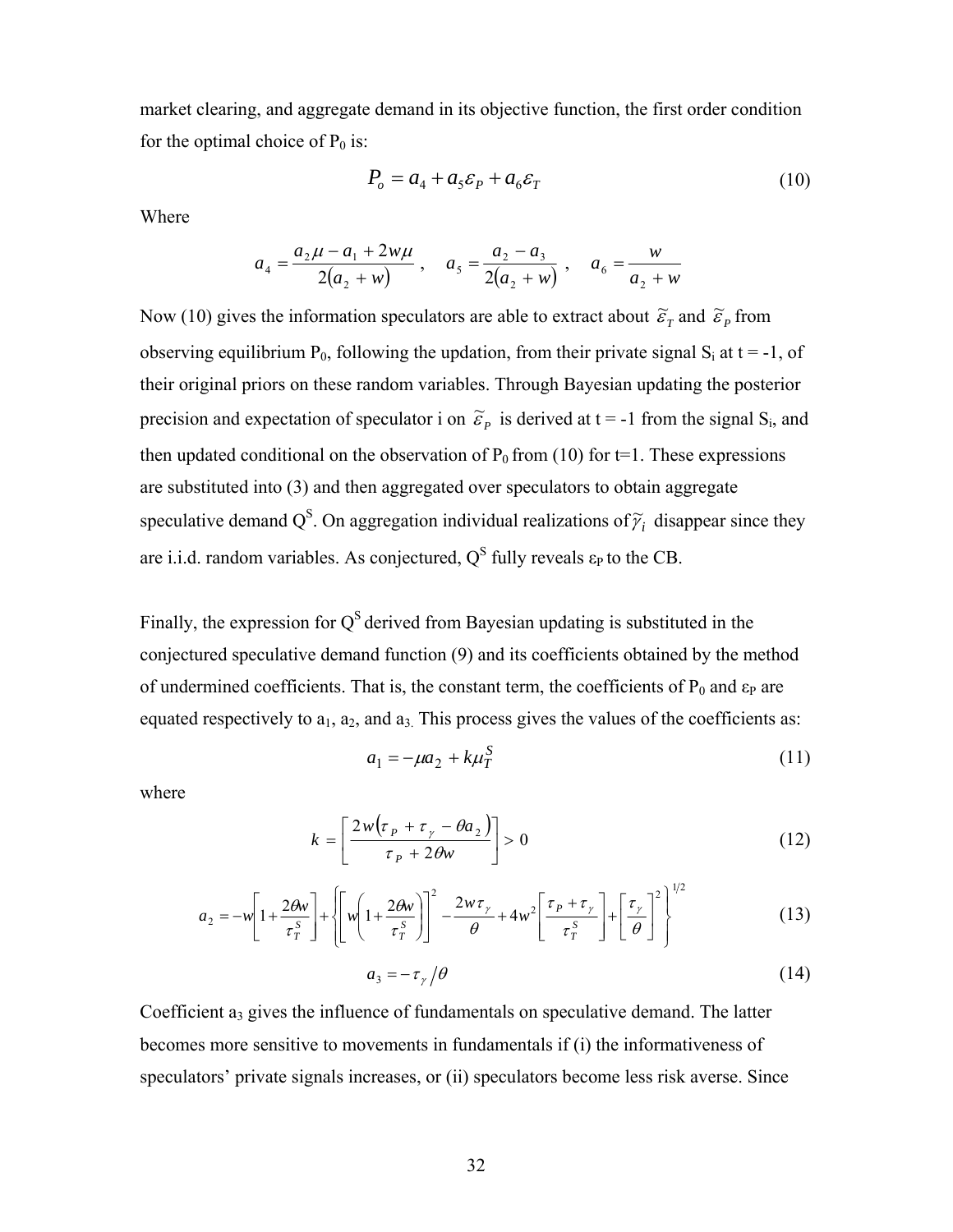this sensitivity,  $\tau_{\gamma}$ , is a consequence of aggregating individual responses to private signals about fundamentals, it is independent of the speculators' priors about the target.

Substitute (11) in (9) to write the speculative demand function as:

$$
Q^S = -k\mu_T^S + a_2(\mu - P_0) - a_3 \varepsilon_P \tag{15}
$$

It is shown to depend upon the magnitude of the deviation of the current spot rate from μ, the realization of the common knowledge component of the future spot rate.

Thus analyzing the interaction between the different sources of information in determining individual speculative demand, gives the solution for equilibrium values of  $a_1, a_2,$  and  $a_3$ . The equilibrium demand function of the speculators, equation (9), summarizes the behaviour of the model. In particular  $a_2$ , the slope of the speculative demand curve, determines the net effect of intervention.

## *4.5. Properties of equilibrium*



Figure 2: Changes in  $a_2$  with speculators prior precision on the target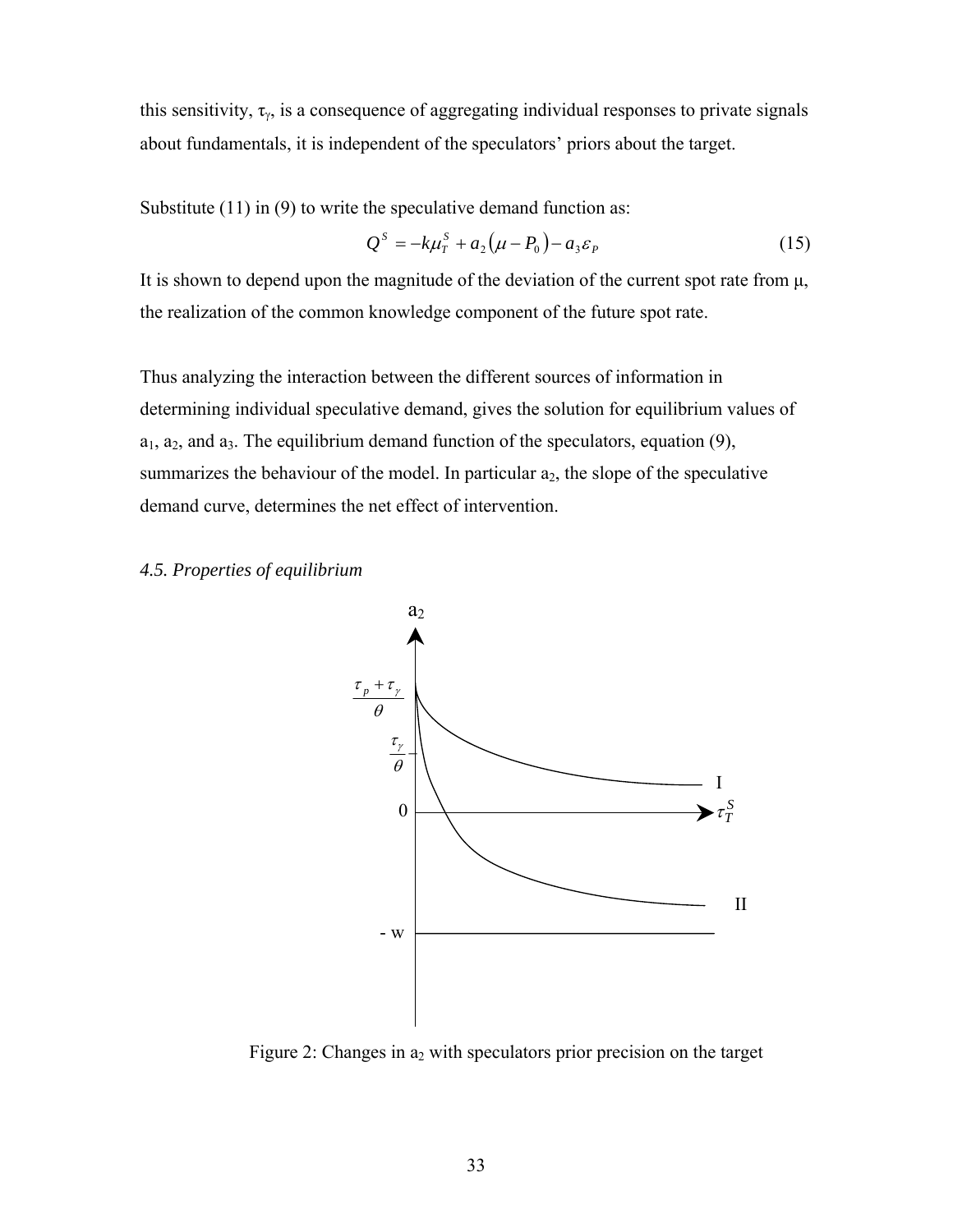Figure 2 gives  $a_2$  as a function of the speculators' precision on the distribution of the unobserved component of the target exchange rate,  $\tau_T^S$ . Curve I is drawn for low and curve II for high values of w (the CB's preference weight on its targeting objective) respectively. If the precision is low  $a_2$  is always positive—as  $\tau_T^S$  approaches zero,  $a_2$ approaches a positive limiting value. Since  $a_2$  is monotonically declining in  $\tau_T^S$ , as  $\tau_T^S$ approaches infinity,  $a_2$  can become negative if w is high.

$$
\lim_{\tau_T^S \to \infty} a_2 = \begin{cases} \frac{\tau_\gamma}{\theta} - 2w > 0 \quad \text{if} \quad 2w < \frac{\tau_\gamma}{\theta} \quad \text{curve I} \\ -\frac{\tau_\gamma}{\theta} < 0 \quad \text{if} \quad \frac{\tau_\gamma}{\theta} < w \quad \text{curve II} \end{cases}
$$

Positive  $a_2$  is the normal case of a downward sloping speculative demand curve, where speculative demand falls with the spot rate, and the CB's purchases of domestic currency are associated with an appreciation. Either  $\tau_T^S$  or w sufficiently small, guarantee that a<sub>2</sub> > 0 (Figure 2). The estimations in Section 3 establish that  $a_2 > 0$  in the Indian case.

The perverse case of  $a_2 < 0$  arises when speculators upward revision of expectations of the future spot rate dominates the rise in the current spot rate. The numerator of (3) shows the opposite effect of the current and expected future spot rate on speculative demand. Since  $a_5 > 0^{15}$  $a_5 > 0^{15}$  $a_5 > 0^{15}$  the spot exchange rate is positively correlated with the fundamental variable  $\varepsilon_P$  in equilibrium (see (10)) and  $\varepsilon_p$  affects the future spot rate also.

In the perverse case, CB purchases of domestic currency are accompanied by depreciation of the currency, conditional on the realization of the next period fundamental. Speculative demand is upward sloping and responds positively to movements in the spot rate if (i)  $\tau_T^S$  is large implying speculators have accurate information about the target (ii)  $\tau_P$  is small or speculators' prior information about fundamentals is imprecise. Despite the apparently perverse response to intervention, persistent intervention, aware of the very high elasticity of expectations in the market,

<span id="page-33-0"></span><sup>&</sup>lt;sup>15</sup> Follows from substituting the values of  $a_2$  and  $a_3$  in the expression for  $a_5$ .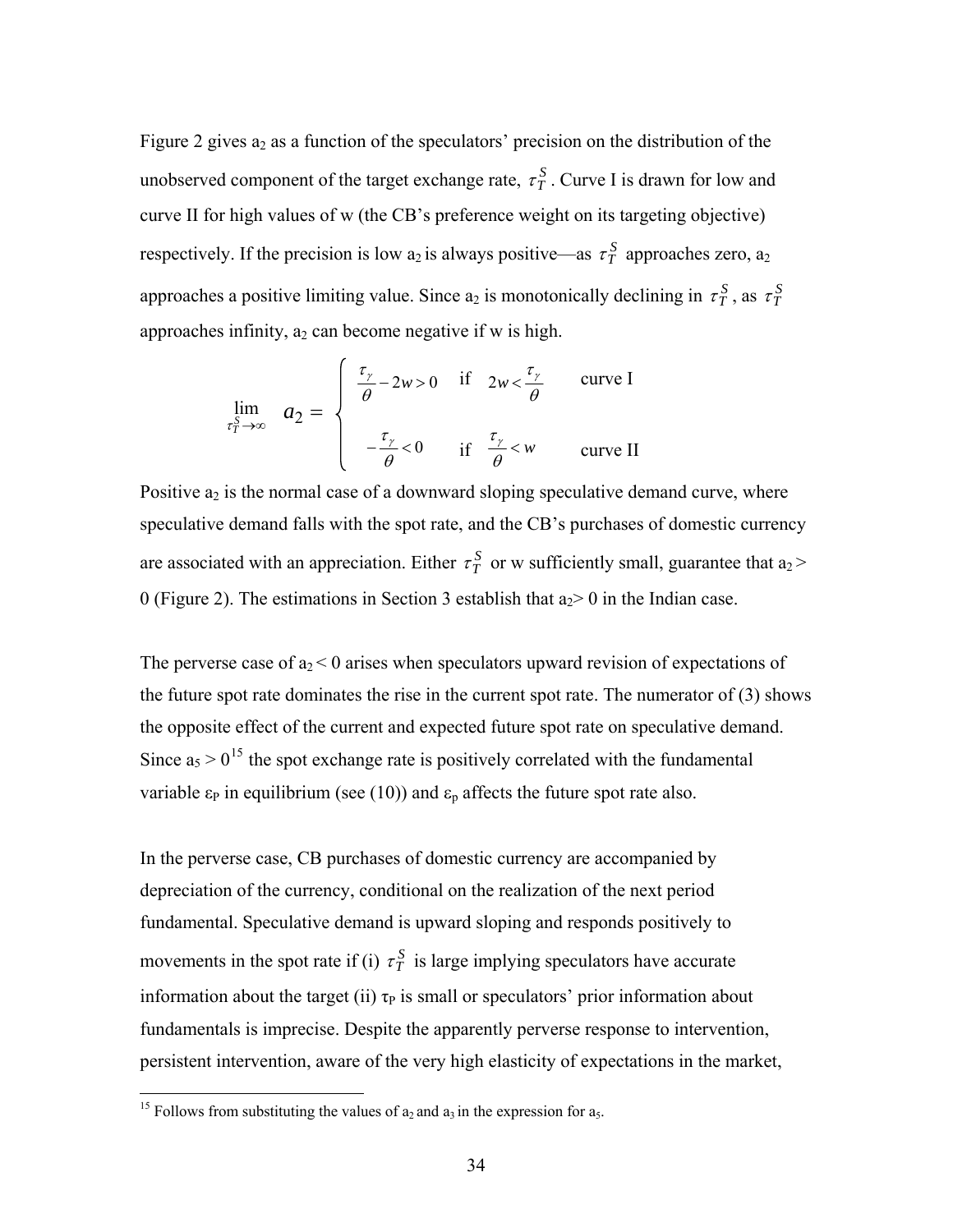can still achieve targeting benefits. Both the scale of intervention and the spot rate are endogenously determined so there is no unidirectional response of the spot rate to intervention.

#### *4.6. Signals on targets*

So far the market was making inferences from CB intervention. When would it be worthwhile for the CB to announce its target or release some information about it? Assume it can credibly transmit a public message  $\tilde{m}$  about the unobserved component of its target where, as before,  $\tilde{\eta}$  is normally distributed with mean zero and precision  $\tau_{\eta}$ :

$$
\widetilde{m} = \widetilde{\varepsilon}_T + \widetilde{\eta} \tag{16}
$$

The CB chooses  $\tau_n$  by maximizing its ex ante expected utility at t =-2, and transmits the message at  $t = -1$ , when its target becomes known to it with certainty. Speculators have the same initial prior on the target as the bank at  $t = -2$ , and update according to Bayesian rules:

$$
\tau_{T}^{S} = \tau_{T} + \tau_{\eta} \tag{17}
$$

$$
\mu_r^s = \left(\tau_\eta \middle| \tau_r^s\right) m \tag{18}
$$

Since  $a_1$  is a function of  $\mu^s$ , it now becomes a random variable  $\tilde{a}_1$ , depending on  $\tilde{\mu}$  and  $\widetilde{m}$ .

From (10) if  $a_2 < 0$ 

$$
\lim_{\tau_{\eta} \to \infty} P_0 = \mu + \varepsilon_P \tag{19}
$$

In this case as the message becomes more informative the market is able to infer the exact next period fundamental from (10), and the CB looses its ability to target the exchange rate, and will therefore optimally choose not to reveal its information.

If 
$$
a_2 > 0
$$
 
$$
\lim_{\tau_\eta \to \infty} P_0 = \mu + \frac{2\theta w}{\tau_P + 2\theta w} \varepsilon_T
$$
 (20)

In this case, however, (20) shows that the signal becomes progressively less informative about fundamentals, so the CB's ex ante utility increases with  $\tau_n$ . The CB will reveal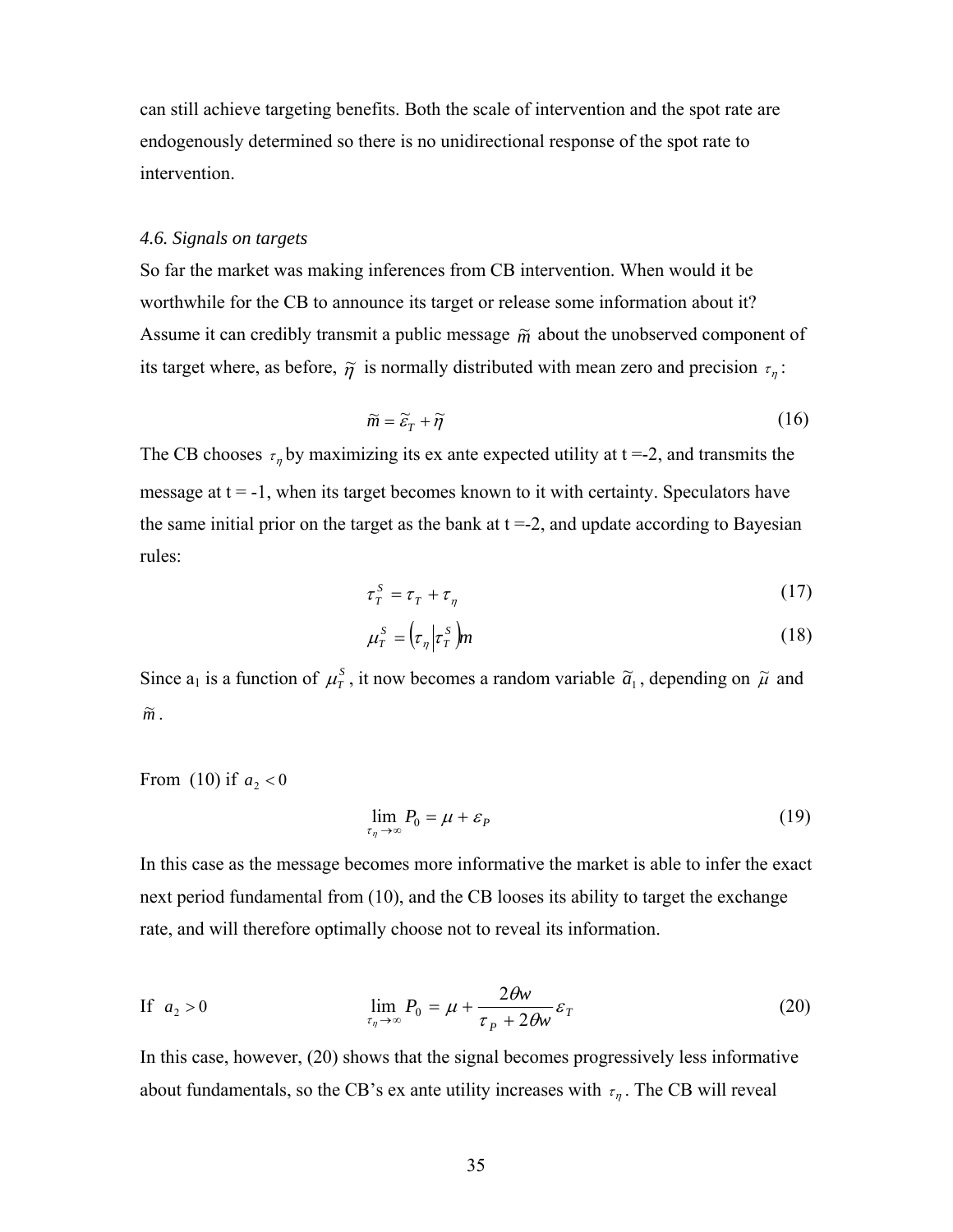information about its target, but speculators will still trade since their individual expectations of the next period rate will differ from the current spot rate. The effectiveness of targeting falls, however, as the markets prior information about fundamentals,  $\tau_{P}$ , rises.

#### *4.7. Who gains, who looses?*

In the above framework the CB is not maximizing profits, but expects on an average to incur losses during interventions to achieve it's targeting and reserve accumulation objective. Speculators make positive expected profits at the CB's expense. This follows from the conditional expected profit for speculator i:

$$
Q^{S}(P_{0},I)[E_{0}(\widetilde{P}_{1}|I_{i})-P_{0}]=\frac{[E_{0}(\widetilde{P}_{1}|I_{i})-P_{0}]^{2}}{\theta \operatorname{var}_{0}(\widetilde{P}_{1}|I_{i})}\geq 0
$$
\n(21)

Where the inequality is strict if speculative demand is positive,  $Q^{S}(P_{0,i}) \neq 0$ . Therefore the unconditional expectation of profit is positive for all i. The CB, in trading against rational speculators must expect, on average, to make losses.

However, once the full heterogeneity of FX market participants are introduced in the model, rational speculators can make money from the less informed "noise" traders, and by providing insurance to hedgers. In order to prevent riskless "puts" against the CB, the band of variation of the managed float must not be less than ten percent, since then the risk of loss if the expected movement does not materialize becomes substantial. With a narrow band their loss is capped (Miller, 1997).

#### *4.8 Managed Floating*

In the case of a tightly managed float, more relevant to an emerging market such as India, where fundamentals are highly uncertain in a phase of rapid change, we can consider the unobserved component of the fundamental to be zero, since the spot rate is determined by fundamentals as revealed by CBs past targets and the CB's current targeting. This is an extreme case, to which an emerging market is likely to be closer. Speculators receive a private signal about the target, and expected future spot rate equals the expected target.

$$
\widetilde{P}_1 = \widetilde{\mu} + \widetilde{\varepsilon}_T \tag{22}
$$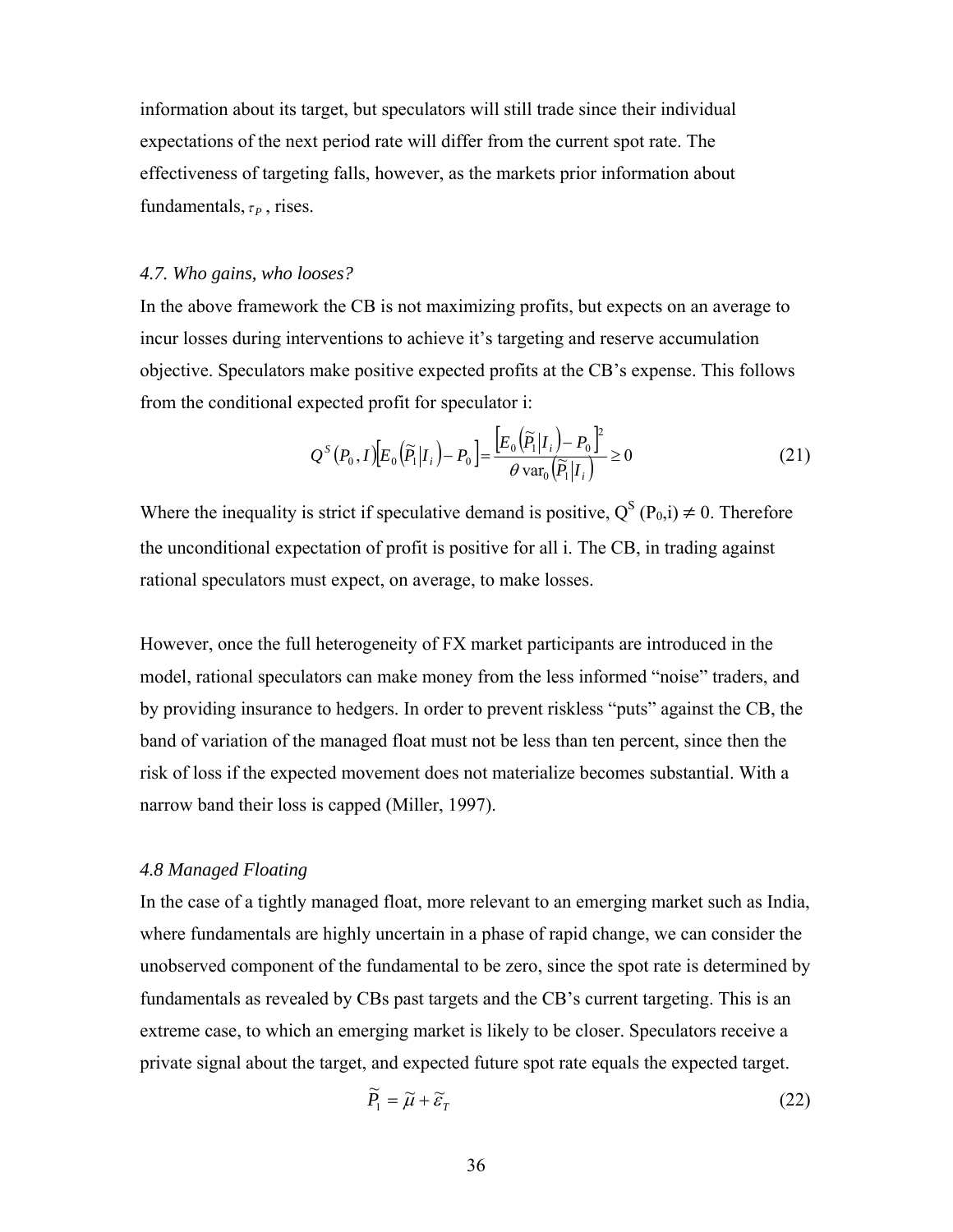$$
\widetilde{S}_i = \widetilde{\varepsilon}_T + \widetilde{\lambda}_i \tag{23}
$$

$$
\widetilde{T} = \widetilde{\mu} + \widetilde{\varepsilon}_T \tag{24}
$$

Speculative demand can now be written as:

$$
-Q^{S} = a_{1} + a_{2}P_{0} + a_{3}\varepsilon_{T}
$$
 (25)

And following the earlier procedure for derivation, the spot rate can be written as:

$$
P_0 = a_4 + a_5 \varepsilon_T \tag{26}
$$

$$
a_4 = \frac{a_2 \mu - a_1 + 2w \mu}{2(a_2 + w)}
$$
 (27)

$$
a_5 = \frac{a_2 - a_3 + 2w}{2(a_2 + w)}
$$
 (28)

Deriving the value of the coefficients through Bayesian updating and the method of undetermined coefficients, we get:

$$
a_3 = \frac{-\tau_\gamma}{\theta} \tag{29}
$$

$$
a_2 = \frac{\tau_\gamma}{\theta} \tag{30}
$$

Therefore now the perverse case is not possible, and the currency always appreciates on CB purchase. The value of  $a_2$  is fixed and represented by a point on Figure 2.

Substituting the above coefficient values gives:

$$
a_5 = 1 \tag{31}
$$

$$
a_1 = -k_1 \mu + k_2 \mu_T^s \tag{32}
$$

where,

$$
k_1 = -\frac{2(\tau_\gamma + w\theta)(2w\theta\tau_r^s + \tau_\gamma\tau_r^s - \theta\tau_\gamma - \theta\tau_r^s)}{\theta + 2(\tau_\gamma + w\theta)}
$$
(33)

$$
k_2 = \frac{2(\tau_y + w\theta)(\theta \tau_T^s \mu_T^s)}{\theta + 2(\tau_y + w\theta)}
$$
(34)

Since now:

$$
\lim_{\tau_{\eta} \to \infty} P_0 = \left(\frac{\tau_{\gamma}}{\theta} + 2w - k_1\right)\mu + 2(\tau_{\gamma} + \theta w)\varepsilon_T - k_2\mu_T^S \tag{35}
$$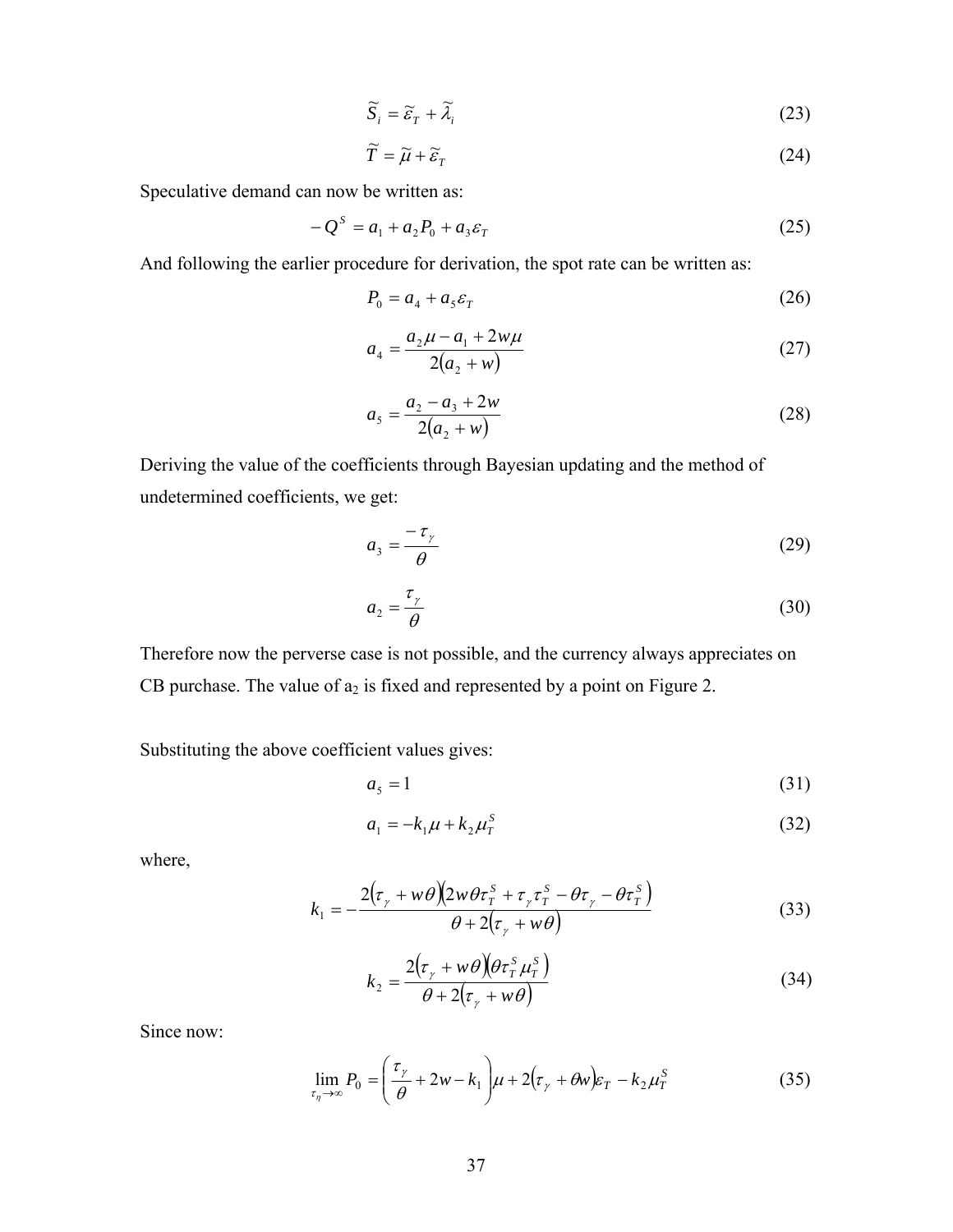The perverse case does not exist. Intervention does not reveal the fundamentals even when  $a_2 > 0$ , so it is always worth the CB's while to reveal some information about its target.

Revealing some information about the target will allow the CB to achieve its targets partly through speculator trade, with minimal intervention (and therefore loss) and change in the interest rate (and therefore freedom to target the cycle). Such short-term exchange rate target changes in response to temporary supply shocks can reduce inflation, while minimizing decision lags. The homeopathic volatility induced deepens markets and reduce risk by encouraging hedging (Goyal, 2008).

Since political sensitivity to high inflation in a low per capita income country makes the CB unwilling to create inflation surprises and smoothing the impact of highly volatile inflows makes it willing to incur losses, Vitale's (2003) arguments about designing credible signals that make profits from reserve accumulation are not valid for an emerging market. Signals about the expected long run real exchange rate are helpful for exporters, and giving such signals is compatible with short-run nominal rate surprises to prevent the build up of speculative one-way positions. Since exporters would then hedge their short-term positions these fluctuations would not affect them. Thus Krugman's (1991) explicit target band is not required, but a signal of a nominal change will help converge markets to it, like in his analysis, reducing the necessity for active CB action.

### **5. Conclusion and Policy Implications**

We find evidence in both OLS and GMM regressions, and with monthly, daily and hourly data sets, that intervention affects the level of the exchange rate and its volatility. It has tended to depreciate the exchange rate, in the period of estimation, and reduce its volatility. A broader measure of intervention, derived from the RBI balance sheet, affects levels, while the RBI's reported measure affects volatility. Our results are robust also because the estimations use multiple data sets and variable definitions, carefully correct for simultaneity, for properties of the data, and include both policy and market variables.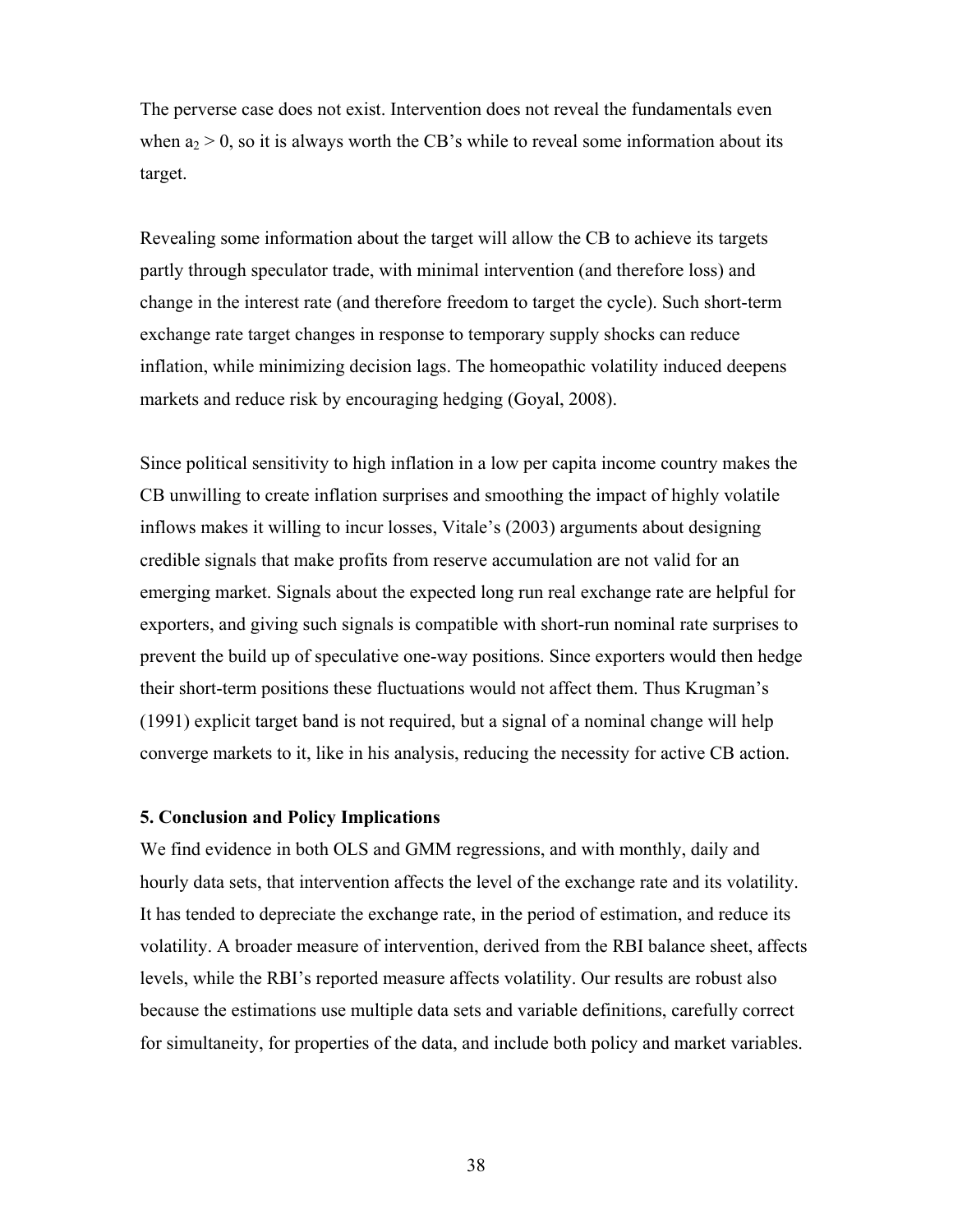Since intervention affects both the level of the exchange rate and its volatility, an independent exchange rate policy is feasible. Merchant net demand or order flow affects the level; dealer order flow and turnover variables affect the volatility of exchange rates. Intervention, merchant turnover and order flow increase dealer turnover. So microstructure variables are important. Net demand tends to be more important for levels and turnover for volatility. Merchant turnover is a driving force, perhaps because of the large inflows in the period as noted also in the survey of markets. Volatility and expected volatility increase dealer turnover. So policy should limit volatility in a ten percent band, but occasional surprise would serve a homeopathic purpose. Anticipated intervention decreases turnover, suggesting it is optimal to reveal information about future intervention. The coefficient of intervention on levels implies the estimated speculative demand curve is downward sloping in the spot rate. So expectations of future exchange rates and intervention are stabilizing and not perverse. The model of strategic interaction between the CB and speculators suggests that, to the extent there is greater uncertainty about fundamentals, speculative demand is always well behaved and the CB can optimally reveal more information.

Macroeconomic fundamentals represented by interest rate differentials have weak effects on exchange rate levels and volatility but strong effects on FX market turnover. So policy should reduce arbitrage gaps. Estimated strategic market behaviour and model derivations both indicate intervention and signaling may be a more effective influence on exchange rates in the Indian context than interest rate changes. The latter should be targeted to the domestic cycle.

Markets form expectations of intervention activity and respond strategically to it. The increase in dealer turnover with intervention may imply strategic intraday arbitrage, whereby dealers profit at the expense of merchants and the CB. More transparency, whereby merchants are also aware of CB activity and targets may reduce the scope for such arbitrage. The disadvantage is that it may amplify the tendency for market agents to think alike, leading to large swings in variables. But since FX markets are predominantly bilateral and over the counter, agents will always have a range of information. Occasional surprise and two-way movement of short-term nominal exchange rates can reduce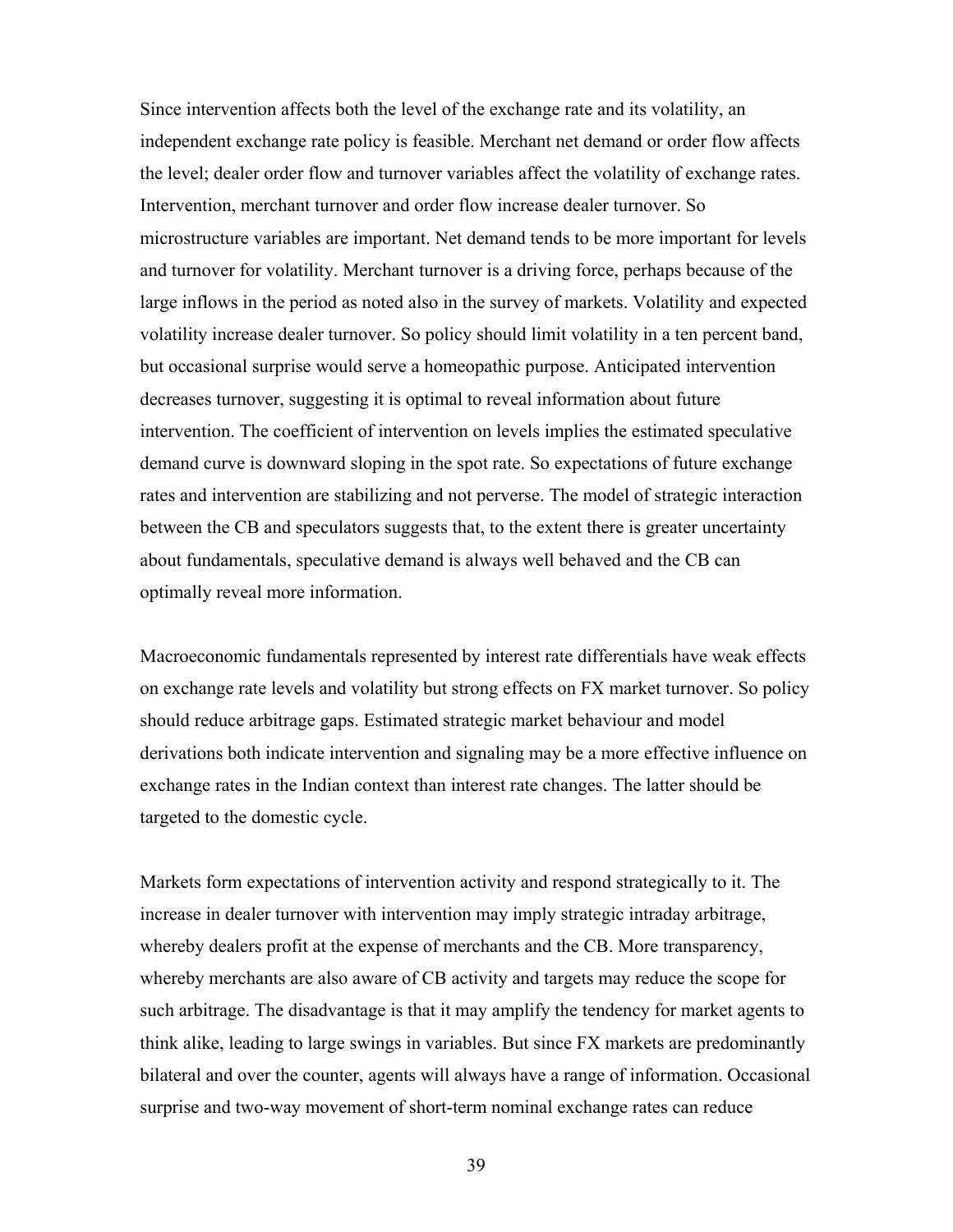speculative positions, while guidance for longer-term real rates can help the real sector. With signals about these changes, linked to random supply shocks, markets will help bring them about, reducing the need for CB action.

# **Appendix:**









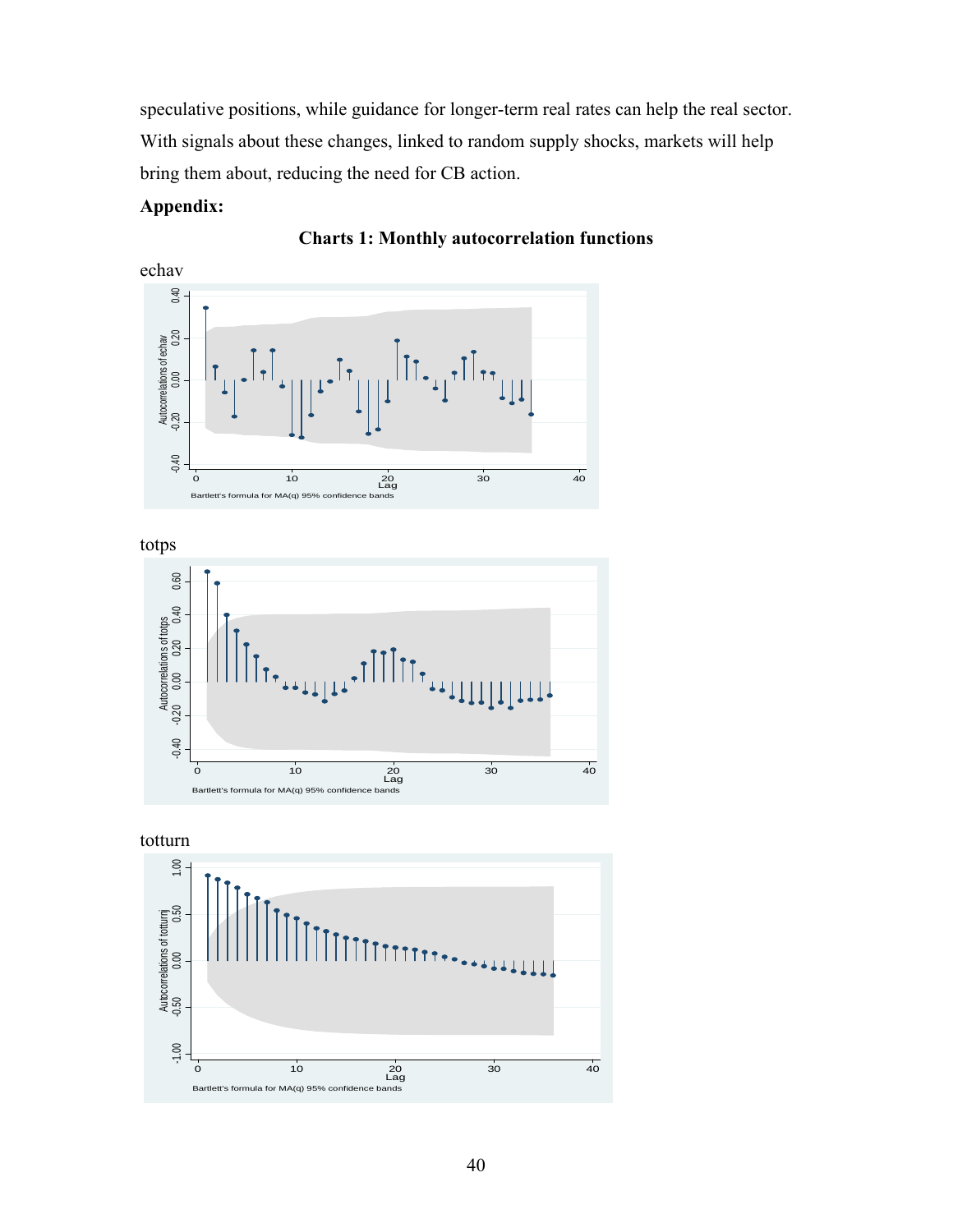





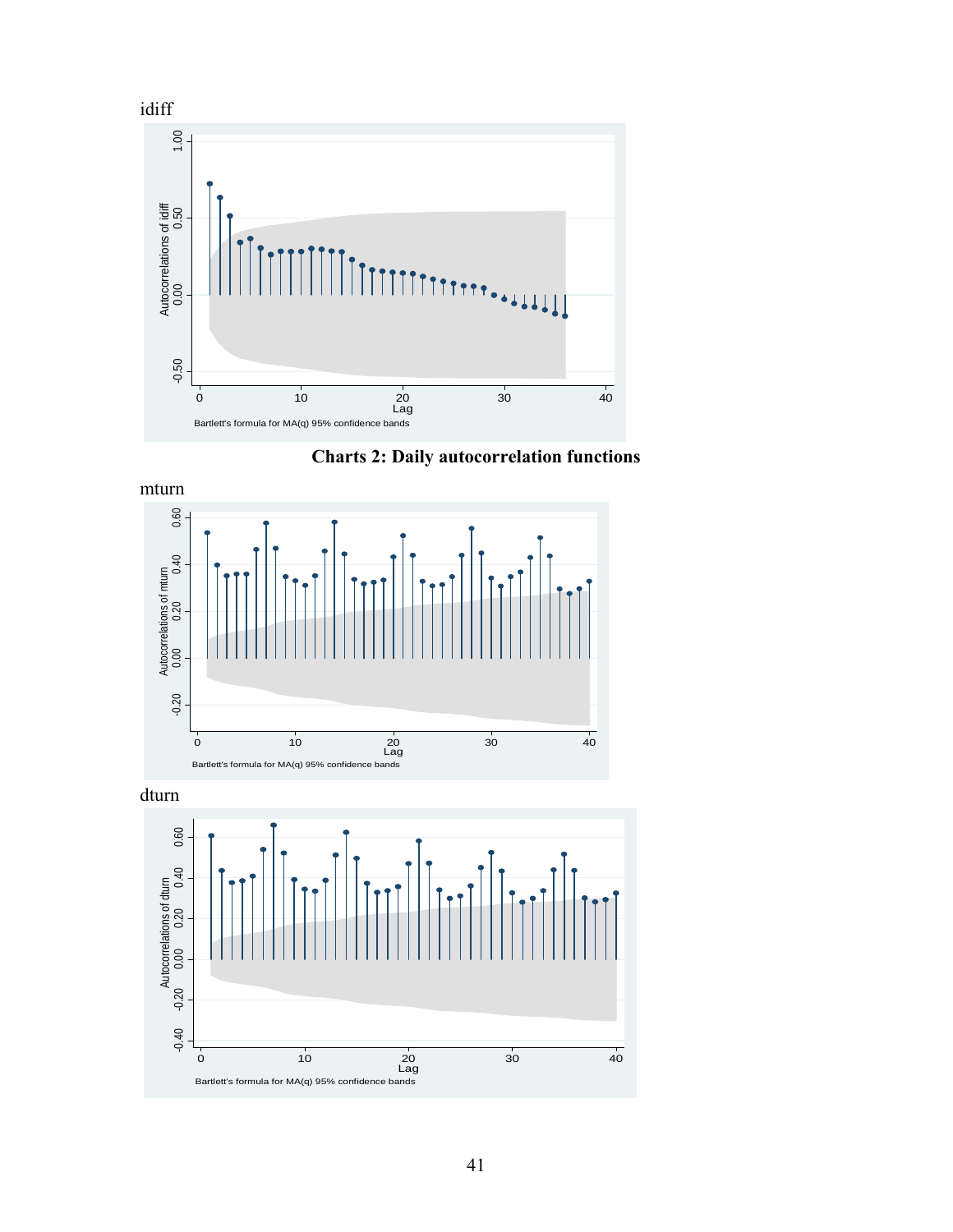

**Charts 3: Monthly data graphs** 

totps



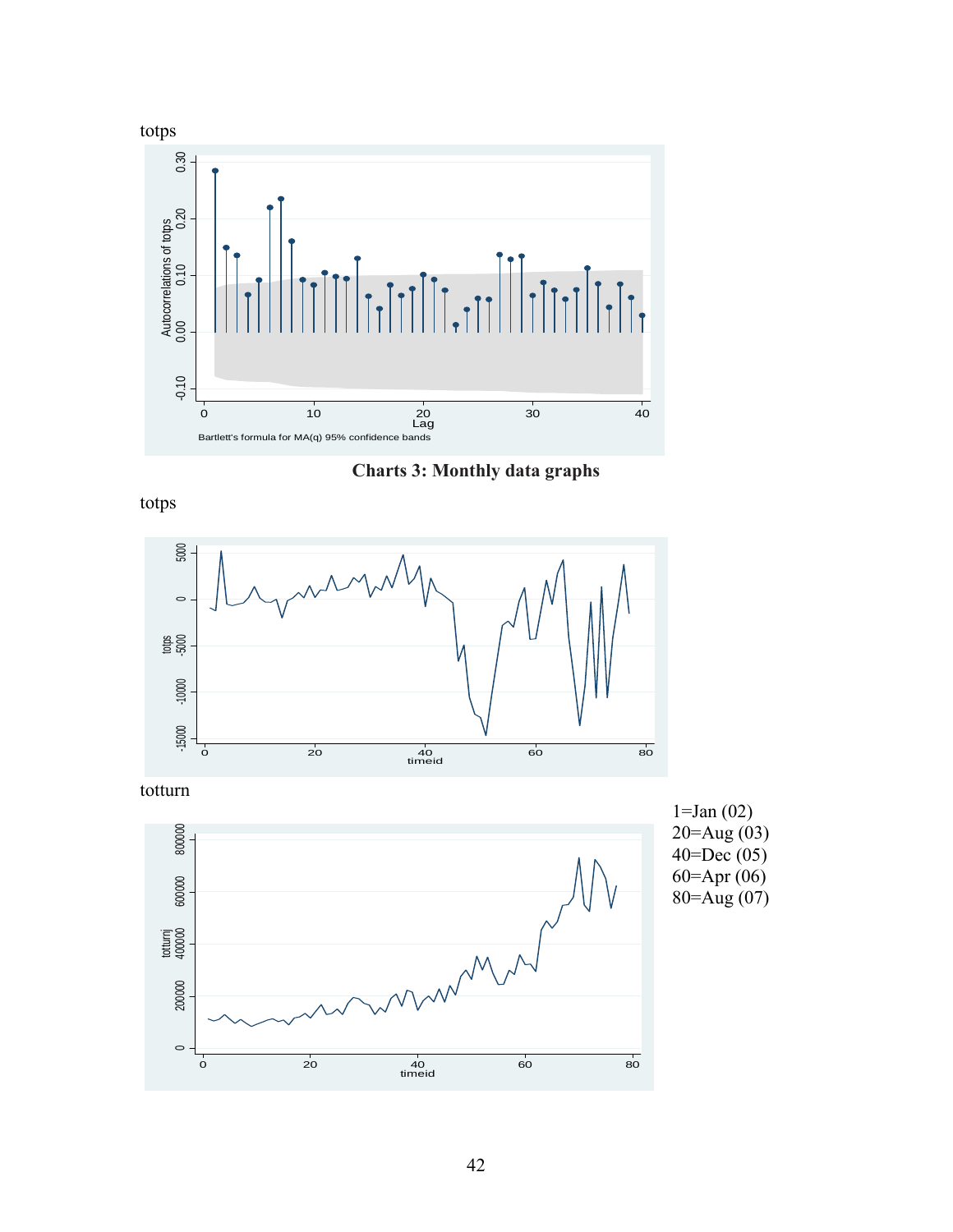

intvnet



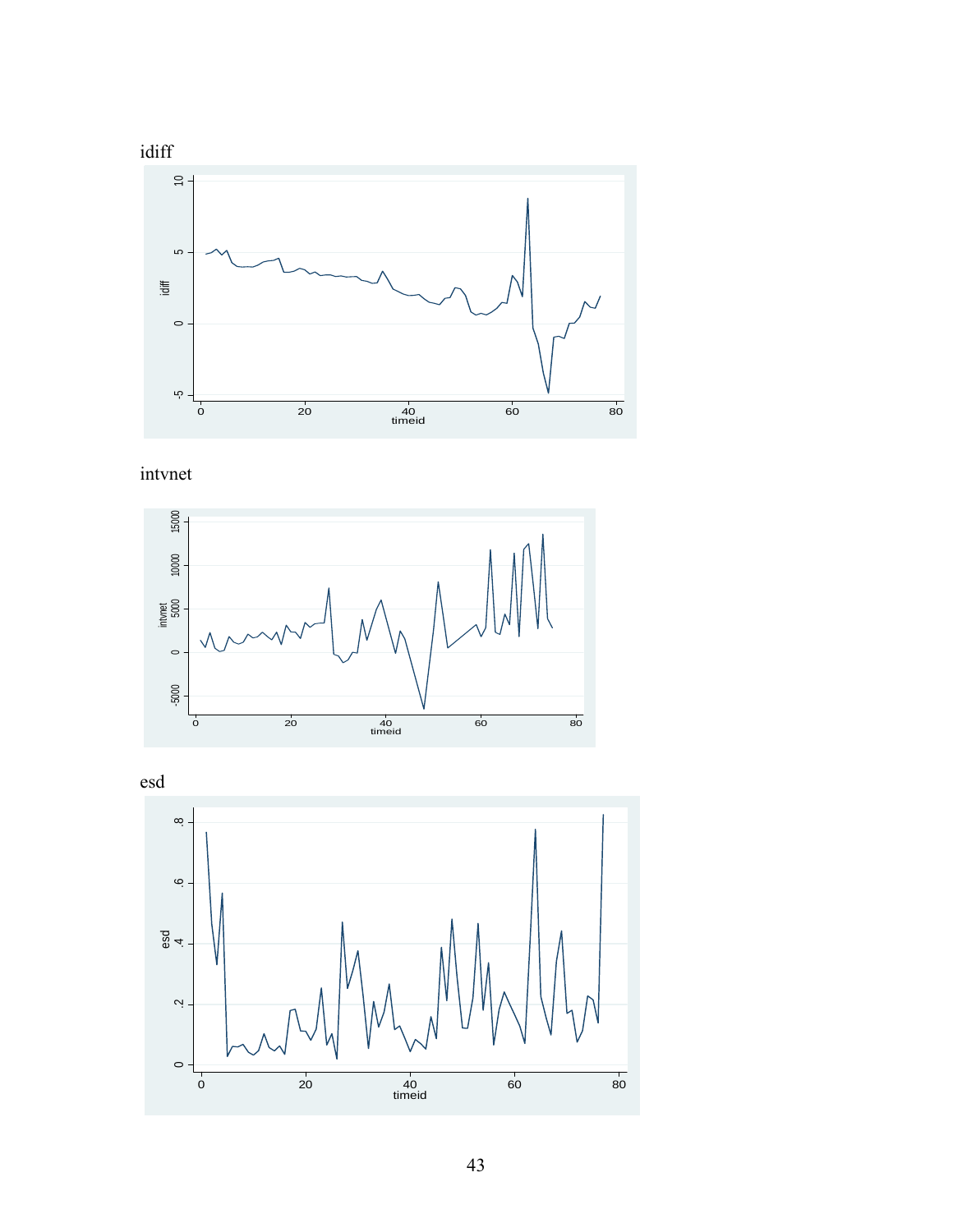





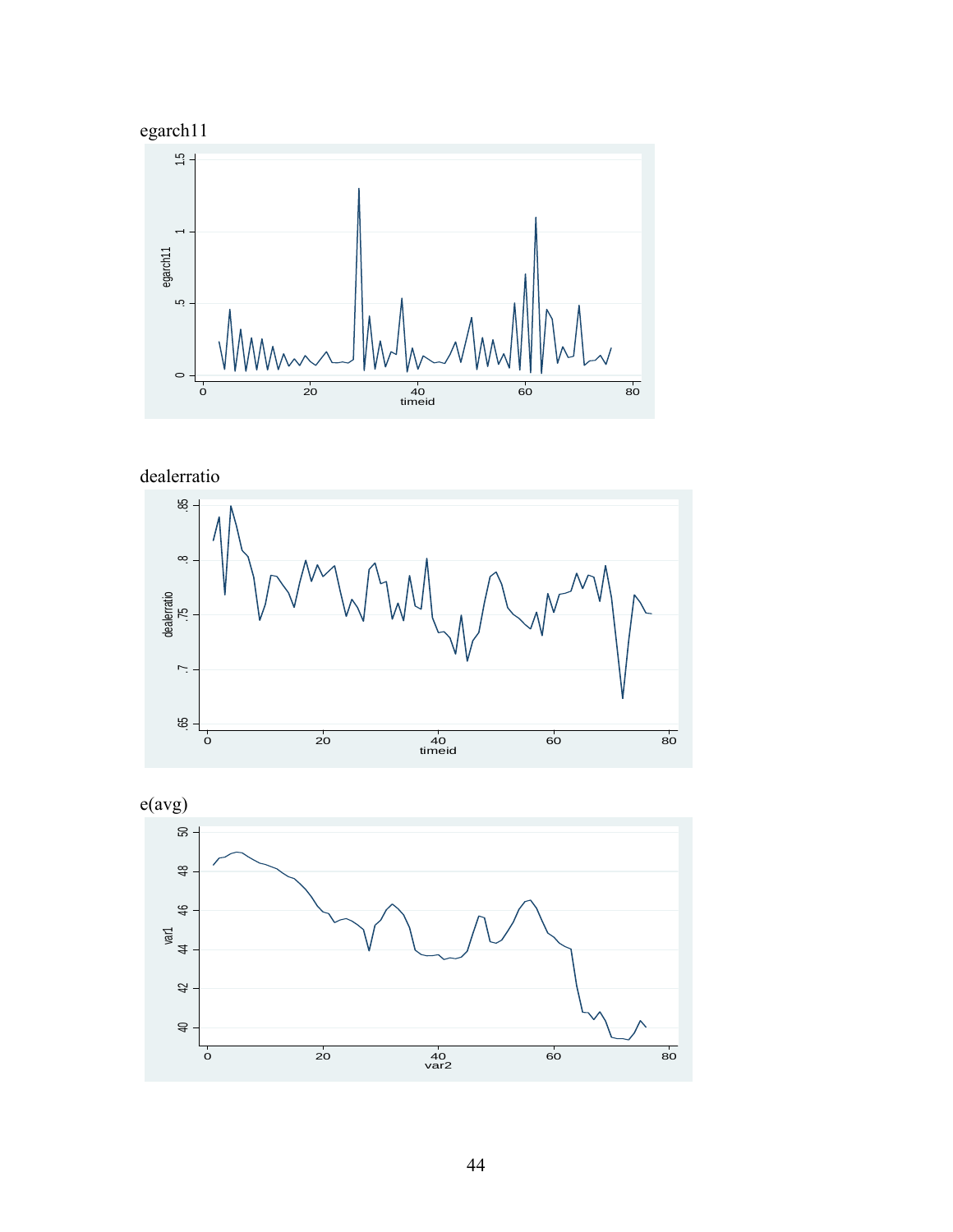





 $1 = 1^{st}$  Nov 05  $200=19^{th}$  May 06 400=5th Dec 06 600=23 $^{\rm rd}$  June 07 800=9<sup>th</sup> Jan 08 943=  $31^{st}$  May 08

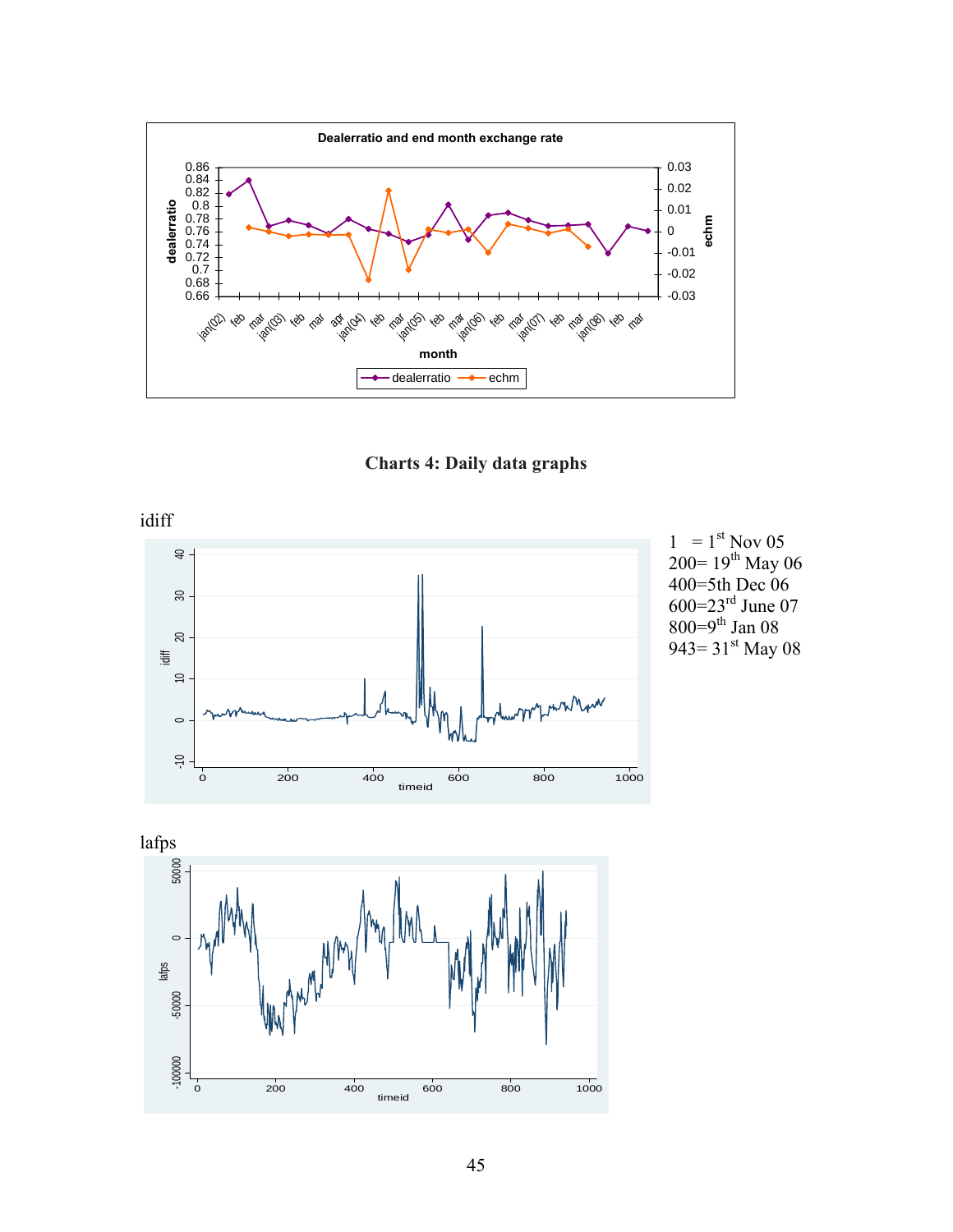

echav



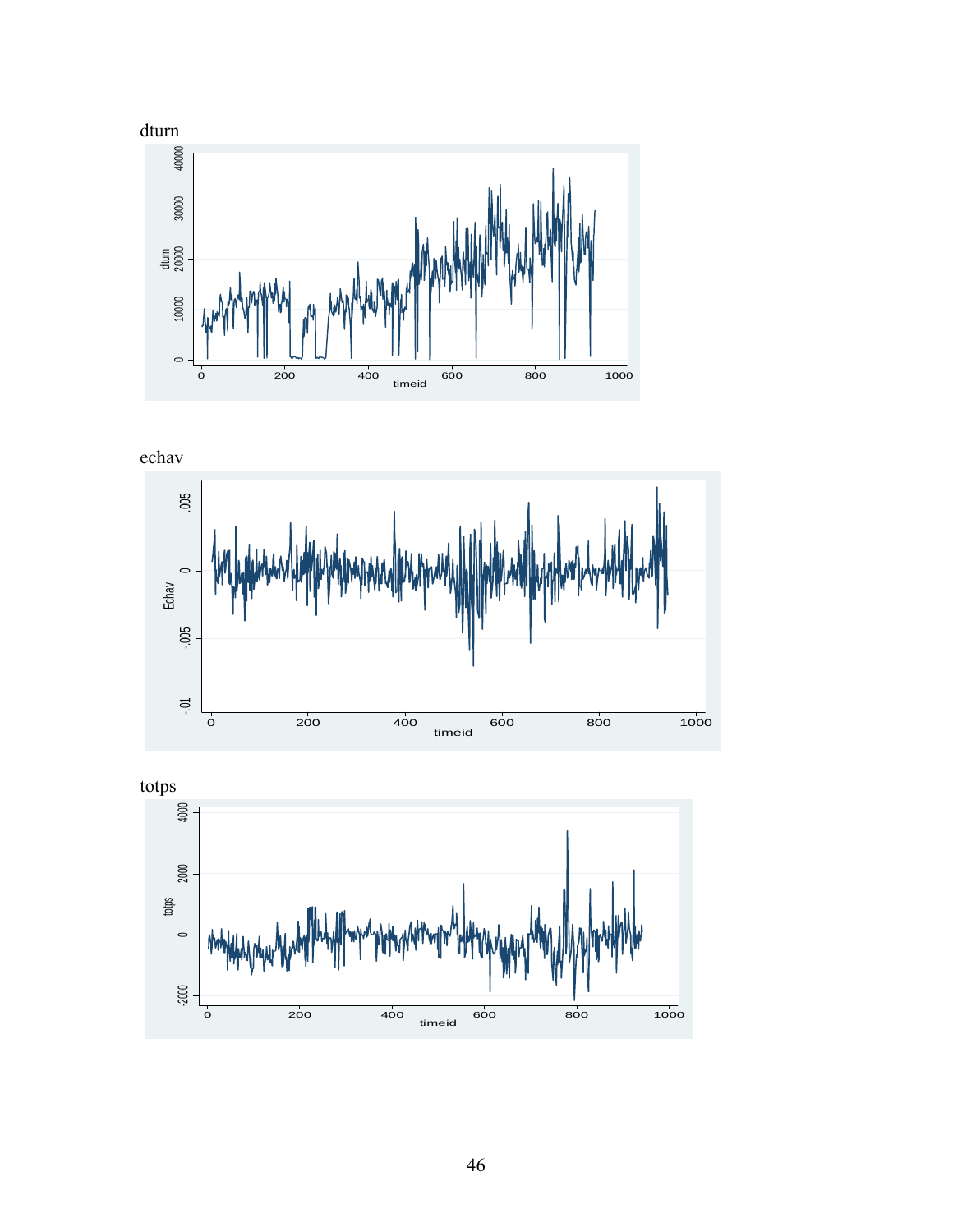# e(ref rate)



## **References:**

Bhattacharya, U. and P. Weller. 1997. The Advantage of Hiding One's Hand: Speculation and Central Bank Intervention in the Foreign Exchange Market. *Journal of Monetary Economics* 39: 251-77.

BIS (Bank of International Settlements). 2007. Foreign Exchange and Derivatives Market Activity in 2007. *Triennial Central Bank Survey.* December (accessed on 10/11/08). [http://www.bis.org/publ/rpfxf07t.htm.](http://www.bis.org/publ/rpfxf07t.htm)

Clarida, R., Gali, J., and Gertler, M. 1999. The Science of Monetary Policy: A New Keynesian Perspective. *Journal of Economic Literature.* 37 (4): 1661-707.

Dominguez, K.M. 2003. The Market Microstructure of Central Bank Intervention. *Journal of International Economics.* 59: 25-45

Dominguez, K.M., and J.A. Frankel. 1993. Does Foreign Exchange Intervention Work? Institute for International Economics: Washington D.C.

Edison, H. R. Guimaraes-Filho, C. Kramer, and J. Miniane. 2007. Sterilized Intervention in Emerging Asia: Is It Effective?. *Regional Economic Outlook Asia and Pacific.* October. International Monetary Fund: Washington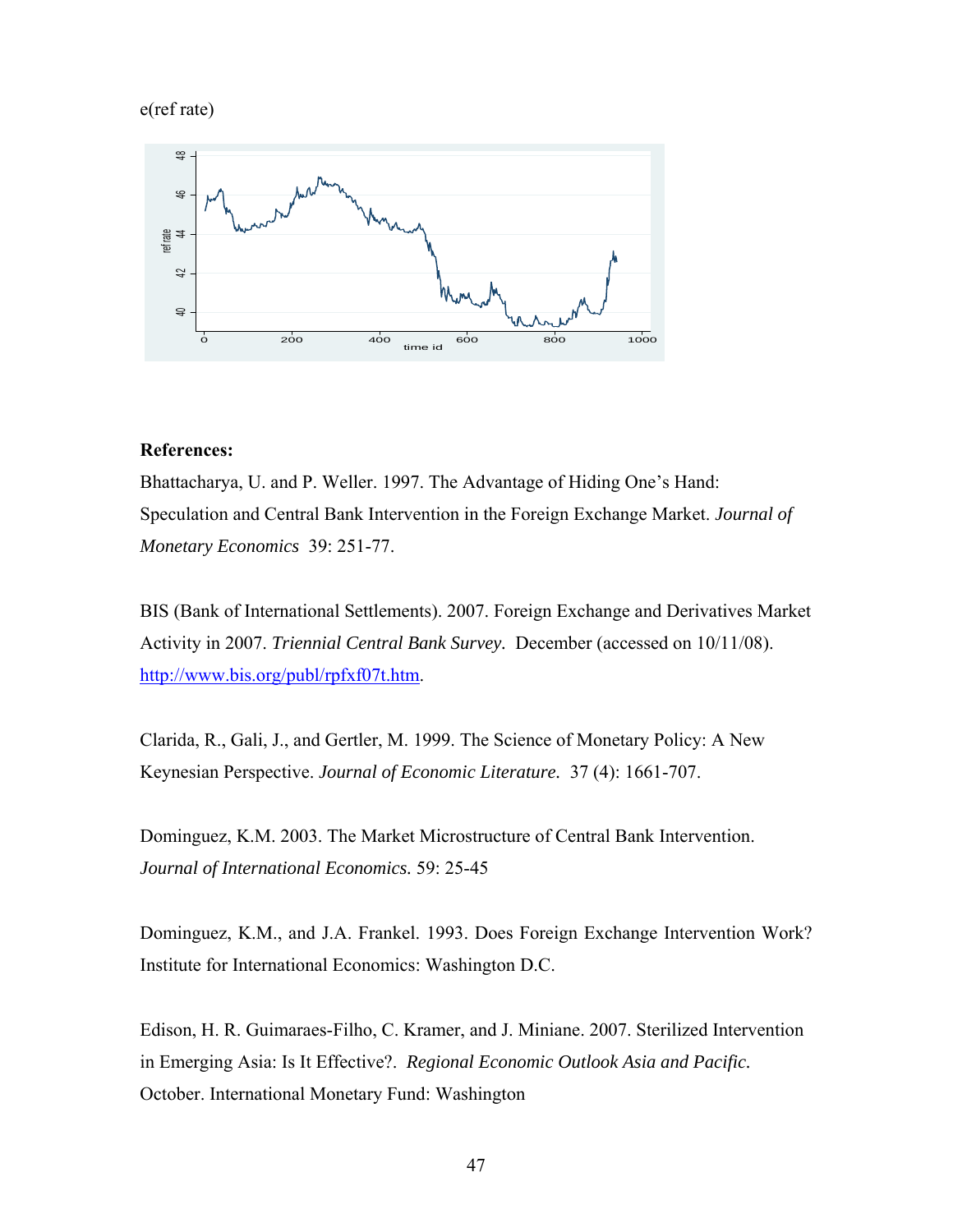Geithner, T.J. 2004. Hedge Funds and their Implications for the Financial System. Federal Reserve Bank of New York.

<http://www.newyorkfed.org/newsevents/speeches/2004/gei041117.html>

Goyal, A. 2008. Incentives from Exchange Rate Regimes in an Institutional Context. *Journal of Quantitative Economics*, January, old series 22:1, forthcoming.

Holub, T. 2004 Foreign Exchange Interventions Under Inflation Targeting: The Czech Experience. *CNB Internal Research and Policy Note.* Czech National Bank: Prague

Hüfner, Felix. 2004. Foreign Exchange Intervention as a Monetary Policy Instrument: Evidence for Inflation Targeting Countries. *ZEW Economic Studies.* Vol. 23. Springer.

IMF. 2008. *India: Selected Issues.* January. International Monetary Fund: Washington

Krugman, P.R. 1991. Target Zones and Exchange Rate Dynamics. *The Quarterly Journal of Economics.* CVI, 3: 669-682.

Lyons, R. 2001. *The Microstructure Approach to Exchange Rates*. MIT Press: CA

Miller, M. 1997. Risk and Return on Futures Contracts: A Chicago View. Chapter 10: 92- 100 in *Merton Miller on Derivatives.* John Wiley & Sons, Inc: New York

Onatski, A. and J. H. Stock. 2002. Robust Monetary Policy Under Model Uncertainty in a Small Model of the U.S. Economy. *Macroeconomic Dynamics.* 1 (February). 6: 85-110.

Pattanaik, Sitikantha and Sahoo, Satyananda. 2003. The Effectiveness of Intervention in India: An Empirical Assessment. RBI Occasional papers. June. Vol. 22

Rudebusch, Glenn. 2002. Assessing Nominal Income Rules for Monetary Policy with Model and Data Uncertainty. *Economic Journal.* April. 112 : 402-432.